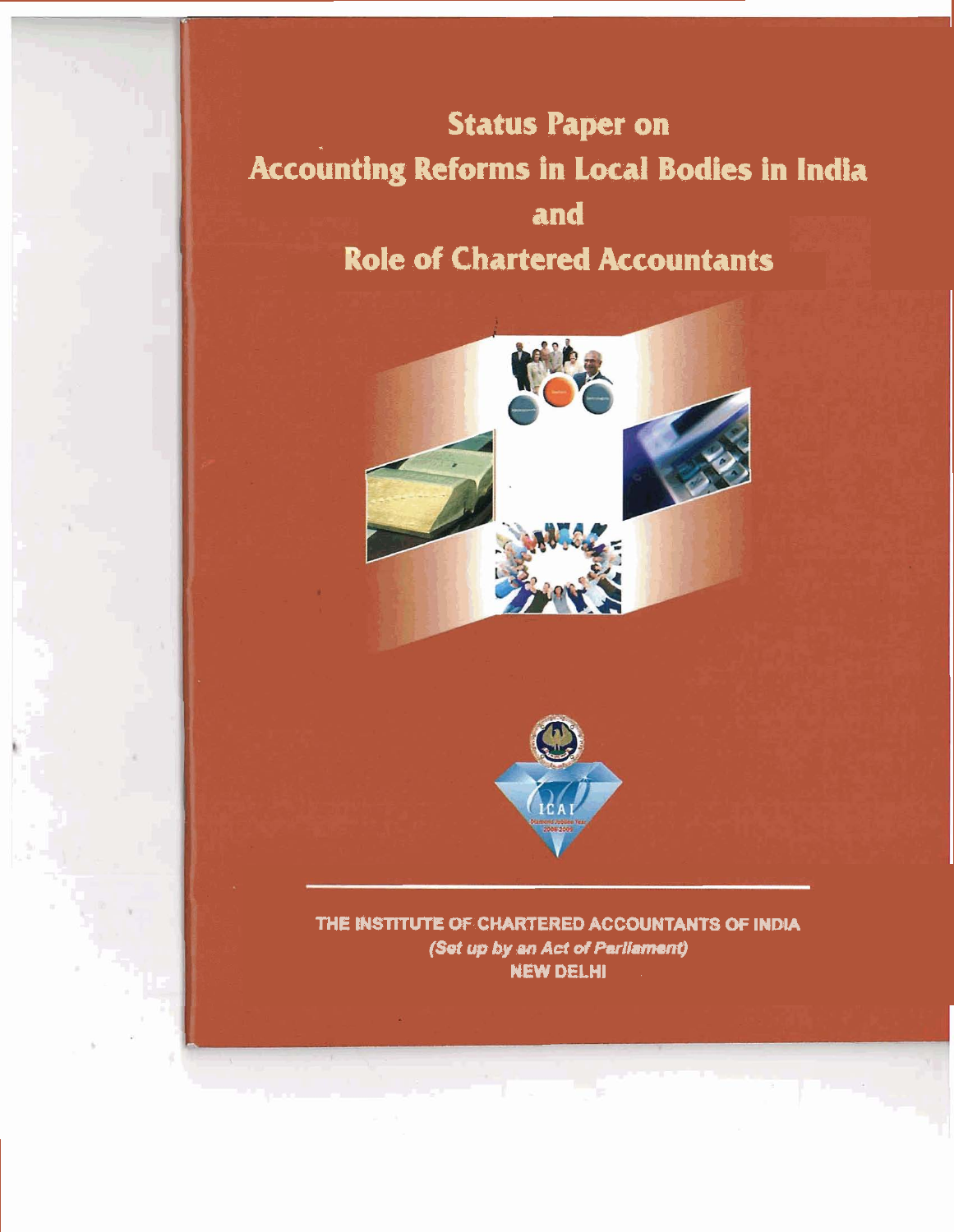**Status Paper on Accounting Reforms in Local Bodies in India** and **Role of Chartered Accountants** 



**Committee on Accounting Standards for Local Bodies** THE INSTITUTE OF CHARTERED ACCOUNTANTS OF INDIA **NEW DELHI**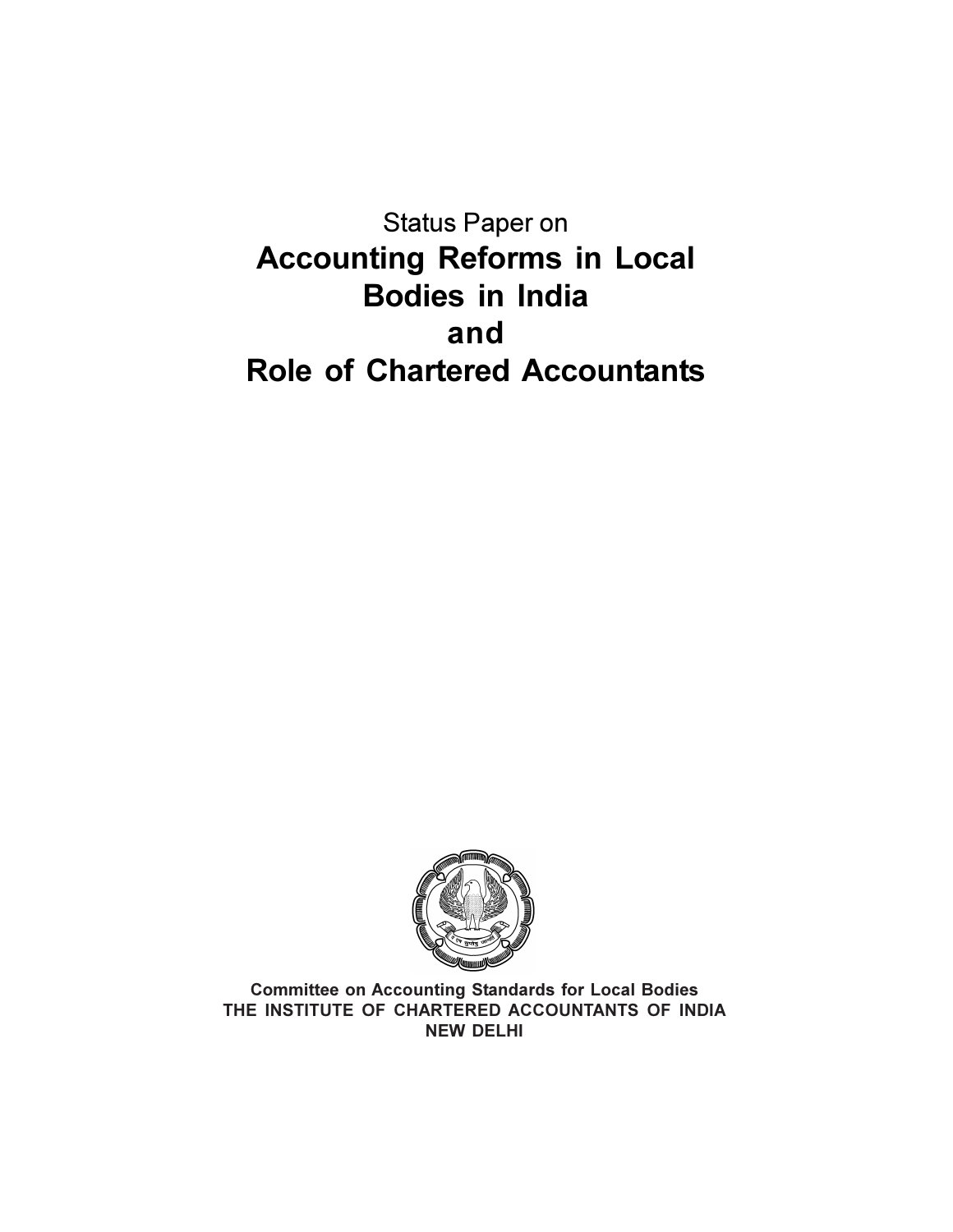# **FOREWORD**

The Indian economy is on the move and passing through a transformation phase. In this dynamic environment, the objectives of accountability and transparency have gained a lot of importance. It has also become imperative that Local Bodies such as Municipal Corporations, Municipalities and Panchayats etc. should be made accountable for their actions. To achieve the aforesaid objectives and to improve the quality of financial reporting in the Country, sincere efforts are being made by some of the Local Bodies to shift from cash basis of accounting to accrual basis of accounting.

It is heartening to note that the Committee on Accounting Standards for Local Bodies (CASLB) has made an attempt to bring out this Status Paper which incorporates the status of adoption of accounting reforms in the Local Bodies in India.

This status paper also chalks out the role that Chartered Accountants can play in implementation of the accounting reforms in Local Bodies. I wish to place my appreciation to the Members. Officials and Secretariat of the Committee on Accounting Standards for Local Bodies for bringing out this Status Paper.

I firmly believe that this Status Paper would find a warm acceptance among the members and other interested readers.

New Delhi 31 December, 2009 **CA. Uttam Prakash Agarwal** President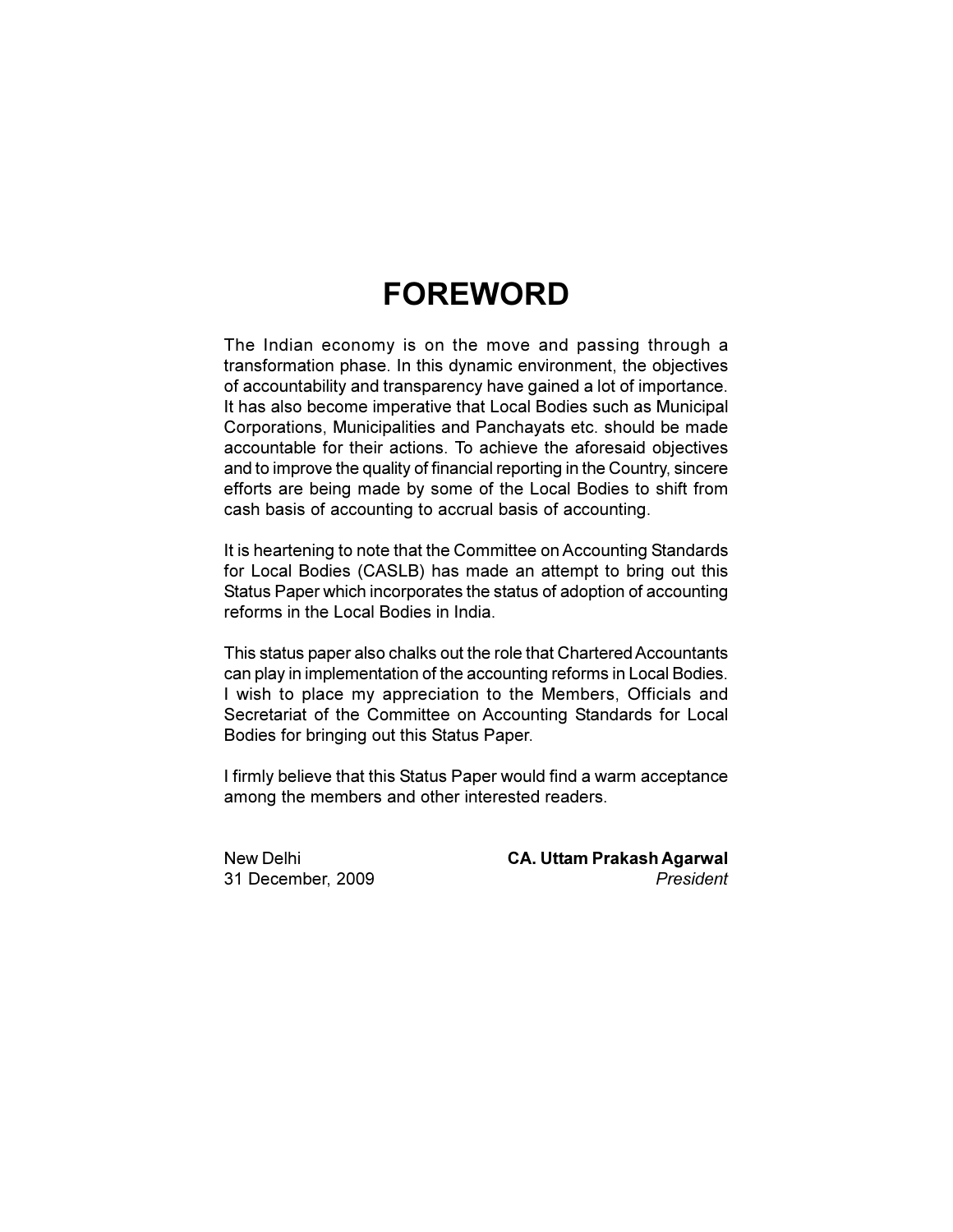# **Status paper on Accounting Reforms in Local Bodies in India and Role of Chartered Accountants**

### **GENESIS OF ACCOUNTING REFORMS**

- Mumbai and Chennai Municipal Corporations initiated the Double Entry Accrual Based Accounting System in 1981- 1991. Similar reforms were initiated in the State of Gujarat during the period 1990-1995. These reforms initiatives were made under the guidance and support of World Bank Projects.
- Recognising the need of transparency and accountability in the Local Bodies, the 73rd and 74th Constitutional Amendments incorporated provisions with respect to transforming the Local Bodies and consequently these constitutional amendments paved the way for initiating the accounting reforms in Urban Local Bodies and Panchayati Raj Institutions in India.
- The financing of urban infrastructure in urban local bodies remained major concern of the policy makers for considerable time. The programme for development of urban infrastructure financing system through debt market in India by using the Housing Guarantee (HG) funds for contemplating the issuing of debt instruments to finance urban infrastructure projects was not possible without reforming the accounting practices. The USAID through Financial Institutions Reform and Expansion programme (FIRE-D) provided the HG funds of US \$ 125 million for a period of 30 years to develop an urban infrastructure finance system. HUDCO and IL&FS acted as the financial intermediaries to channel funds along with a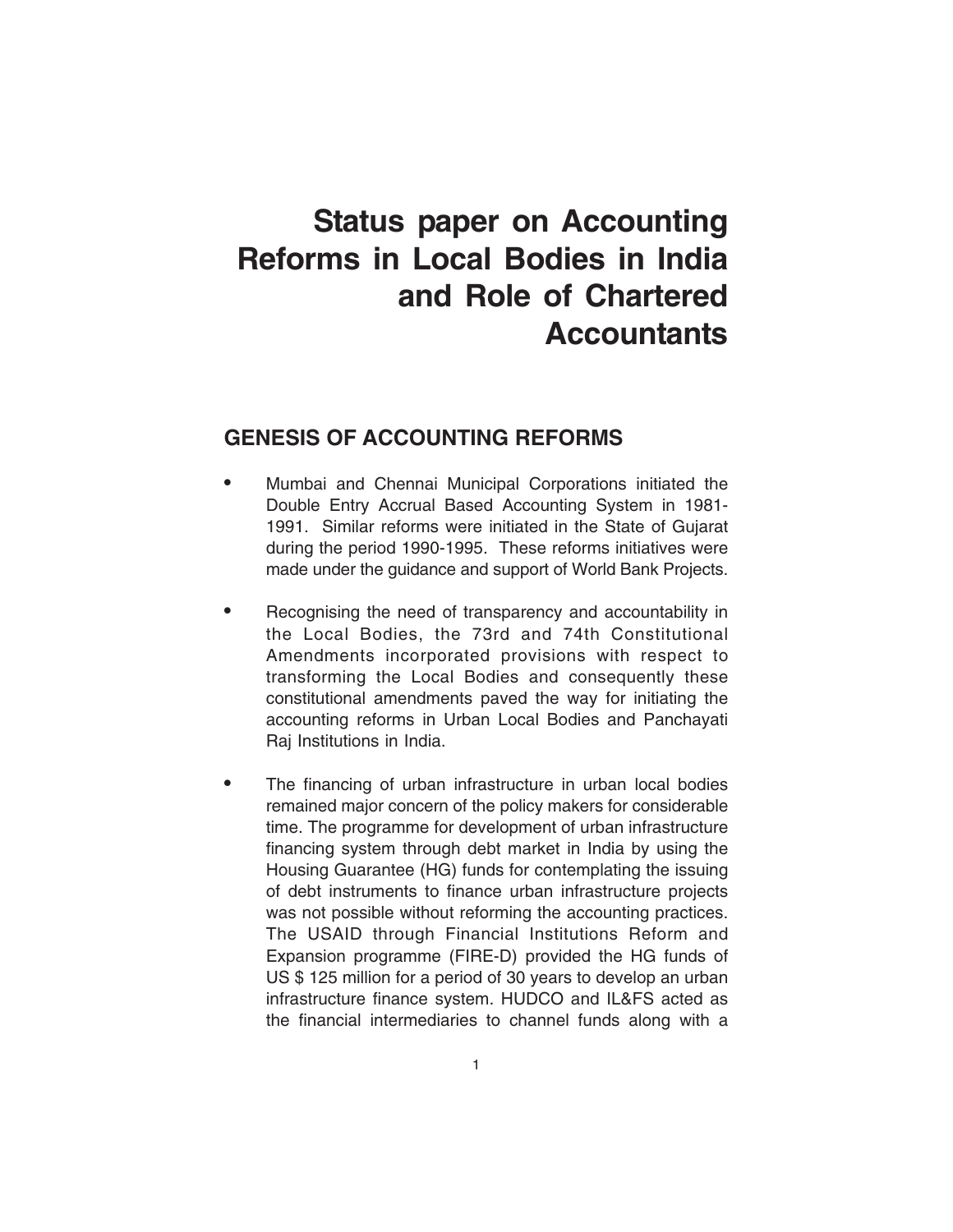matching amount of locally raised funds to municipalities or private sector entities to finance selected commercially viable urban infrastructure projects relating to water supply, sewerage, solid waste management and area development. The double entry accrual accounting was one of the prerequisite for financing these infrastructure projects.

- In January, 1999, the State of Tamil Nadu approved a measure to begin with pilot testing of Double Entry Accrual Based Accounting System in two municipal corporations and 10 municipalities. With the pilot project successfully in progress, the State inaugurated this new system in its remaining three municipal corporations and 92 municipalities on April 1, 2000. Tamil Nadu is the first state in India to initiate such extensive accounting reforms on a state-wide scale. The cities of Jaipur and Anand also initiated accounting reform process in 1999. In the year 2001, the State of Maharastra with the support of World Bank – Technical Assistance (WB-TA) set on roll the process of accounting reforms in local bodies.
- In order to leverage this accounting reforms process, the Institute of Chartered Accountants of India felt the need of local bodies and brought a publication 'Technical Guide on Accounting and Financial Reporting by Urban Local Bodies in India' in 2000. This publication provides a broad framework for reforming the accounting systems so as to provide the guidance for switching to double entry accrual system in these bodies.
- The Eleventh Finance Commission in the year 2001 recommended the introduction of Double Entry Accrual Accounting System.
- The Honourable Supreme Court of India recognising the defects of single cash based accounting system in urban local bodies delivered the judgement in case of Almitra Patel vs. Union of India in 2001 directing the Government to develop guidelines for moving towards full cost based accrual accounting system in urban local bodies.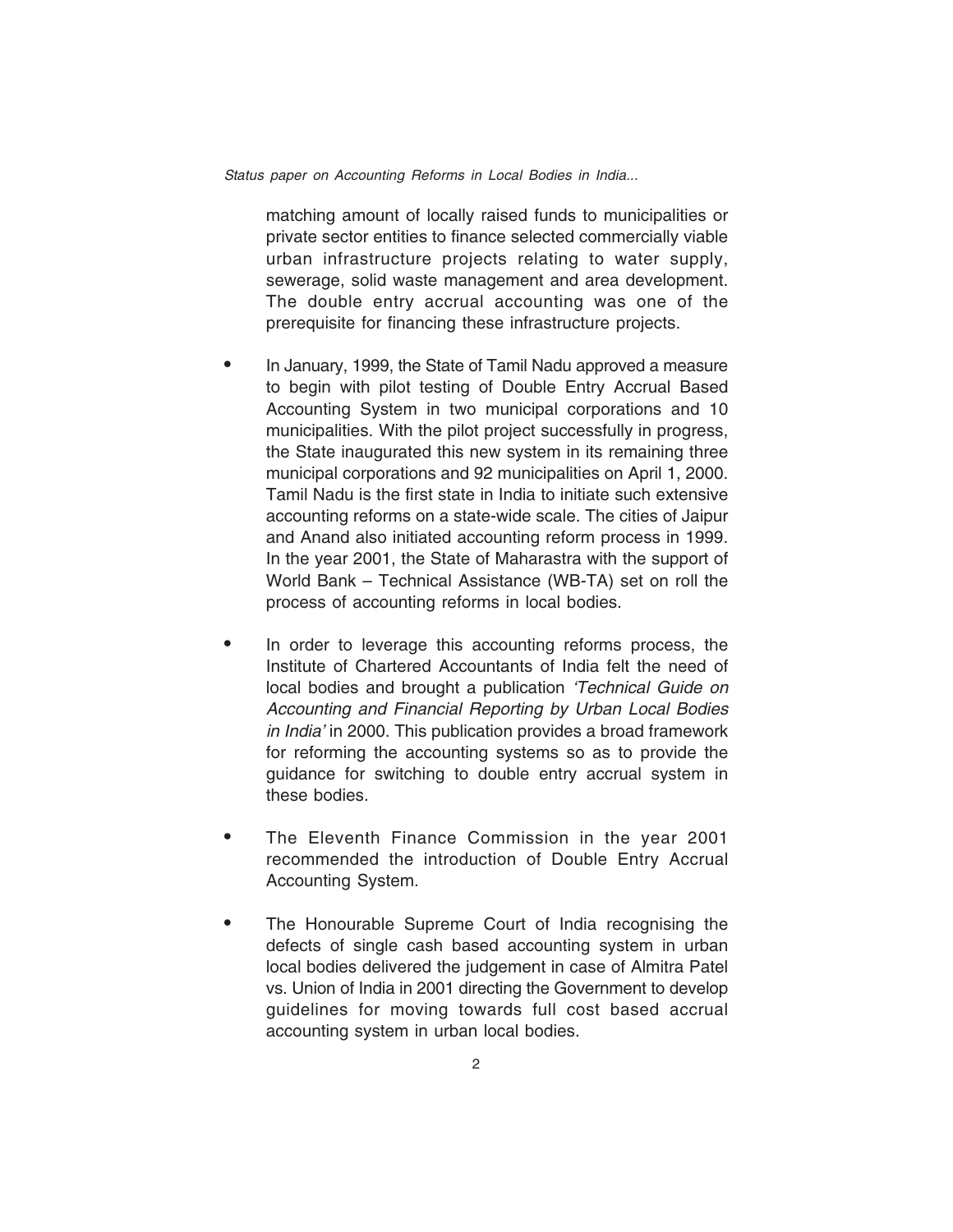#### **PARADIGM SHIFT IN ACCOUNTING REFORMS**

- Shifting trend of population indicates that in next 12 years the urban/semi-urban population of India would be around 50% of the total population. Keeping in view these trends in urban population; the planned improvement of urban infrastructure needs to be developed. The pace of development should also need to be aligned with the growth of urban population. The Government of India and State Governments have initiated number of programmes for reforming urban sector. The Double Entry Accrual Accounting in Local Bodies is one of the important component of the urban reforms process.
- The Union Budget of 2002-2003 started a project by setting up Urban Reforms Incentive Fund (URIF). This fund had provision of 10% of total budget for introduction of Double Entry System of Accounting in Urban Local Bodies.
- The Task force of Comptroller & Auditor General made a report in 2002 recommended the accounting reforms in local bodies. The recommendations were: (i) uniform formats for financial statements and budget (ii) formats for determining the cost of important utilities and services like water supply etc. and showing this information by way of disclosure to the accounts (iii) significant accounting policies to be followed by ULBs as per model accounting policies need to be disclosed in a separate schedule forming part of the accounts and (iv) initiate steps for smooth switch over to the double entry accrual system of accounting.
- Municipal Corporation of Delhi is the first local body reduce in the country to switch to the accrual-based, double-entry accounting system in 2003. The ICAI-Accounting Research Foundation assisted the MCD in accounting, financial and management reforms.
- The Model Municipal Law (MML) in 2003 vide Chapter XII **(Appendix – I)** incorporated the provisions relating to Accounts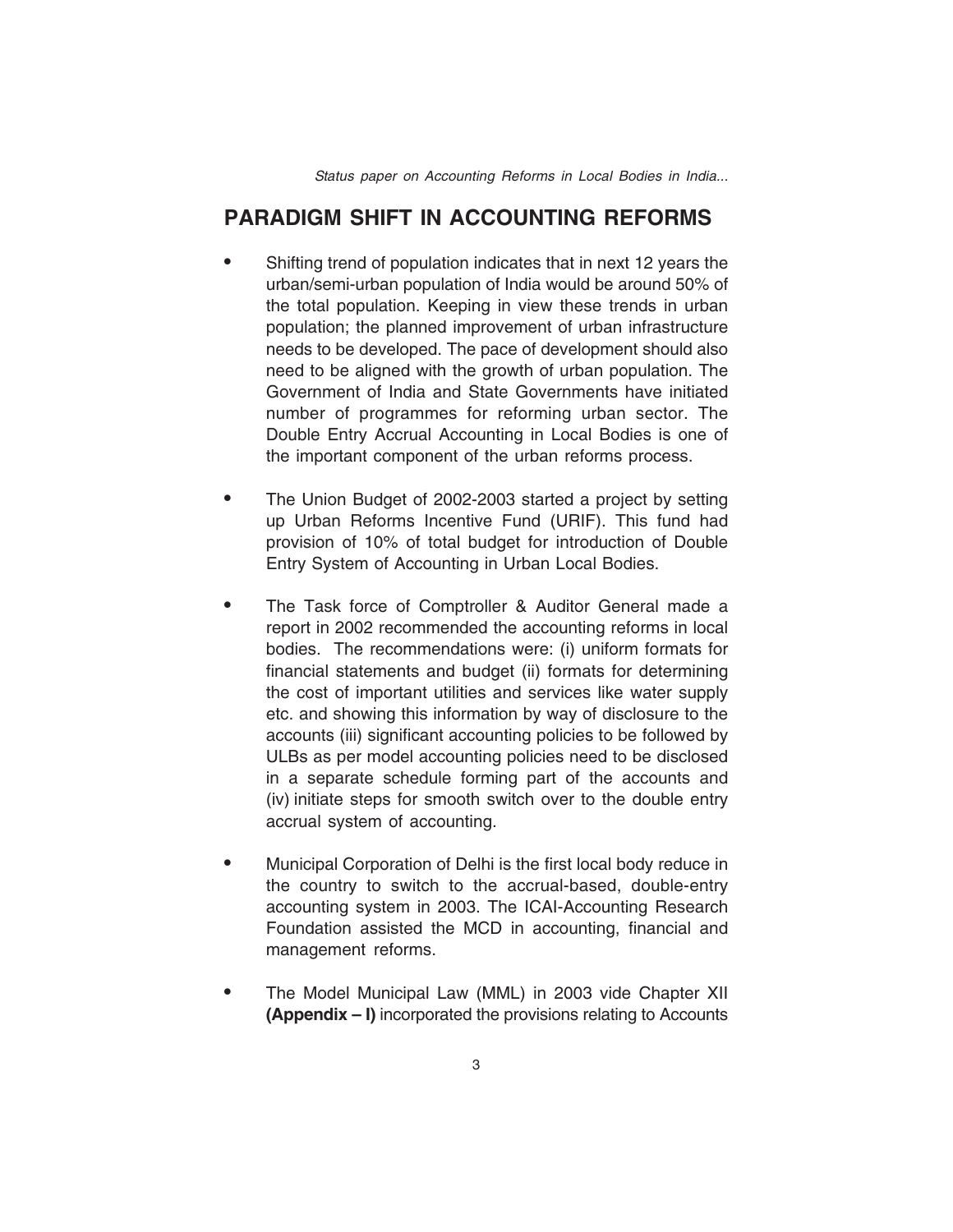and Audit requiring *inter alia* to prepare Income & Expenditure Account and Balance Sheet and also to prepare Municipal Accounting Manuals. The salient feature of MML are: (i) State Government to prepare municipal accounting manual (ii) capital and revenue heads to be separated in municipal accounts (iii) separate accounting heads proposed for water supply, roads etc. (iv) municipalities to prepare annual balance sheets (v) annual subsidy and environmental status reports (vi) provision for appointment of chartered accountants as auditors (vii) comprehensive debt initiation policy by state government (vii) provision for appointment of a municipal accounts committee and (viii) enabling access to capital markets and financial institutions for capital investments.

- o **Status of State-wise Implementation of MML**
	- **The MML has been implemented in the States/ UTs of Bihar, Kerala, Nagaland, Sikkim, West Bengal and Andaman and Nicober Islands. The draft based on MML submitted to Government in the States of Rajasthan and Uttranchal.**
	- **The review process of MML has begun in the States/UTs of Andhra Pradesh, Chhattisgarh, Delhi, Goa, Gujarat, Haryana, Himachal Pradesh, Jammu and Kashmir, Karnataka, Madhya Pradesh, Maharashtra, Orissa, Punjab and Tripura.**
	- **The MML is under consideration in the States of Arunachal Pradesh, Chandigarh, Tamil Nadu and Uttar Pradesh.**

**Source: Urban Finance, National Institute of Urban Affairs, Vol. 10, No. 2, April–June, 2007.**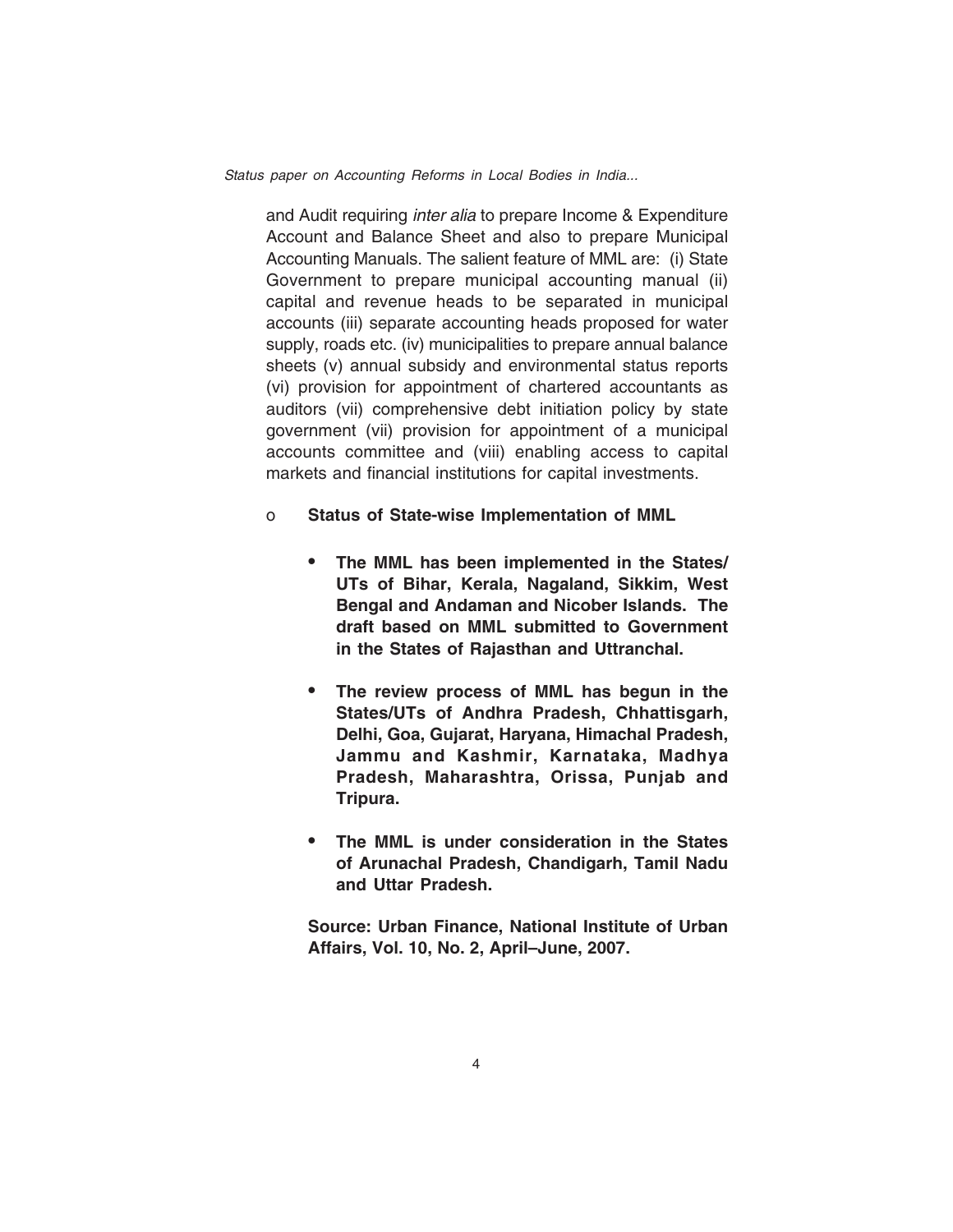### **FORMALISATION OF ACCOUNTING REFORMS PROCESS**

• The Institute of Chartered Accountants of India (ICAI) in the year 2005 constituted a Committee on Accounting Standards for Local Bodies (CASLB) to formulate the Accounting Standards for Bodies. The Committee has been established with the primary responsibility to conceive and suggest areas in which Accounting Standards for Local Bodies (ASLBs) need to be developed, formulate ASLBs, integrate the ASLBs to the extent possible, with the International Public Sector Accounting Standards issued by the International Public Sector Accounting Standards Board, provide implementation guidance on ASLBs, review and revise the ASLBs, assist Local Bodies in adoption of accrual system of accounting, and propagate the ASLBs among the stakeholders in preparation and presentation of financial statements.

The Committee on Accounting Standards for Local Bodies (CASLB) has already published the 'Preface to the Accounting Standards for Local Bodies' in March 2007. The CASLB has till now formulated two Accounting Standards for Local Bodies namely Accounting Standard for Local Bodies (ASLB) 3, 'Revenue from Exchange Transactions' and Accounting Standard for Local Bodies (ASLB) 4, 'Borrowing Costs' and also brought out the Booklet on 'Accrual Accounting for Local Bodies: Elected Representatives & Stakeholders' for the benefits of Stakeholders and Representatives of the Local Bodies in particular and other Stakeholders in general. All the publications are available on the Institute's website i.e., www.icai.org. The status of the projects of the Committee for the year 2009-2010 is at **Appendix – II**.

• The National Municipal Accounting Manual by the C&AG and the Ministry of Urban Development, Government of India in the year 2005 suggesting the modalities for implementing the double entry accrual system. This manual was prepared by a firm of Chartered Accountants who were appointed for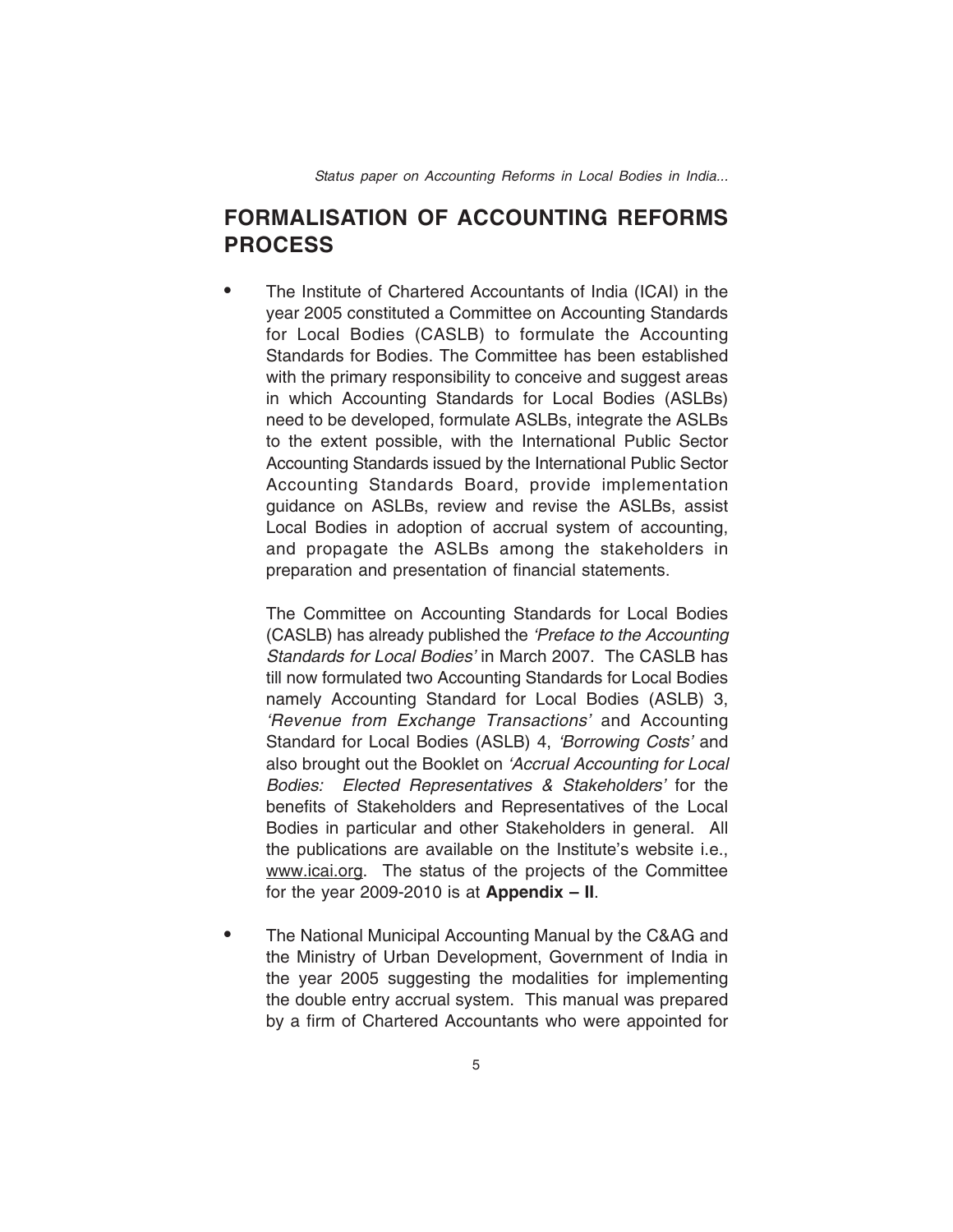the task. A pilot project for implementation of the draft manual in five Local Bodies was also successfully undertaken with the aid of Chartered Accountants.

- The Ministry of Urban Development, Government of India has constituted the Technical Committee on Budget and Accounting Standards for Urban Local Bodies on October 03, 2006 with the main objective to recommend the Accounting Standards for Urban Local Bodies, formulated by Committee on Accounting Standards for Local Bodies of the Institute of Chartered Accountants of India, to the State Governments for notification.
- The Urban Local Government Disclosure Bill, 2006, aimed at the need for bringing transparency and accountability in functioning of Urban Bodies, has also a bearing on the reform process in general and double entry accrual system in particular. This public disclosure law requires the municipalities to publish various information about its functioning on periodic basis. Such information includes but is not limited to statutorily audited annual statements of performance covering operating and financial parameters, and service levels for various services being rendered by the municipalities.
- The Jawaharlal Nehru National Urban Renewal Mission (JNNURM) is a reform linked incentive scheme for providing assistance to state governments and urban local bodies in selected 63 cities, comprising all cities with over one million population, state capitals and few other cities of religious and tourist importance for the purpose of reforming urban governance, facilitating urban infrastructure and providing basic services to urban poor. This is the single largest initiative of the Central Government in urban sector with an outlay of Rs. 50,000 crores and after adding the contribution of states and municipalities the funding would be about Rs. 1,26,000 crores over a period of seven years. This mission was launched by Government of India in December, 2005 with the culmination of a process of neo-liberal urban reforms that has been going on since late 1990s. Its predecessors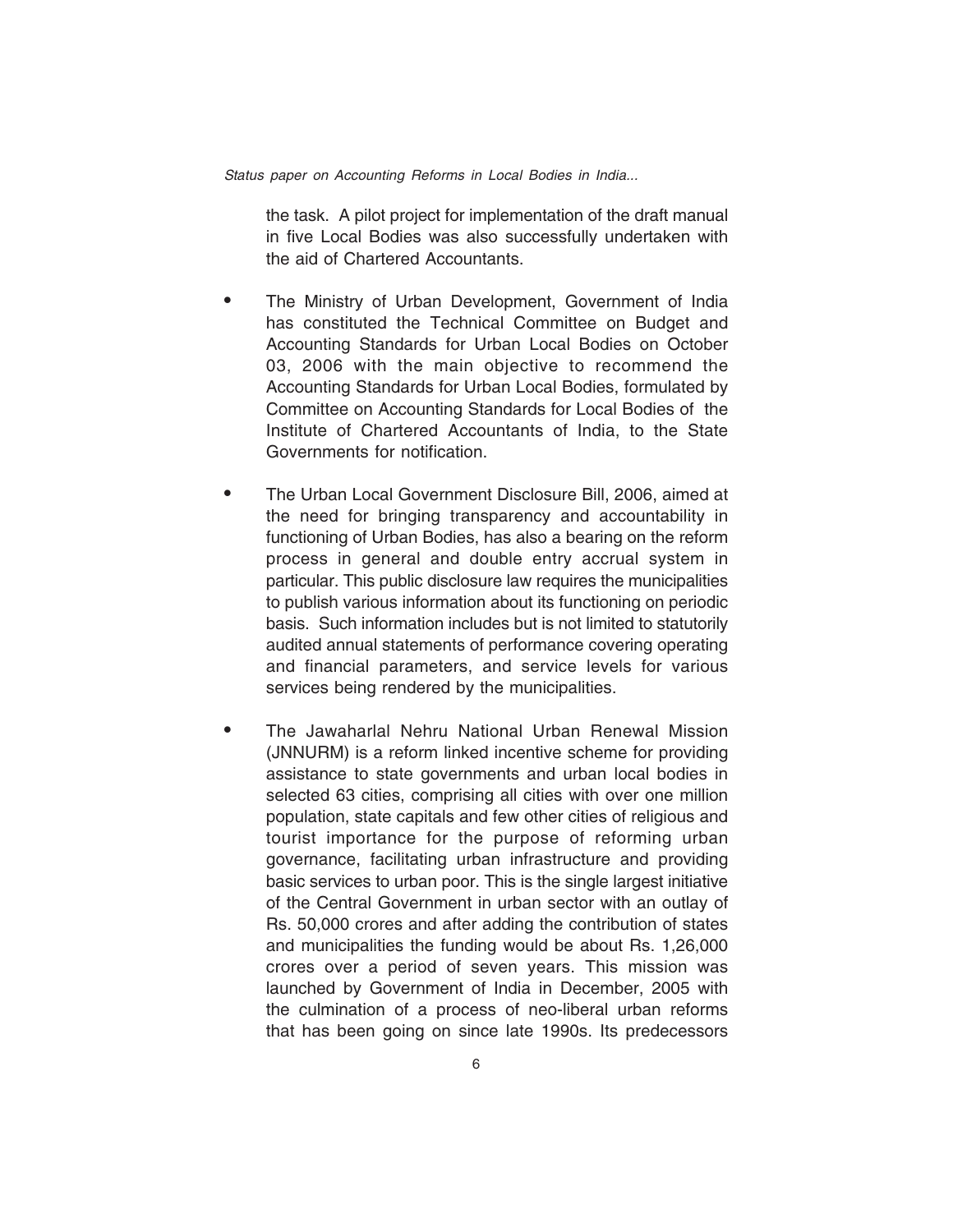include Urban Reforms Incentive Fund (URIF) and Model Municipal Law (MML) both of which were formulated on the basis of a set policy postulates developed by the World Bank, the Asian Development Bank, the USAID and the UNDP. The Status of shifting to Double Entry Accounting System in the 63 cities and approved cost of Urban Infrastructure Projects are given in **Appendix – III**.

- o The Centre's urban renewal mission is already going places. It would now involve 28 more municipalities, with population over 5 lakh. When launched in 2005, the flagship scheme envisaged 'coverage' of 65 cities with population of over 10 lakh, state capitals and tourist and pilgrimage centres. The plan essentially is for investment support for stepped-up public transport, sewage disposal and water supply etc. For instance, what's on the agenda is to provide funding-shared equally between the Centre and the respective State for modern, low-floor buses in 118 towns and urban centres with population over 2 lakh.
- The Guidelines on Tax free bonds by local bodies are also linked to adoption of modern, accrual-based double entry system of accounting in urban local bodies and audit of escrow account and the project account by a firm of Chartered Accountants appointed by the concerned State Urban Development Departments from the panel of Chartered Accountants approved by the C&AG.
- The Ministry of Urban Development, Government of India released the 'National Municipal Accounts Training Manuals' for Elected Representatives and Staff of municipal bodies in 2008 providing guidelines for understating the double entry accrual system of accounting.
- Formulation of simplified Accounting system in Panchayati Raj Institutions by C&AG in January 2007 which would work as start up and basic ingredient for smooth transitioning to accrual accounting in the Panchayati Raj Institutions. Present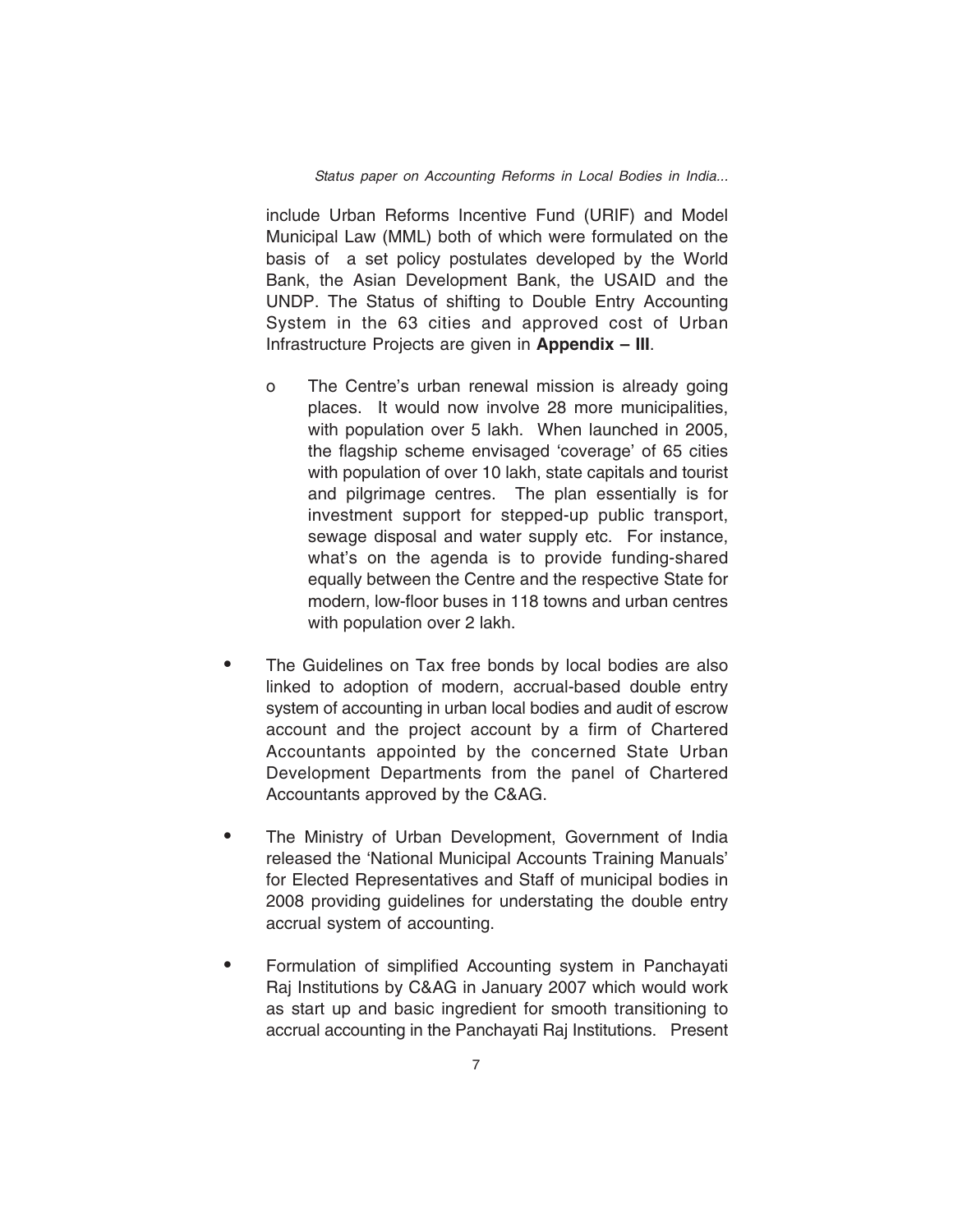Status with regard to formulation of Chart of Accounts of Panchayati Raj Institutions developed by C&AG is at **Appendix – IV**.

- The Ministry of Panchayati Raj, Government of India has constituted the Technical Committee on Budget and Accounting Standards for Panchayati Raj Institutions on May 07, 2008 with the main objective to recommend the Accounting Standards for Panchayati Raj Institutions, formulated by Committee on Accounting standards for Local Bodies of the Institute of Chartered Accountants of India, to the State Governments for notification. The Technical Committee on Budget and Accounting Standards for Panchayati Raj Institutions has constituted a Sub-committee consisting of members representing Office of the Comptroller & Auditor General of India, Ministry of Panchayati Raj, Government of India, State Governments, Controller General of Accounts and National Informatics Centre for developing simplified budget and accounting system and formats for PRIs.
- 'National Municipal Assets Valuation Methodology Manual' has been brought out by the Ministry of Urban Development, Government of India in January 2009 suggesting detailed step-by-step guidance to the municipalities for valuing their fixed assets as envisaged in National Municipal Accounting Manual.

### **ROLE OF CHARTERED ACCOUNTANTS IN LOCAL BODIES**

The Accounting Reforms are underway in the local bodies and in this emerging area; the role of Chartered Accountants is as under:

### **Conversion of Accounts to Accrual Based Double Entry Accounting System**

• Assessment of existing system and requirements including review of legislative framework with reference to existing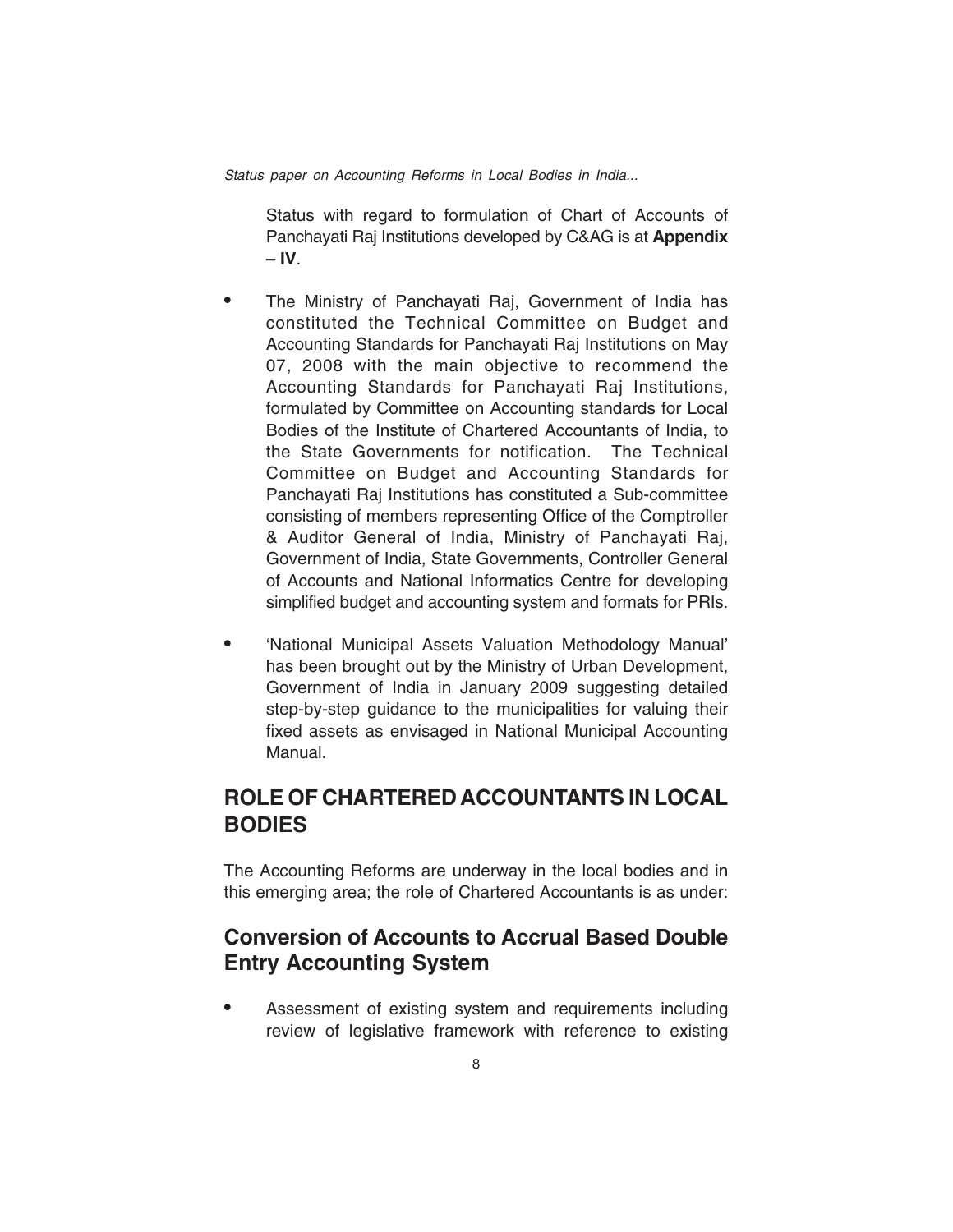laws for smooth transitions into Double Entry Accrual Accounting System.

- Review of existing State Accounts Manual.
- Business process re-engineering with reference to Accrual System of Accounting.
- Categorisation, grouping and sub-grouping of assets and liabilities.
- Design of Chart of Accounts with Accounting Codes.
- Determination and valuation of fixed assets including infrastructure assets, current assets, investments, long-term liabilities, current liabilities and net worth as on opening balance sheet date.
- Preparing formats of financial statements and voucher format in the Accrual system.
- Design of Double Entry Accounting System on accrual basis for Local Bodies.
- Preparation of opening balance sheet.
- Selection of appropriate accounting policies and drafting of disclosures of accounting policies.
- Implementation of Double Entry Accounting System on accrual basis.
- Preparation of financial statements for the transition period.
- Training of finance and accounts personnel and training of trainers.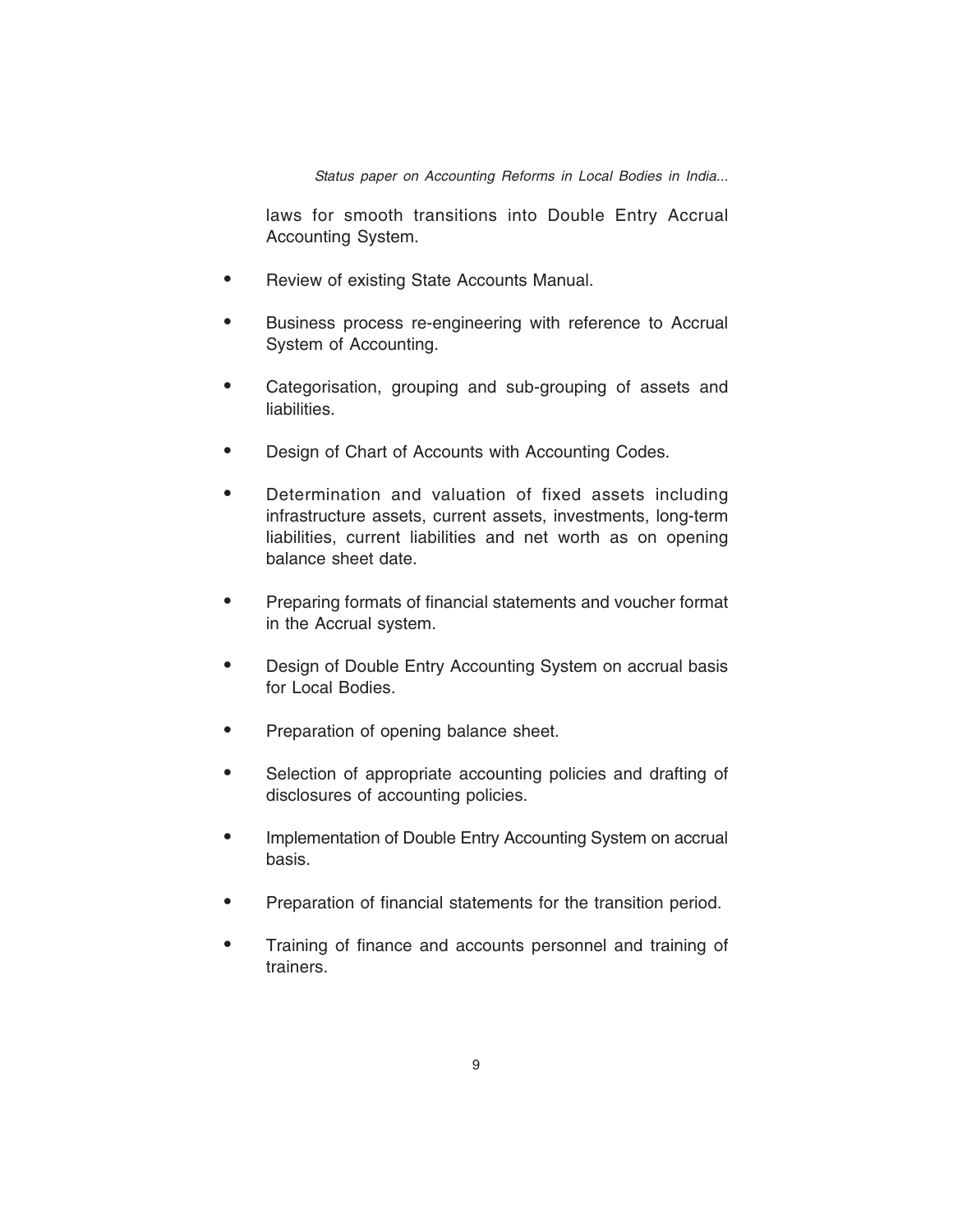#### **Auditing and Assurance Services**

• Assignment such as Internal Audit, Statutory Audit, and Special Audit of Local Bodies as provided in Model Municipal Law and Audit of Escrow Account and the Project Account under tax free municipal bonds guidelines **(current status of tax free bonds approved for issue is at Appendix – V)**.

#### **Management Consultancy Services**

- Providing assistance as domain expert to the agencies designated by the Government for computerization of records and computerization of Accounting System.
- Consultant in e-governance; implementation of IT based Management Information System and enterprises resource planning style system implementation.
- IT reforms including computerised accounting system introduction and implementation.
- Advising the Local Bodies in Statutory compliances, preparation of Detailed Project Feasibility Reports required to be submitted to the funding Agencies/programmes such as World Bank, Asian Development Bank, USAID – FIRE – D, UNDP and JNNURM for enabling them to access capital market and financial institutions for the capital investment.
- Consultant in drawing up reforms road-map, timelines and implementation targets.
- Assisting in change management.
- Design and implementation of Budgetary Control System (Accrual Based Budget) in the line with the Accrual Accounting System and linkage among Budgetary System and Financial Management Information System and Decision-making System.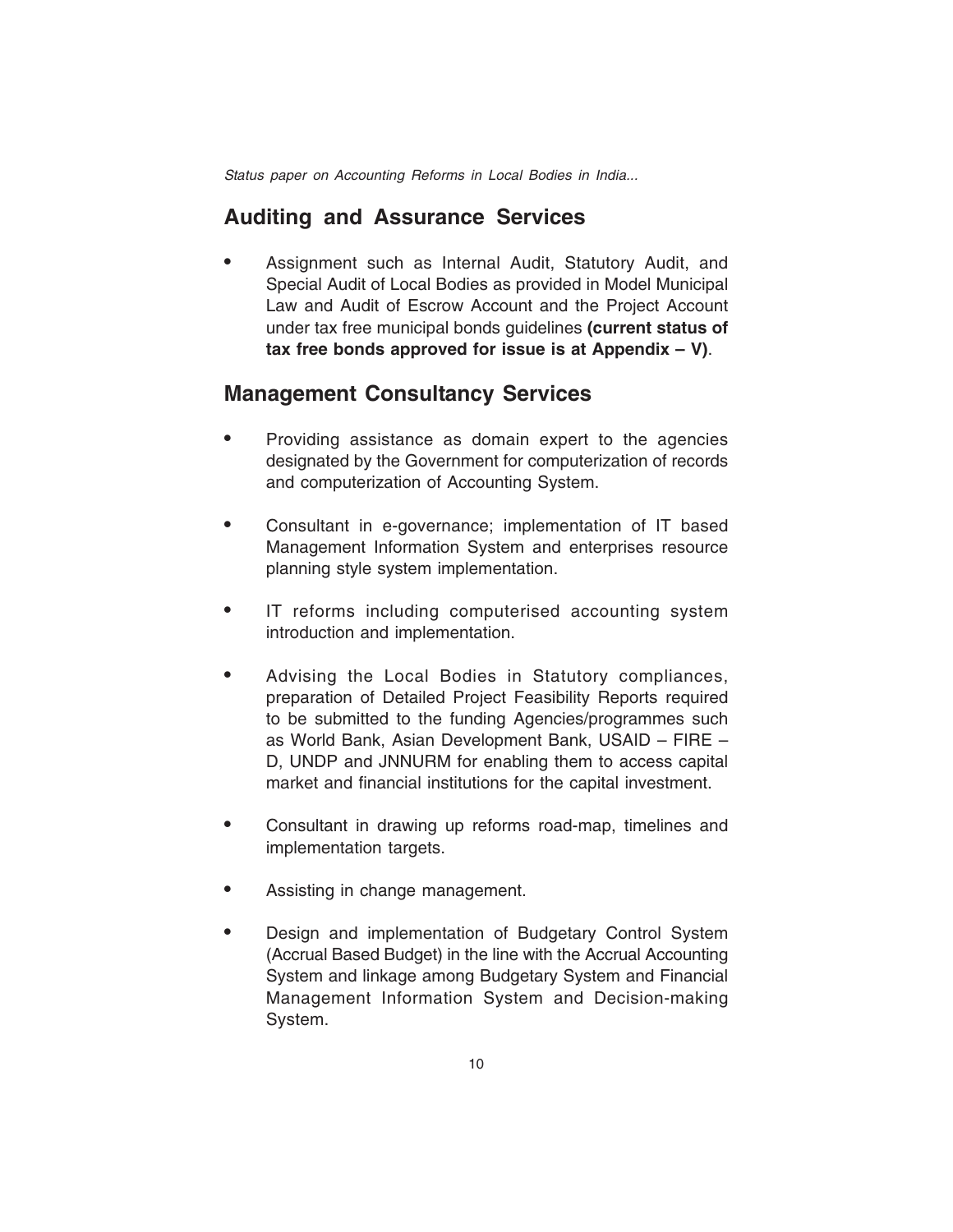• Revenue system assessment and financial analysis of revenue and expenditure exploring potential for raising debt capital for projects, assessing financial viability of investment plans, preparation of financial projections and revenue mobilisation plans of Local Bodies, undertaking detailed revenue potential assessments, cost determination, control and reduction analysis, facilitating public private partnership in new the projects and assist in bid process management, negotiations etc.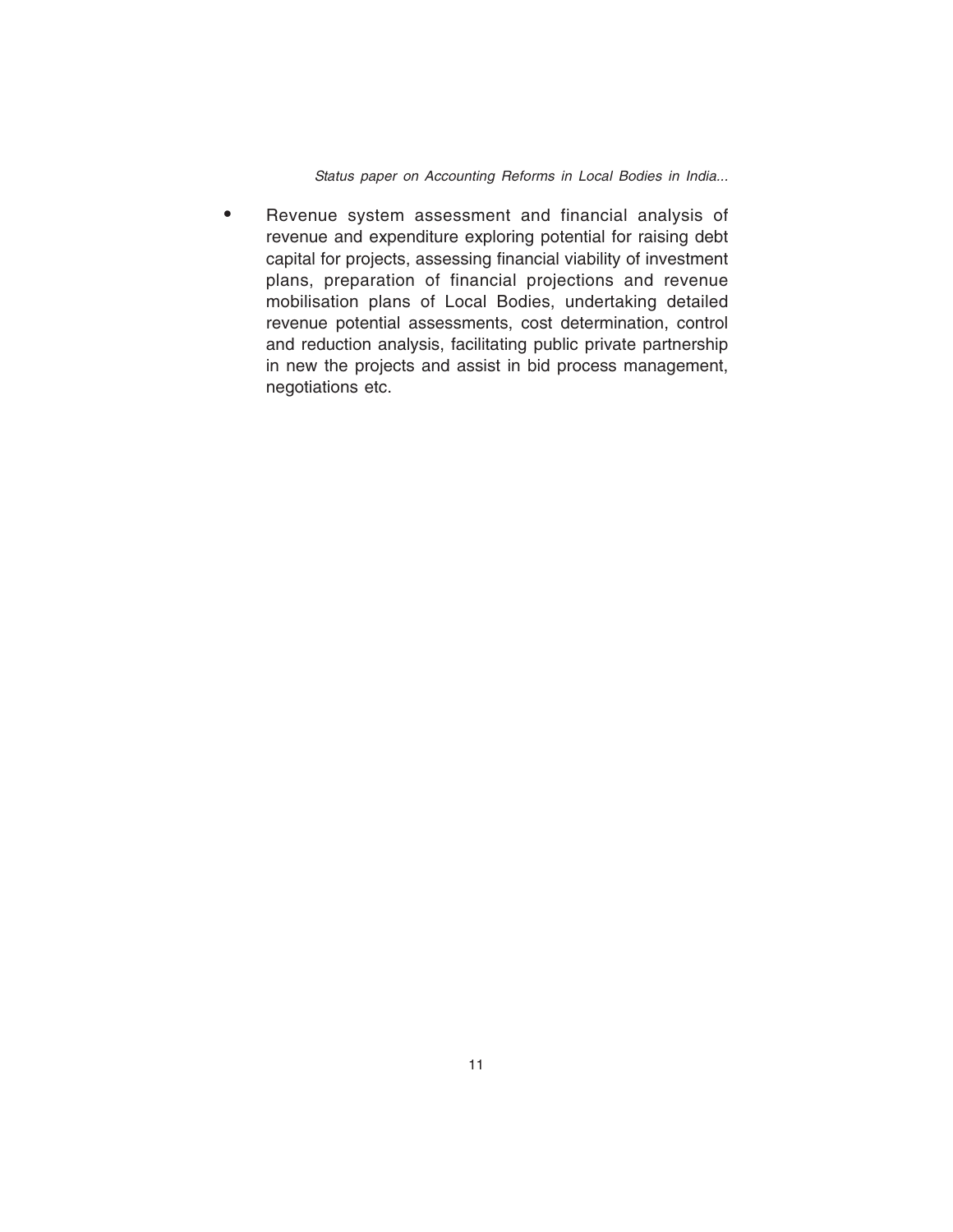### **Appendix – I**

### **Model Municipal Law Chapter XII – Accounts & Audit**

- Maintenance of 88. The Chief Municipal Officer shall prepare accounts. and maintain accounts of receipts and expenditures of the Municipality in such Form, and in such manner, as may be prescribed.
- Preparation of 89. The State Government shall prepare and Municipal maintain a Manual to be called the Accounting Manual. Municipal Accounting Manual containing details of all financial matters and procedures relating thereto in respect of the Municipality.
- Financial statement. 90. (1) The Chief Municipal Officer shall, within four months of the close of a year, cause to be prepared a financial statement containing an income and expenditure account and a receipts and payments account for the preceding year in respect of the accounts of the Municipality.

(2) The Form of the financial statement, and the manner in which the financial statement shall be prepared, shall be such as may be prescribed.

Balance sheet. 91. (1) The Chief Municipal Officer shall, within four months of the close of a year, cause to be prepared a balance sheet of the assets and the liabilities of the Municipality for the preceding year.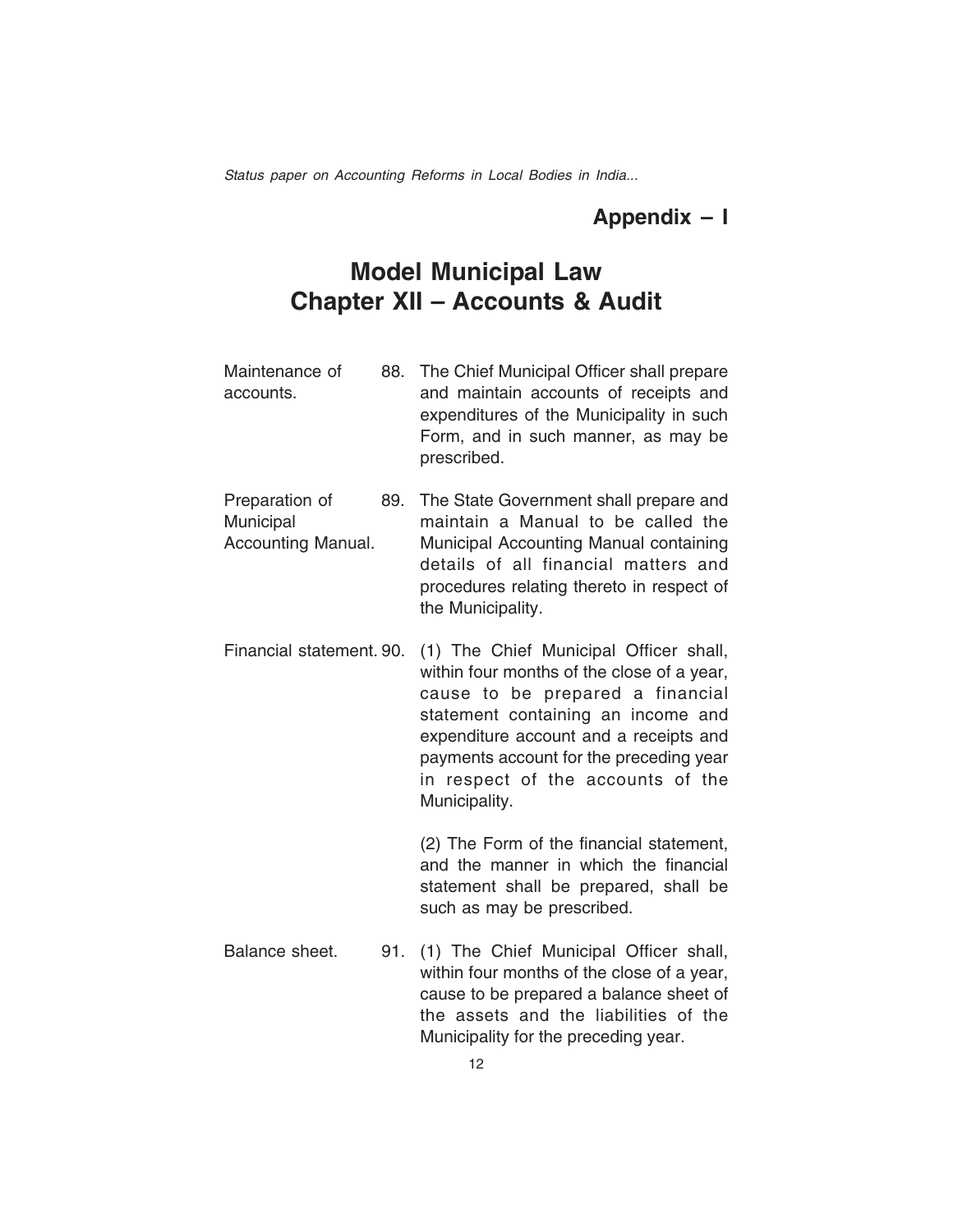(2) The Form of the balance sheet, and the manner in which the balance sheet shall be prepared, shall be such as may be prescribed.

- Submission of 92. The financial statement prepared under financial statement section 90 and the balance sheet of the and balance assets and the liabilities prepared under sheet to Auditor. section 91 shall be placed by the Chief Municipal Officer before the Empowered Standing Committee which, after examination of the same, shall adopt and remit them to the Auditor as may be appointed in this behalf by the State Government.
- Power of Auditor. 93. (1) The municipal accounts as contained in the financial statement, including the accounts of special funds, if any, and the balance sheet shall be examined and audited by an Auditor appointed by the State Government from the panel of professional chartered accountants prepared in that behalf by the State Government.

(2) The Chief Municipal Officer shall submit such further accounts to the Auditor as may be required by him.

- (3) The Auditor so appointed may –
- (a) require, by a notice, in writing, the production before him, or before any officer subordinate to him, of any document which he considers necessary for the proper conduct of the audit,
- (b) require, by a notice, in writing, any person accountable for, or having the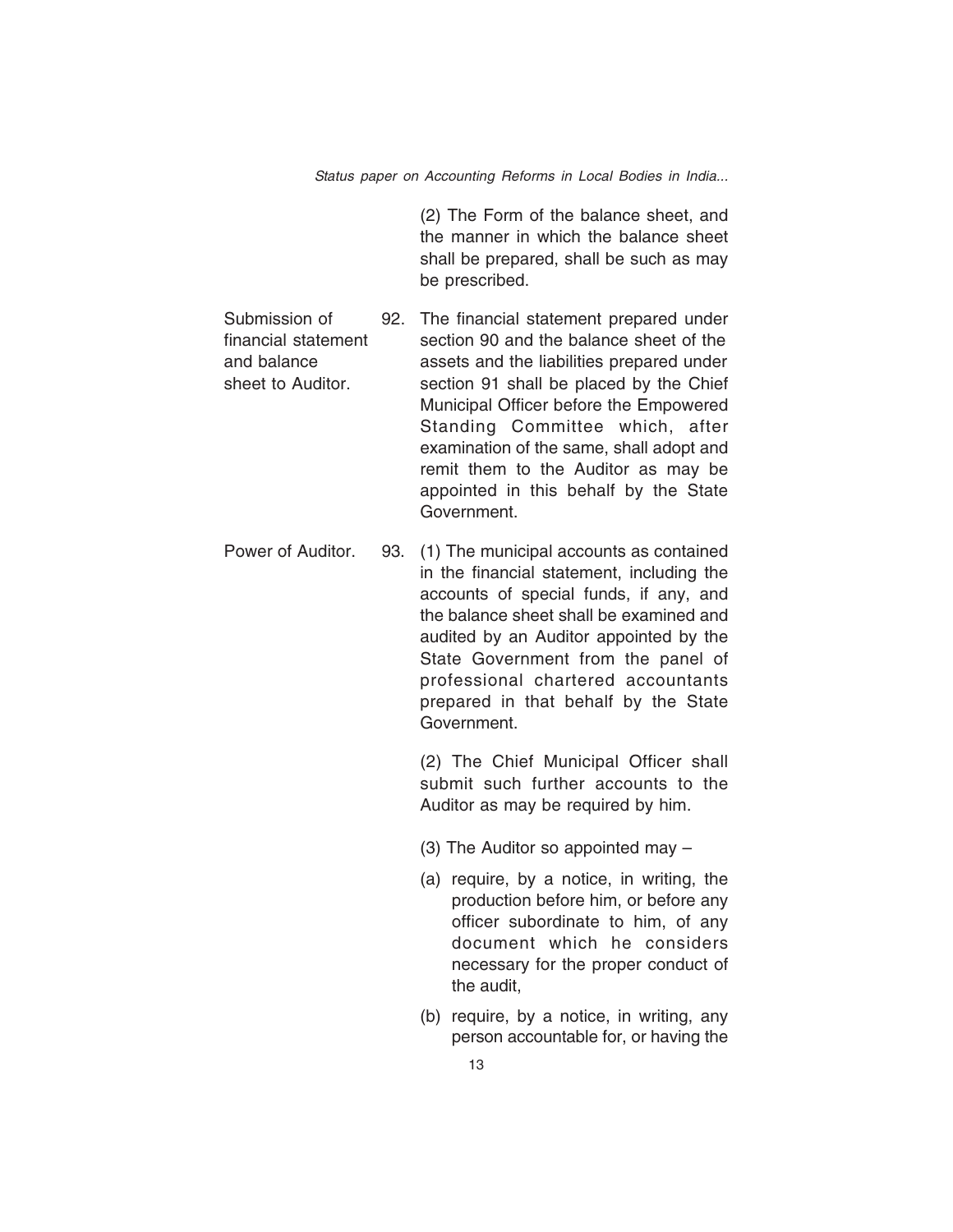custody or control of, any document, cash or article, to appear in person before him or before any officer subordinate to him,

- (c) require any person so appearing before him, or before any officer subordinate to him, to make or sign a declaration with respect to such document, cash or article or to answer any question or prepare and submit any statement, and
- (d) cause physical verification of any stock of articles in course of examination of accounts.

(4) The Auditor, or the officer subordinate to him, may report any item of accounts contrary to the provisions of this Act to the Empowered Standing Committee.

(5) The Empowered Standing Committee shall consider the report of the Auditor as early as possible and shall, if necessary, take prompt action thereon, and shall also, if necessary, surcharge the amount of any illegal payment on the person making or authorizing it, and charge against any person responsible therefor the amount of any deficiency or loss incurred by the negligence or misconduct of such person or any amount which ought to have been, but is not, brought into account by such person, and shall, in every such case, certify the amount due from such person :Provided that any person aggrieved by an order of payment of certified sums may appeal to the State Government whose decision on such appeal shall be final.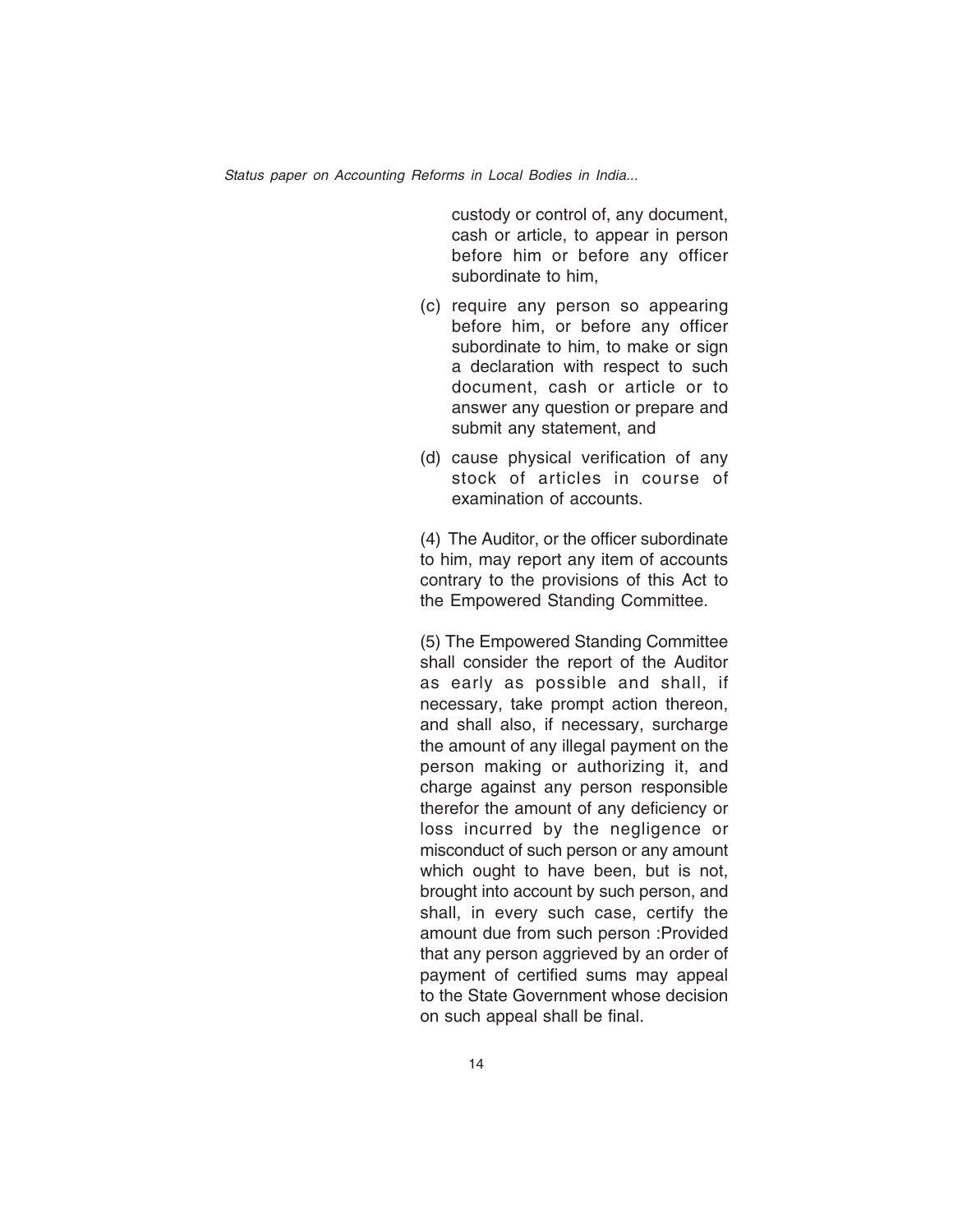(6) Any person who wilfully neglects, or refuses to comply with, the requisition made by an Auditor, or the officer subordinate to him, shall, on conviction by a court, be punishable with fine which may extend to<sup>\*</sup> rupees in respect of each item included in the requisition.

Audit report. 94. (1) As soon as practicable after the completion of audit of the accounts of the Municipality, but not later than the thirtieth day of September each year, the Auditor shall prepare a report of the accounts audited and examined and shall send such report to the Chief Municipal Officer.

> (2) The Auditor shall include in such report a statement showing –

- (a) every payment which appears to the Auditor to be contrary to law,
- (b) the account of any deficiency or loss, which appears to have been caused by gross negligence or misconduct of any person,
- (c) the account of any sum received which ought to have been, but has not been, brought into account by any person, and
- (d) any other material impropriety or irregularity in the accounts.

Placing of audited 95. (1) The Chief Municipal Officer shall place accounts before the audited financial statement, the Municipality. balance sheet and the report of the Auditor and his comments thereon before

Each State Government may specify an amount in this regard.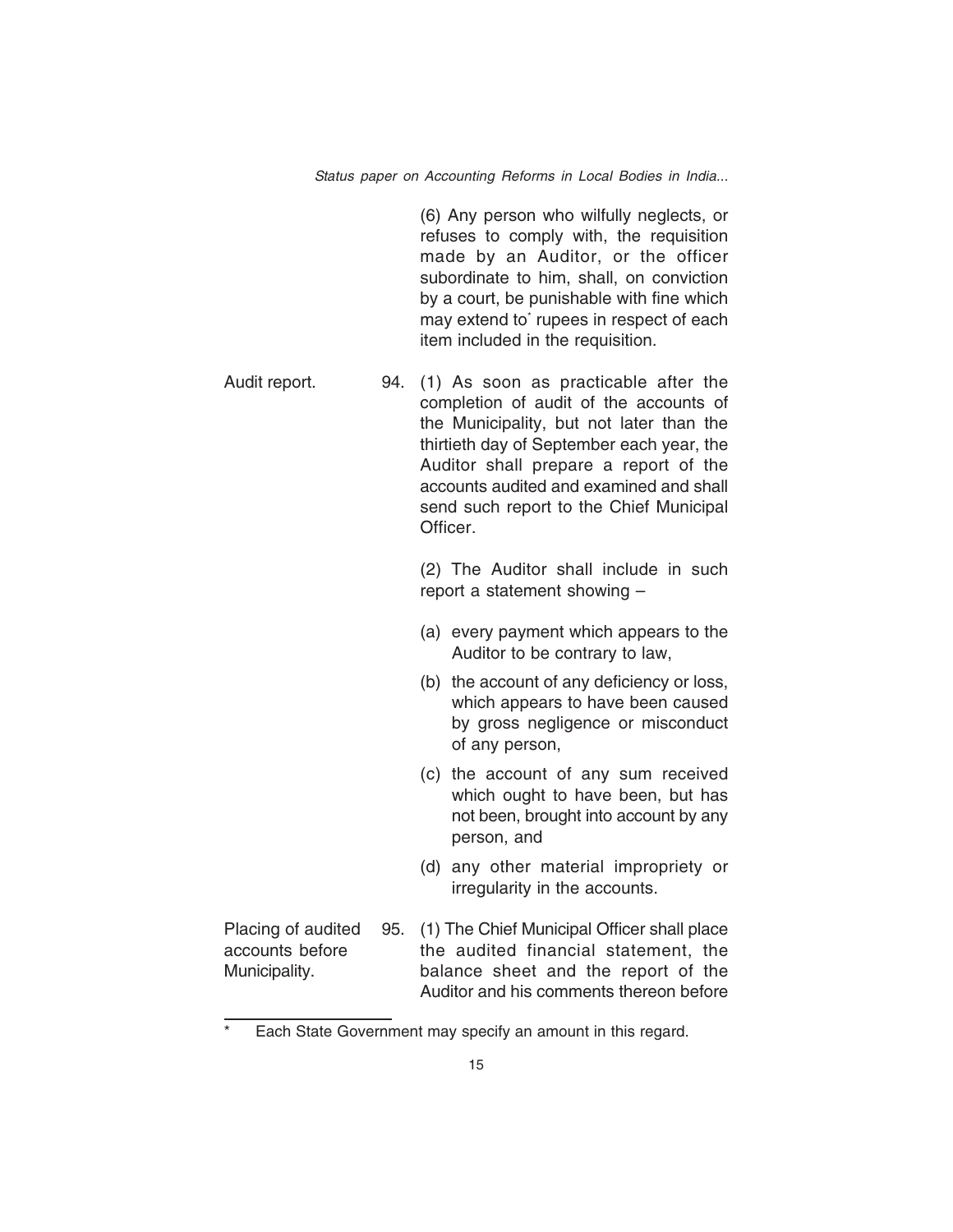the Empowered Standing Committee which, after the examination thereof, shall place them before the Municipality with its comments, if any.

(2) The Chief Municipal Officer shall remedy any defect that has been pointed out by the Auditor in his report.

Submission of 96. (1) The Chief Municipal Officer shall, after audited accounts. adoption of the financial statement and the balance sheet and the report of the Auditor by the Municipality, forward the same to the State Government together with a report of the action taken thereon by the Municipality and shall also send copies thereof to the Auditor.

> (2) If there is any difference of opinion between the Auditor and the Municipality or if the Municipality does not remedy the defects or the irregularities mentioned in the report of the Auditor within a reasonable period, the Auditor shall refer the matter to the State Government whose decision thereon shall be final and binding.

- Power of State 97. If any order made by the State Government to Government under this chapter is not enforce order complied with, it shall be lawful for the upon audit report. State Government to take such steps as it thinks fit to secure the compliance of the order and to direct that all expenses therefor shall be defrayed from the Municipal Fund.
- Special audit. 98. In addition to the audit of annual accounts, the State Government or the Municipality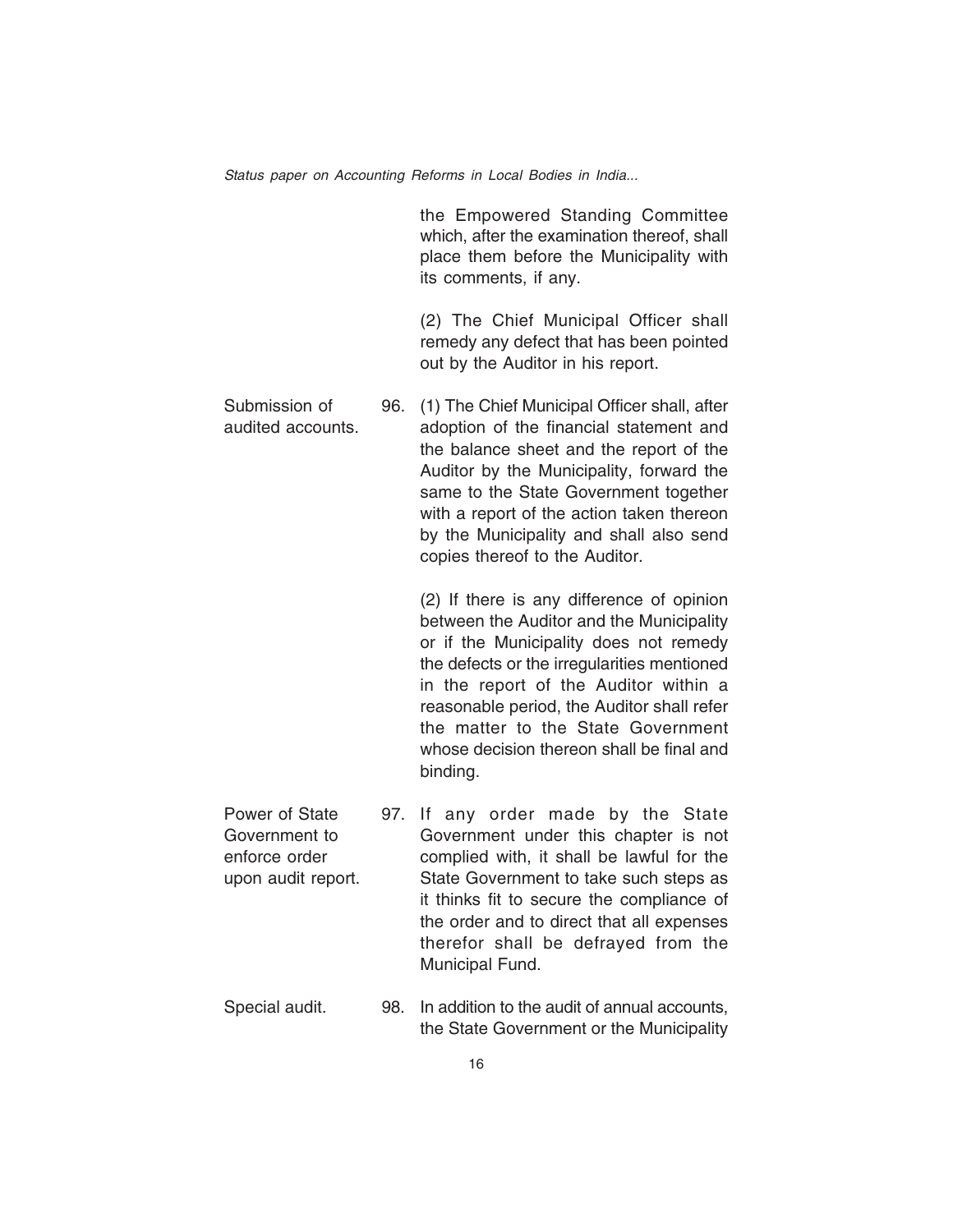may, if it thinks fit, appoint an Auditor to conduct special audit pertaining to a specified item or series of items requiring thorough examination, and the procedure relating to audit shall apply *mutatis* mutandis to such special audit.

Internal audit. 99. The State Government or the Municipality may provide for internal audit of the day to day accounts of the Municipality in the manner prescribed.

Municipal Accounts 100. (1) The Municipality shall, at its first Committee. meeting in each year or as soon as may be at any meeting subsequent thereto, constitute a Municipal Accounts Committee.

> (2) The Municipal Accounts Committee shall consist of -

- (a) such number of members, not being less than ..'.. and not more than ..'.., as the Municipality may determine, to be elected by the Councillors, not being the members of the Empowered Standing Committee, from amongst themselves, and
- (b) such number of persons, not being Councillors, or officers or other employees of the Municipality and not exceeding two in number, having knowledge and experience in financial matters, as may be nominated by the Municipality.

Each State Government may specify the numbers of members having regard to the members of Councillors.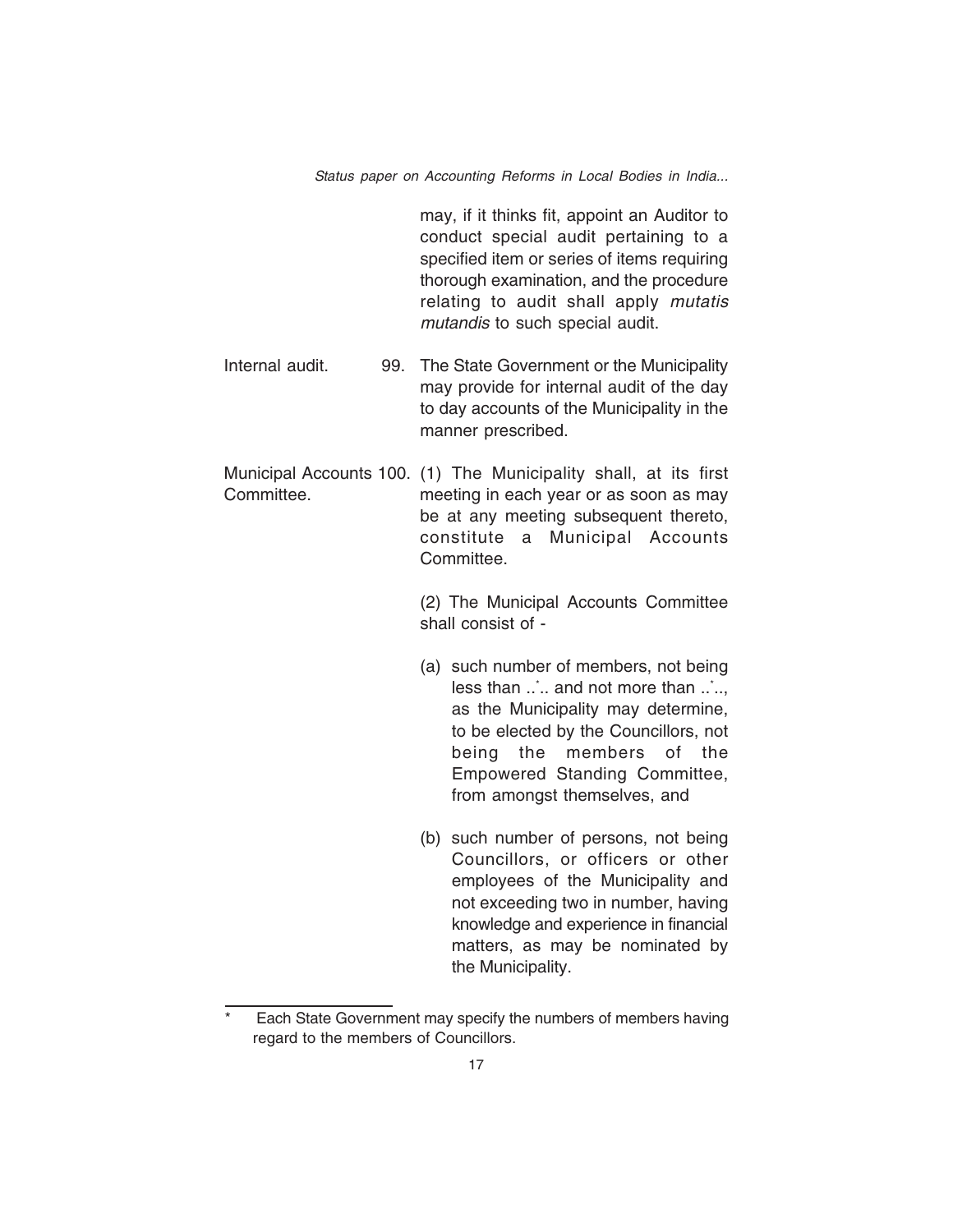(3) The members of the Municipal Accounts Committee shall elect from amongst themselves one member to be its Chairperson.

(4) Subject to the other provisions of this Act, the members of the Municipal Accounts Committee shall hold office until a new Municipal Accounts Committee is constituted.

(5) The manner of submission of resignation by the Chairperson or any other member, and the manner of filling up of a casual vacancy in the office of a member, of the Municipal Accounts Committee shall be such as may be prescribed.

(6) Subject to the provisions of this Act and the rules and the regulations made thereunder, it shall be the duty of the Municipal Accounts Committee -

- (a) to examine the accounts of the Municipality showing the appropriation of sums granted by the Municipality for its expenditure and the annual financial accounts of the Municipality,
- (b) to examine and scrutinize the report on the accounts of the Municipality by the Auditor appointed under section 92 and to satisfy itself that the moneys shown in the accounts as having been disbursed were available for, and applicable to, the services or purposes to which they were applied or charged and that the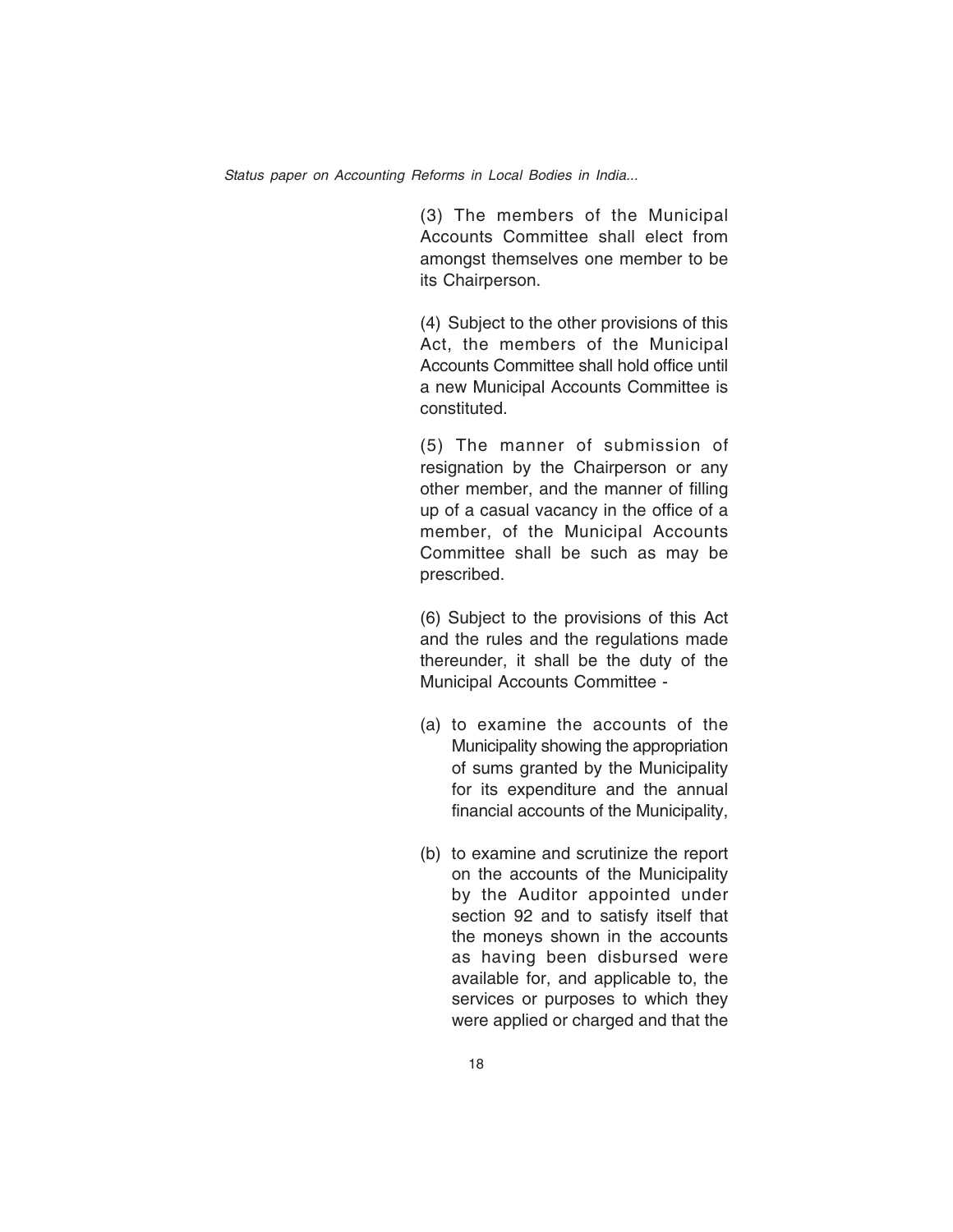expenditure was incurred in accordance with the authority governing such expenditure,

- (c) to submit report to the Municipality every year and from time to time on such examination and scrutiny,
- (d) to consider the report of the Auditor appointed under section 98 in cases where the State Government or the Municipality requires him to conduct a special audit of any receipt or expenditure of the Municipality or to examine the accounts of stores and stocks of the Municipality or to check the inventory of the properties of the Municipality including its land holdings and buildings, and
- (e) to discharge such other functions as may be prescribed.

(7) The Municipal Accounts Committee may call for any book or document if, in its opinion, such book or document is necessary for its work and may send for such officers of the Municipality as it may consider necessary for explaining any matter in connection with its work.

(8) The manner of transaction of business of the Municipal Accounts Committee shall be such as may be determined by regulations :

> Provided that the persons nominated under clause (b) of sub-section (2) shall not have the right to vote at the meeting of the Municipal Accounts Committee.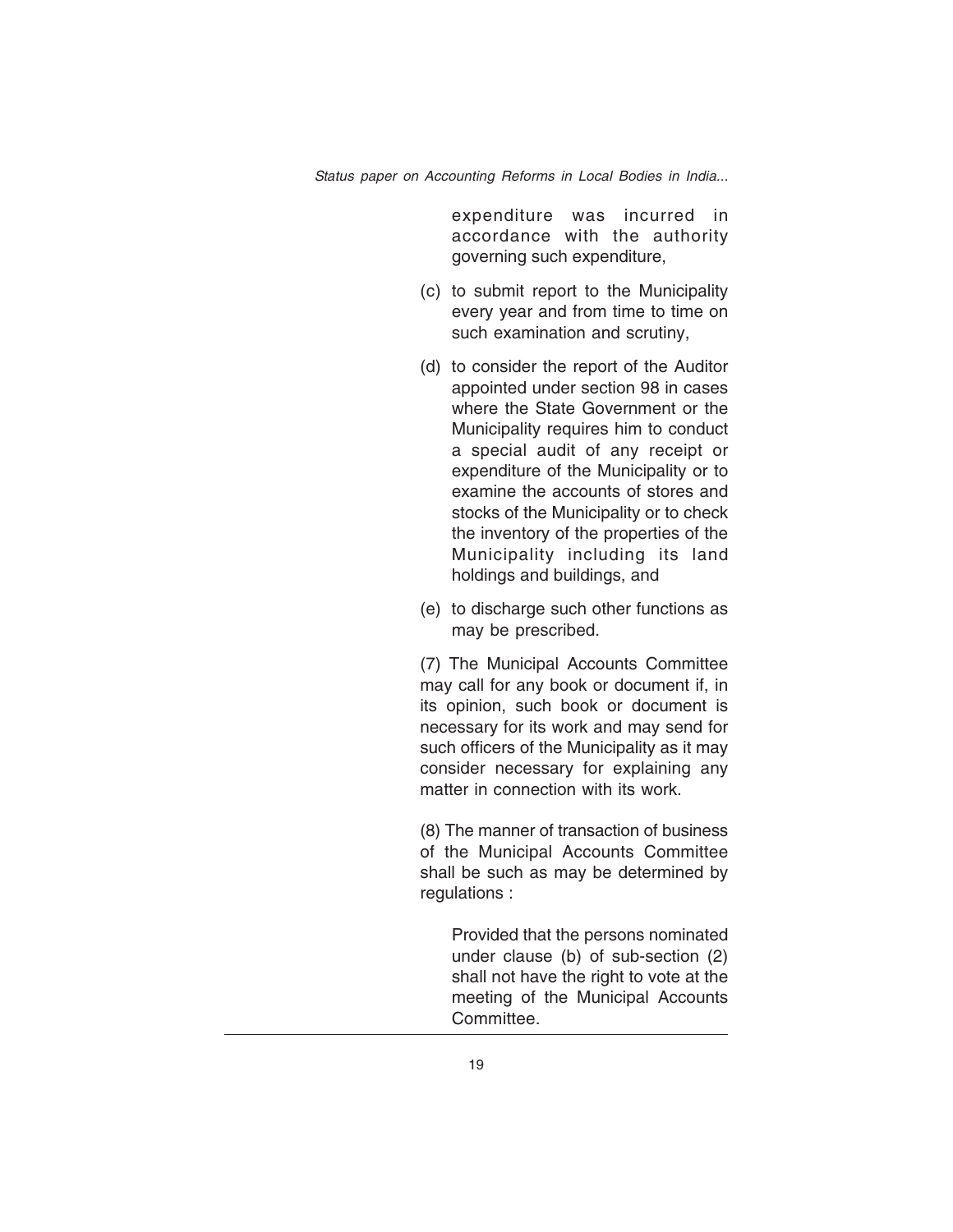# **Appendix – II**

# **Committee on Accounting Standards for Local Bodies**

The status of the various projects as on October 31, 2009:

| S.<br>No. | <b>Project</b>                                                                                                                  | <b>Preliminary</b><br>Draft by | Limited<br><b>Exposure</b><br>Draft by            | <b>Public</b><br><b>Exposure</b><br>Draft by                                         | <b>Council</b><br><b>Approval by</b>              |          |
|-----------|---------------------------------------------------------------------------------------------------------------------------------|--------------------------------|---------------------------------------------------|--------------------------------------------------------------------------------------|---------------------------------------------------|----------|
| 1.        | Proposed Accounting   Draft received<br>Standard for Local Bodies<br>(ASLB) 1, 'Presentation of<br><b>Financial Statements'</b> |                                | First quarter of<br>the Council year<br>2009-2010 | Second quarter Third quarter of<br>of the Council the Council year<br>year 2009-2010 | 2009-2010                                         | $\infty$ |
| 2.        | Proposed Accounting   Draft received<br>Standard for Local Bodies<br>(ASLB) 5, 'Property, Plant<br>and Equipment'               |                                | Limited exposure<br>already made                  | Public Exposure<br>already made                                                      | Third quarter of<br>the Council year<br>2009-2010 |          |
| 3.        | Proposed Accounting   Draft received<br>Standard for Local Bodies<br>(ASLB) 6, Events After the<br>Reporting Date'              |                                | Limited exposure<br>already made                  | Public Exposure<br>already made                                                      | Third quarter of<br>the Council year<br>2009-2010 |          |

Status paper on Accounting Reforms in Local Bodies in India... Status paper on Accounting Reforms in Local Bodies in India...

20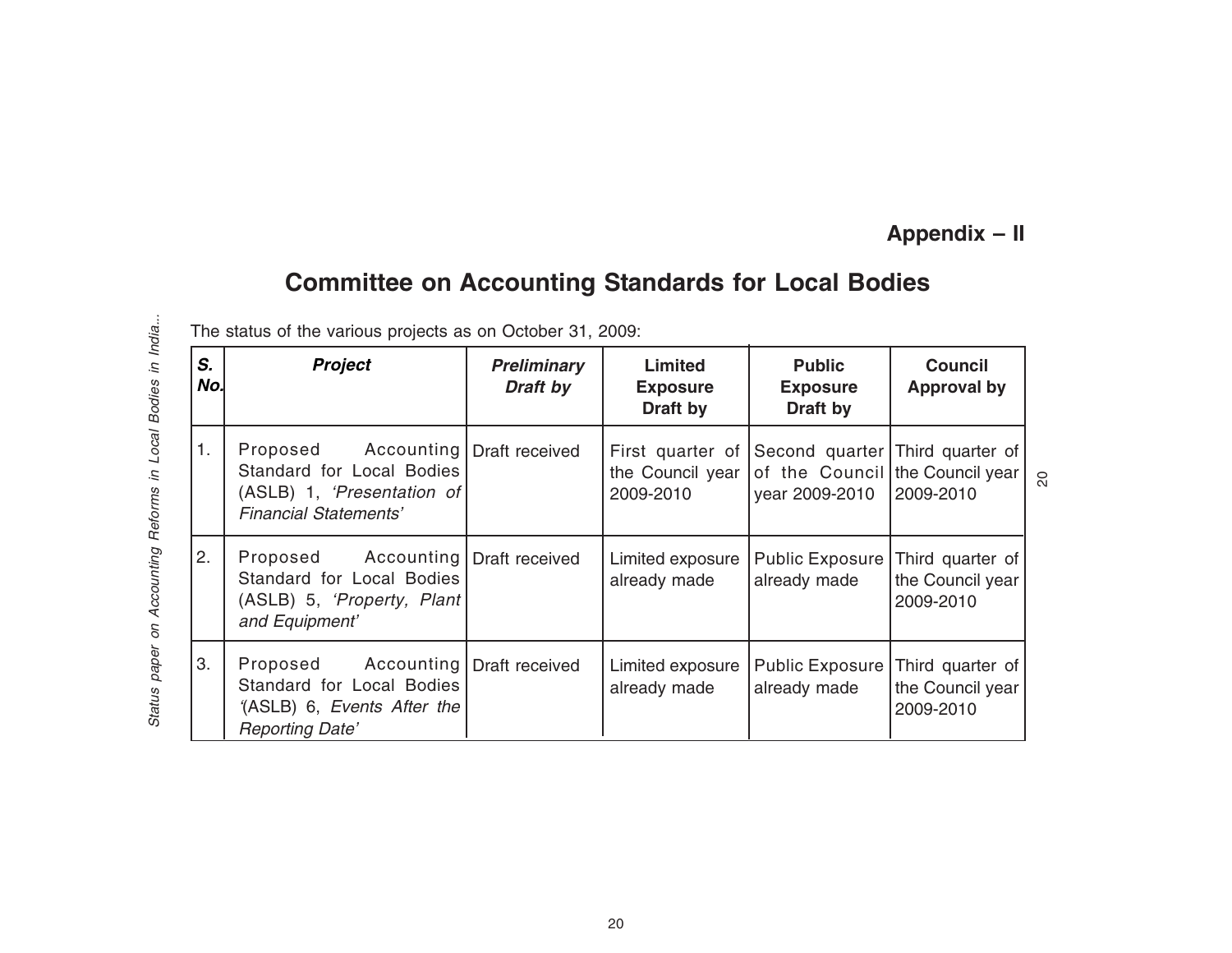| 4. | Proposed Accounting Draft received<br>Standard for Local Bodies on<br>Non-<br>'Revenue<br>form<br><b>Exchange Transactions'</b>                                             |           | 2009-2010                        | First quarter of Second quarter Third quarter of<br>the Council year of the Council the Council year<br>year 2009-2010 | 2009-2010                                                                       |
|----|-----------------------------------------------------------------------------------------------------------------------------------------------------------------------------|-----------|----------------------------------|------------------------------------------------------------------------------------------------------------------------|---------------------------------------------------------------------------------|
| 5. | Proposed Accounting Draft received<br>Standard for Local Bodies on<br>'Construction Contracts'                                                                              |           | the Council year<br>2009-2010    | First quarter of Second quarter Third quarter of<br>of the Council the Council year<br>year 2009-2010                  | 2009-2010                                                                       |
| 6. | Proposed Accounting Draft received<br>Standards for Local Bodies<br>on 'Provisions, Contingent<br>Liabilities and Contingent<br>Assets'                                     |           | year 2009-2010                   | Second quarter Second quarter Third quarter of<br>of the Council of the Council the Council year<br>year 2009-2010     | 2009-2010                                                                       |
| 7. | Proposed Accounting First quarter of Second quarter Second quarter Third quarter of<br>Standards for Local Bodies the Council year of the Council<br>on 'Segment Reporting' | 2009-2010 | year 2009-2010                   | year 2009-2010                                                                                                         | of the Council the Council year<br>2009-2010                                    |
| 8. | Framework for Preparation   Draft received<br>and Presentation of Financial<br><b>Statements</b>                                                                            |           | Limited exposure<br>already made | year 2009-2010                                                                                                         | Second quarter Third quarter of<br>of the Council the Council year<br>2009-2010 |

 $\overline{\mathsf{Q}}$ 

Status paper on Accounting Reforms in Local Bodies in India ... Status paper on Accounting Reforms in Local Bodies in India...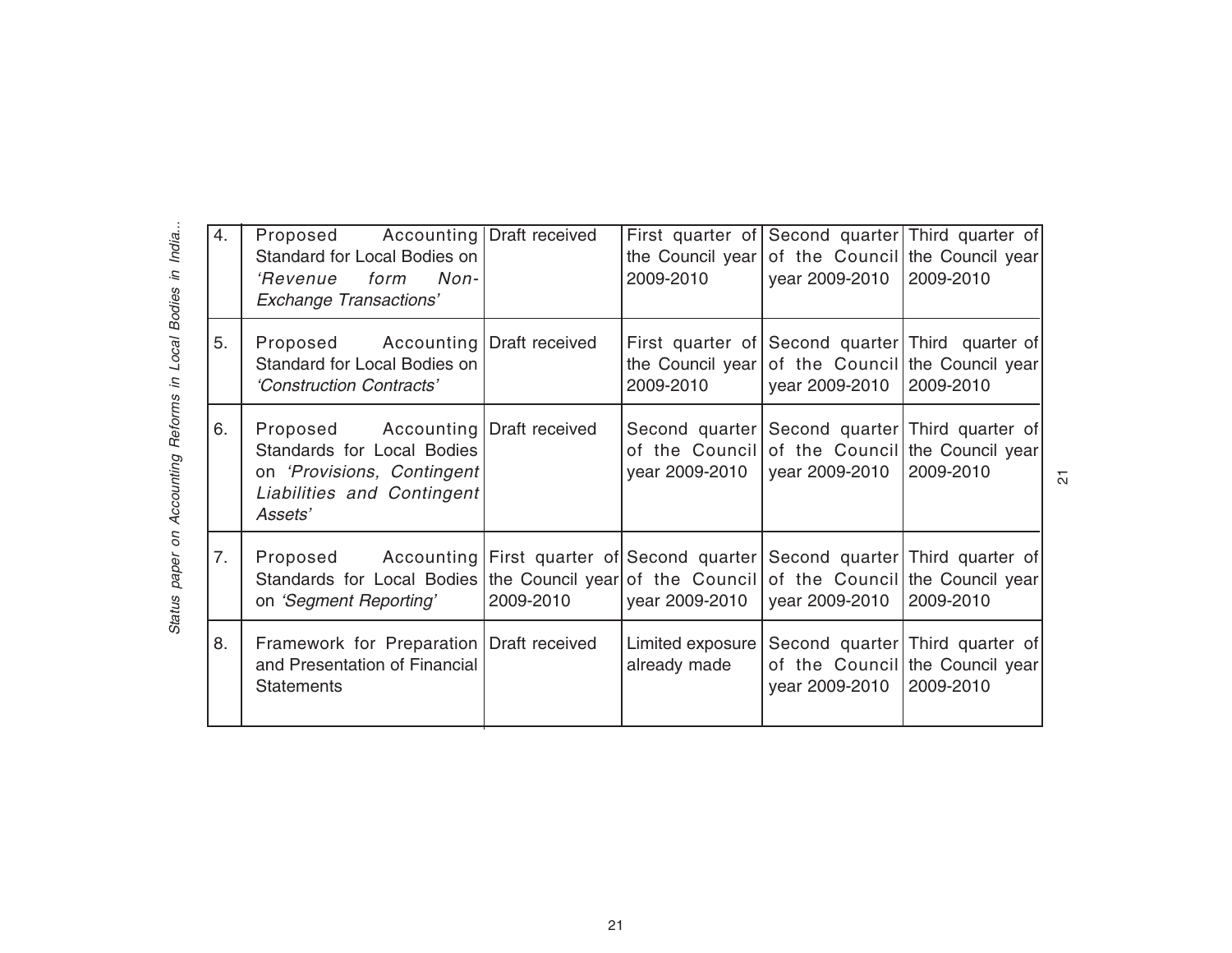| 9.  | Proposed<br>Standards for Local Bodies on of the Council the Council year the Council year of the Council<br>'Cash Flow Statement'                                                                                                                                               | year 2009-2010                                                                                                                                                                                                                    | Accounting Second quarter Third quarter of First quarter of Second quarter<br>2009-2010 | 2010-2011 | year 2010-2011 |  |
|-----|----------------------------------------------------------------------------------------------------------------------------------------------------------------------------------------------------------------------------------------------------------------------------------|-----------------------------------------------------------------------------------------------------------------------------------------------------------------------------------------------------------------------------------|-----------------------------------------------------------------------------------------|-----------|----------------|--|
| 10. | Proposed Accounting Second quarter Third quarter of First quarter of Second quarter<br>Standards for Local Bodies on of the Council the Council year the Council year of the Council<br>'Accounting Policies, Changes   year 2009-2010<br>in Accounting Estimates and<br>Errors' |                                                                                                                                                                                                                                   | 2009-2010                                                                               | 2010-2011 | year 2010-2011 |  |
| 11. | Translation of the Booklet on<br>'Accrual Accounting for Local<br><i>Bodies:</i><br>Elected<br>Representatives<br>$\mathcal{S}_{\mathcal{C}}$<br>Stakeholders' into other four<br>regional languages                                                                             | The Booklet is likely to be published in the First & Second Quarter of the<br>Council year 2009-2010. The Hindi version of the booklet has been<br>published recently and Kannada, Tamil & Punjabi versions are under<br>process. |                                                                                         |           |                |  |
| 12. | Awareness Workshops on<br>'Accrual Accounting in Local<br>Bodies'                                                                                                                                                                                                                | One Awareness Workshop each in the Eastern, Southern and Central<br>regions.                                                                                                                                                      |                                                                                         |           |                |  |
| 13. | Implementation Guidance /<br>FAQs<br>Accounting<br>on<br><b>Standards for Local Bodies</b>                                                                                                                                                                                       | This Implementation Guidance / FAQs on Accounting Standards for Local<br>Bodies is to be developed in the Council year 2010-2011.                                                                                                 |                                                                                         |           |                |  |

 $\approx$ 

Status paper on Accounting Reforms in Local Bodies in India... Status paper on Accounting Reforms in Local Bodies in India...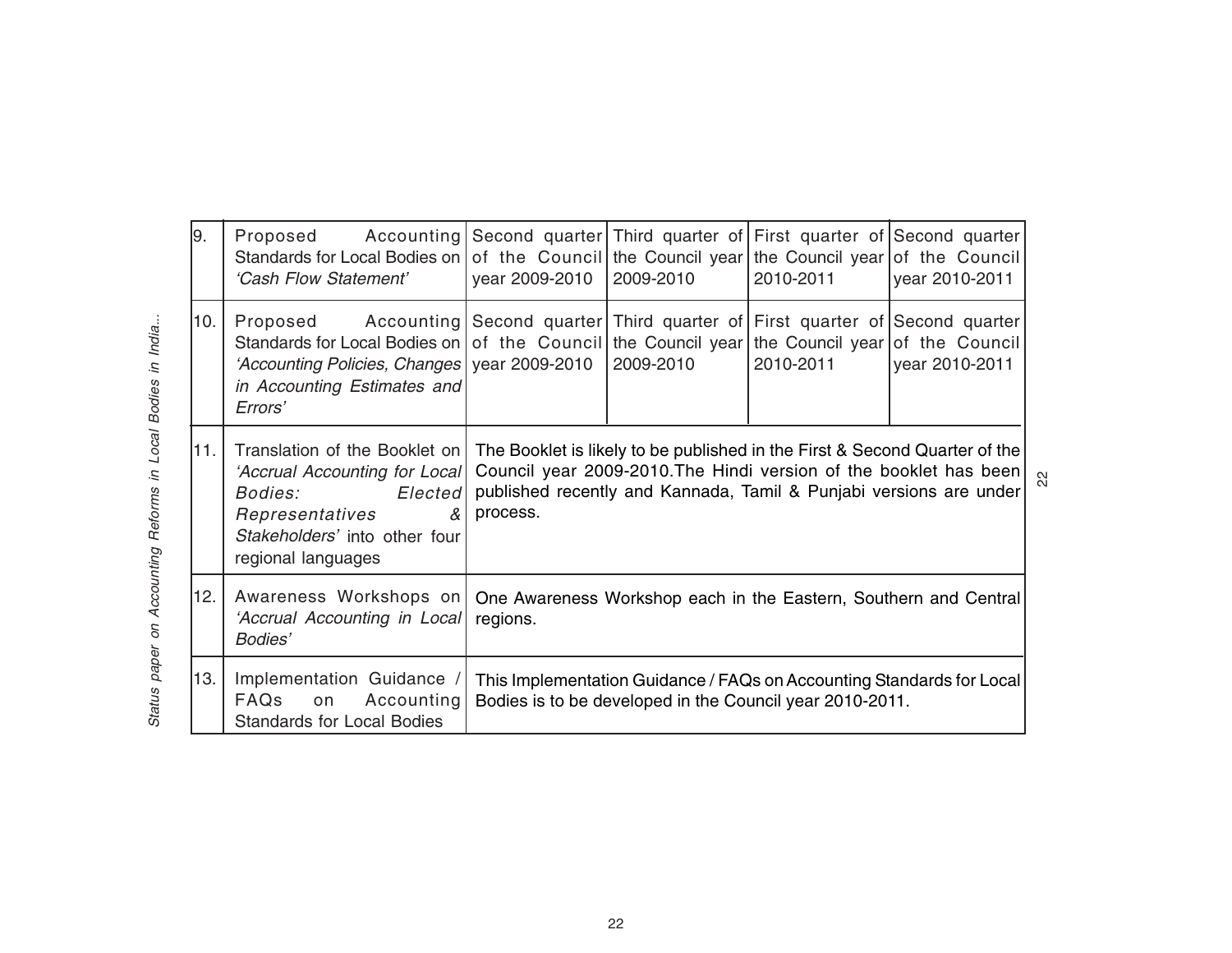### **Appendix – III**

# **Status of JNNURM Reforms relating to shifting to Accrual Based Double Entry Accounting and Approved Cost of Urban Infrastructure Projects (Source www.jnnurm.nic.in)**

| S.<br>No. | <b>Name of City</b> | <b>State</b>         | <b>Status of Shifting</b><br>to Accrual Based<br><b>Accounting System</b> | <b>Approved</b><br>Cost of<br>Urban Infra- |                                            |
|-----------|---------------------|----------------------|---------------------------------------------------------------------------|--------------------------------------------|--------------------------------------------|
|           |                     |                      | <b>Target</b><br><b>Date</b>                                              | <b>Status</b><br>as on<br>30-08-09         | structure<br><b>Projects</b><br>(In Lakhs) |
| 1         | Hydrabad            | AP                   | 2008-2009                                                                 | Achieved                                   | 173,942.51                                 |
| 2         | Vijayawada          | AP                   | 2007-2008                                                                 | Achieved                                   | 47,712.00                                  |
| 3         | Vishakhapatnam      | AP                   | 2007-2008                                                                 | Achieved                                   | 115,923.00                                 |
| 4         | Itanagar            | Arunachal<br>Pradesh | 2008-2009                                                                 |                                            |                                            |
| 5         | Guwahati            | Assam                | 2008-2009                                                                 |                                            | 3,516.71                                   |
| 6         | lPatna              | <b>Bihar</b>         | 2007-2008                                                                 |                                            | 3,695.40                                   |
| 7         | Bodhgaya            | <b>Bihar</b>         | 2009-2010                                                                 |                                            |                                            |
| 8         | Chandigarh          | Chandigarh<br>UT     | 2008-2009                                                                 |                                            | 5,698.60                                   |
| 9         | Raipur              | Chattsgarh           | 2007-2008                                                                 |                                            | 30,364.00                                  |
| 10        | Ahamedabad          | Gujrat               | 2007-2008                                                                 | Achieved                                   | 129,156.52                                 |
| 11        | Rajkot              | Gujrat               | 2007-2008                                                                 | Achieved                                   | 27,971.00                                  |
| 12        | lSurat              | Gujrat               | 2007-2008                                                                 | Achieved                                   | 60,329.37                                  |
| 13        | Vadodara            | Gujrat               | 2007-2008                                                                 |                                            | 32,313.03                                  |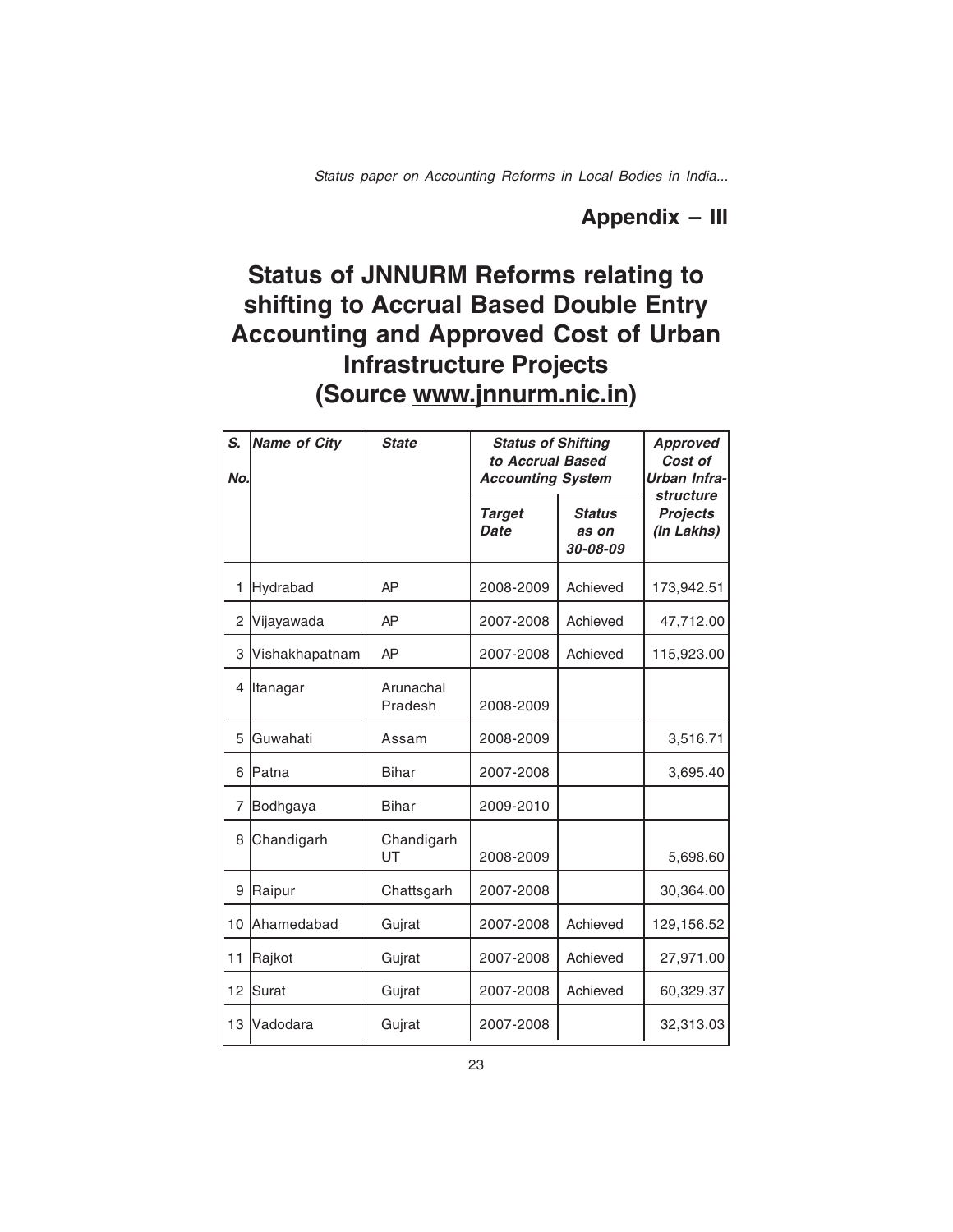Status paper on Accounting Reforms in Local Bodies in India...

| 14 | Fridabad         | Haryana        | 2009-2010 |          | 21,097.70  |
|----|------------------|----------------|-----------|----------|------------|
| 15 | Delhi            | Delhi          |           |          |            |
| 16 | Shimla           | <b>HP</b>      | 2007-2008 | Achieved | 2,613.06   |
| 17 | Srinagar         | J&K            | 2008-2009 |          | 28,129.00  |
| 18 | Jammu            | <b>J&amp;K</b> | 2008-2009 |          | 12,923.00  |
| 19 | Bangalore        | Karnatka       | 2007-2008 | Achieved | 153,695.28 |
| 20 | Mysore           | Karnatka       | 2007-2008 | Achieved | 27,979.74  |
| 21 | Chochin          | Kerala         | 2007-2008 | Achieved | 37,748.00  |
| 22 | Thiruvanthapuram | Kerala         | 2007-2008 | Achieved | 30,257.00  |
| 23 | <b>Bhopal</b>    | <b>MP</b>      | 2008-2009 | Achieved | 30,956.00  |
| 24 | Indore           | <b>MP</b>      |           | Achieved | 57,285.99  |
| 25 | Jabalpur         | <b>MP</b>      | 2007-2008 |          | 15,602.00  |
| 26 | Greater Mumbai   | Maharashtra    | 2007-2008 | Achieved | 353,753.75 |
| 27 | Nagpur           | Maharashtra    | 2005-2006 | Achieved | 81,144.49  |
| 28 | Nanded           | Maharashtra    | 2008-2009 |          | 68,704.45  |
| 29 | Nashik           | Maharashtra    | 2008-2009 |          | 56,928.23  |
| 30 | Pune             | Maharashtra    | 2007-2008 |          | 192,355.18 |
| 31 | Bhubaneshwar     | Orrisa         | 2006-2007 | Achieved | 50,492.66  |
| 32 | Puri             | Orrisa         | 2007-2008 |          |            |
| 33 | Amritsar         | Punjab         | 2007-2008 |          | 32,883.00  |
| 34 | Agartala         | Tripura        | 2008-2009 |          |            |
| 35 | Dehradun         | Uttrakhand     | 2008-2009 |          | 7,002.70   |
| 36 | Nainital         | Uttrakhand     | 2009-2010 |          | 547.00     |
| 37 | Imphal           | Manipur        | 2008-2009 |          | 2,580.71   |
| 38 | Jaipur           | Rajasthan      |           | Achieved | 42,980.37  |
| 39 | Chennai          | Tamilnadu      | 2005-2006 | Achieved | 105,468.02 |
| 40 | Coimbatore       | Tamilnadu      |           | Achieved | 58,738.18  |
| 41 | Mudurai          | Tamilnadu      |           | Achieved | 63,710.17  |
| 42 | Agra             | UP             | 2008-2009 |          | 5,245.99   |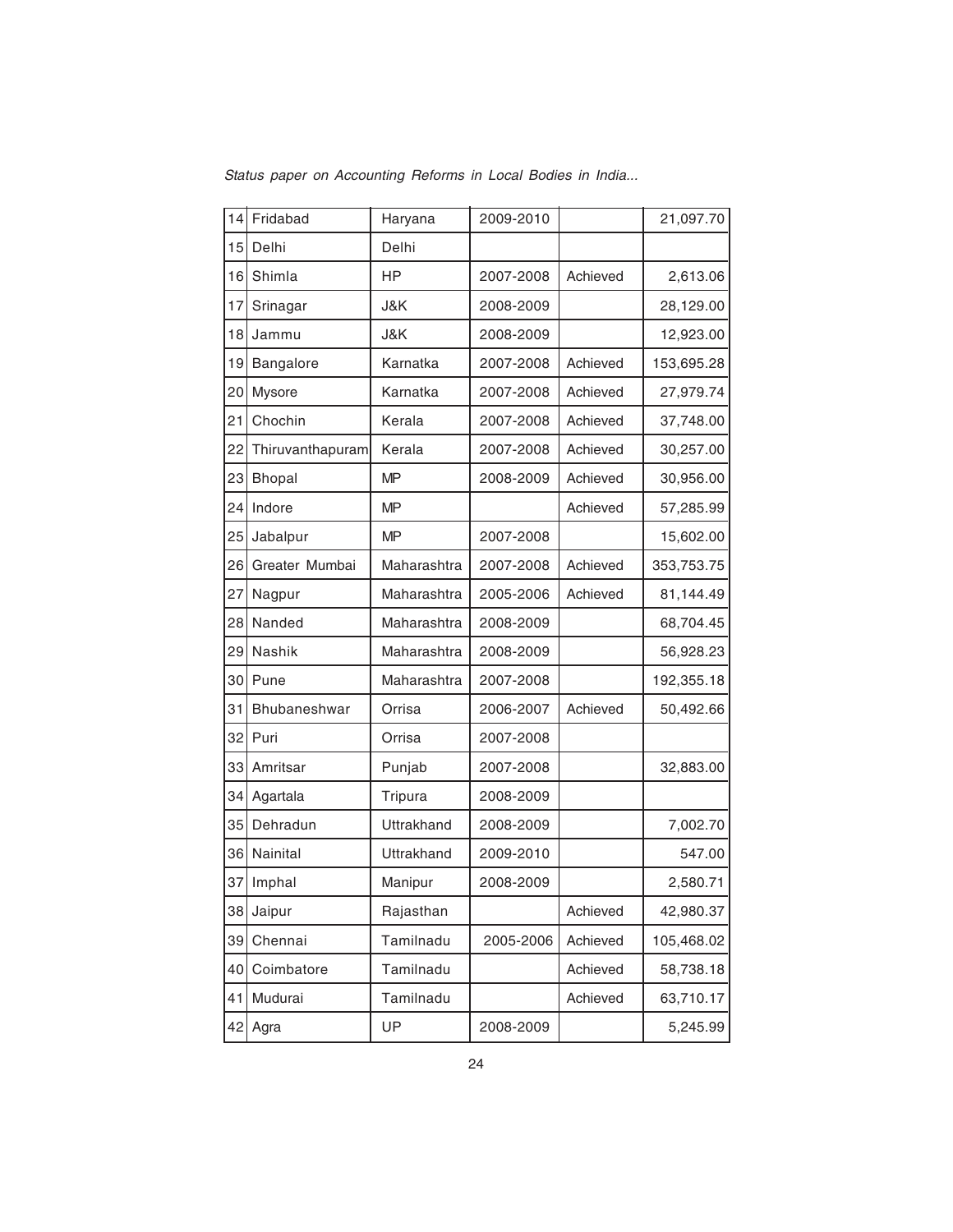| 43 | Kanpur                     | UP           | 2008-2009 |          | 51,806.90  |
|----|----------------------------|--------------|-----------|----------|------------|
| 44 | Allahbad                   | UP           | 2007-2008 | Achieved | 8,969.00   |
| 45 | Varanasi                   | UP           | 2008-2009 |          | 15,969.73  |
| 46 | Mathura                    | UP           | 2007-2008 |          | 991.60     |
| 47 | Meeerut                    | UP           | 2007-2008 |          | 2,259.40   |
| 48 | Kolkotta                   | <b>WB</b>    | 2006-2007 | Achieved | 118,539.36 |
| 49 | Asansol                    | <b>WB</b>    | 2008-2009 | Achieved | 21,298.23  |
| 50 | Aizwal                     | Mizoram      |           |          | 1,681.80   |
| 51 | Ajmer-Pushker              | Rajasthan    |           |          | 35,515.00  |
| 52 | Dhanbad                    | Jharkhand    | 2009-10   |          |            |
| 53 | Gangtok                    | Sikkim       |           |          | 2,392.01   |
| 54 | Haridwar                   | UP           |           |          |            |
| 55 | Jamshedpur                 | Jharkhand    |           |          |            |
| 56 | Kohima                     | Nagaland     |           |          | 2,525.60   |
| 57 | Lucknow                    | UP           | 2008-2009 |          | 66,776.37  |
| 58 | Ludhiana                   | Punjab       |           |          |            |
| 59 | Panaji                     | Goa          | 2009-2010 |          |            |
| 60 | Puducherry                 | Pondichery   | 2009-2010 |          | 20,340.00  |
| 61 | Ranchi                     | Jharkhand    | 2009-2010 |          |            |
| 62 | Shillong                   | Meghalya     |           |          |            |
| 63 | Ujjan                      | <b>MP</b>    |           | Achieved |            |
|    | <b>TOTAL APPROVED COST</b> | 25,20,508.81 |           |          |            |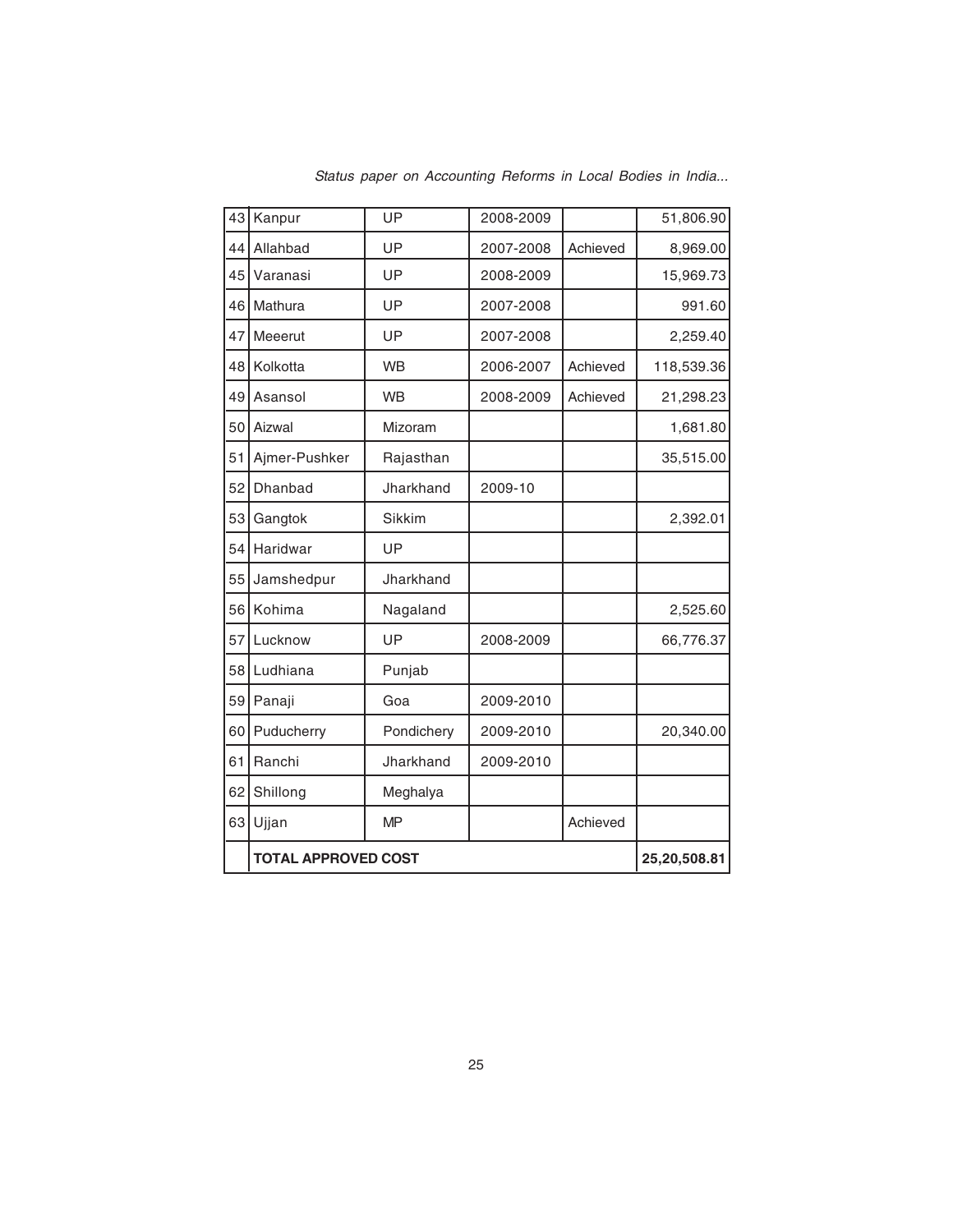### **Appendix – IV**

# **Chart of Accounts for PRIs: Present Status**

### **PART I PANCHAYAT FUND**

### **Revenue Section**

#### **RECEIPTS**

#### **Tax Receipts**

| <b>MAJOR HEAD</b> |                                          |     | <b>MINOR HEAD</b>                                        | <b>OBJECT HEAD</b> |
|-------------------|------------------------------------------|-----|----------------------------------------------------------|--------------------|
|                   | 0028 Taxes on                            |     | 101   Profession Tax                                     |                    |
|                   | Professions,                             |     | 102 Trade Tax                                            |                    |
|                   | Trades,                                  |     |                                                          |                    |
|                   | <b>Callings and</b><br><b>Employment</b> |     |                                                          |                    |
|                   | 0029 Land Revenue                        |     | 101 Land Revenue                                         |                    |
|                   |                                          |     | 102 Land Tax                                             |                    |
|                   |                                          | 103 | <b>Taxes on Plantations</b>                              |                    |
|                   | 0030 Duty on transfer<br>of immovable    | 101 | Duty on transfer by<br>sale                              |                    |
|                   | property                                 |     | 102   Duty on transfer by gift                           |                    |
|                   |                                          | 103 | Duty on transfer by<br>mortgage                          |                    |
|                   |                                          | 104 | Duty on transfer by<br>lease                             |                    |
|                   | 0035 Taxes on<br><b>Buildings/</b>       | 101 | <b>Taxes on Residential</b><br><b>Buildings/Property</b> |                    |
|                   | <b>Property</b>                          | 102 | Taxes on Non-<br>residential Buildings/<br>Property      |                    |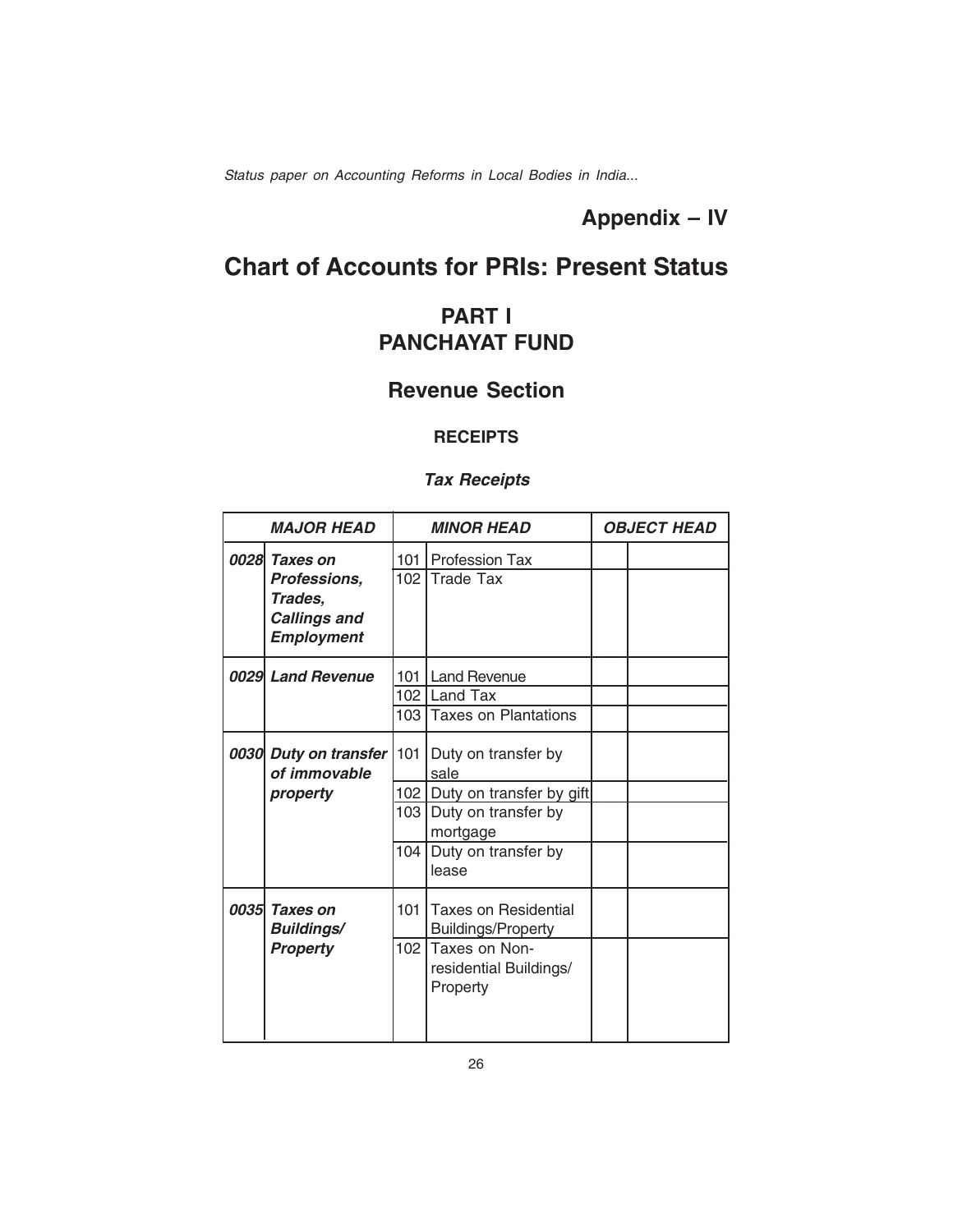| <b>MAJOR HEAD</b>                                           |       | <b>MINOR HEAD</b>                                  | <b>OBJECT HEAD</b> |
|-------------------------------------------------------------|-------|----------------------------------------------------|--------------------|
| 0041 Taxes on<br><b>Vehicles</b>                            | 101   | Taxes on bi-cycles,<br>carts and other<br>vehicles |                    |
| 0042 Taxes on Goods<br>and Passengers  101   Tolls on Roads |       |                                                    |                    |
|                                                             |       | 102 Taxes on entry of<br>goods into local area     |                    |
|                                                             |       | 103 Taxes on Passengers/<br>Pilgrims               |                    |
| 0045 Taxes and                                              |       | 101 I Entertainment Tax                            |                    |
| <b>Duties on</b>                                            |       | 102 Advertisement Tax                              |                    |
| <b>Commodities</b><br>and Services                          | 103   | Receipts under other<br>Acts                       |                    |
|                                                             | 104 I | <b>Forest Development</b><br>Tax                   |                    |

#### **Non-Tax Receipts**

| <b>MAJOR HEAD</b>                                       |     | <b>MINOR HEAD</b>                                            | <b>OBJECT HEAD</b> |
|---------------------------------------------------------|-----|--------------------------------------------------------------|--------------------|
| 0049 Interest<br><b>Receipts</b>                        | 101 | I Interest realised on<br>investment of cash<br>balances     |                    |
|                                                         |     | 102 Interest on bank<br>accounts                             |                    |
|                                                         |     | 103 Interest on loans and<br>advances                        |                    |
| 0059 Public Works*                                      | 101 | Rent from non-<br>residential buildings                      |                    |
|                                                         |     | 102   Premium realised<br>from non-residential<br>buildings  |                    |
|                                                         | 103 | Licence fees from<br>residential buildings                   |                    |
| 0071 Contributions<br>and Recoveries<br>towards Pension | 101 | Leave Salary and<br>PensionSubscription<br>and Contributions |                    |

\* In states where there is no public works department at the PRI level, these receipts can be booked under 0515 Ponchayat Raj.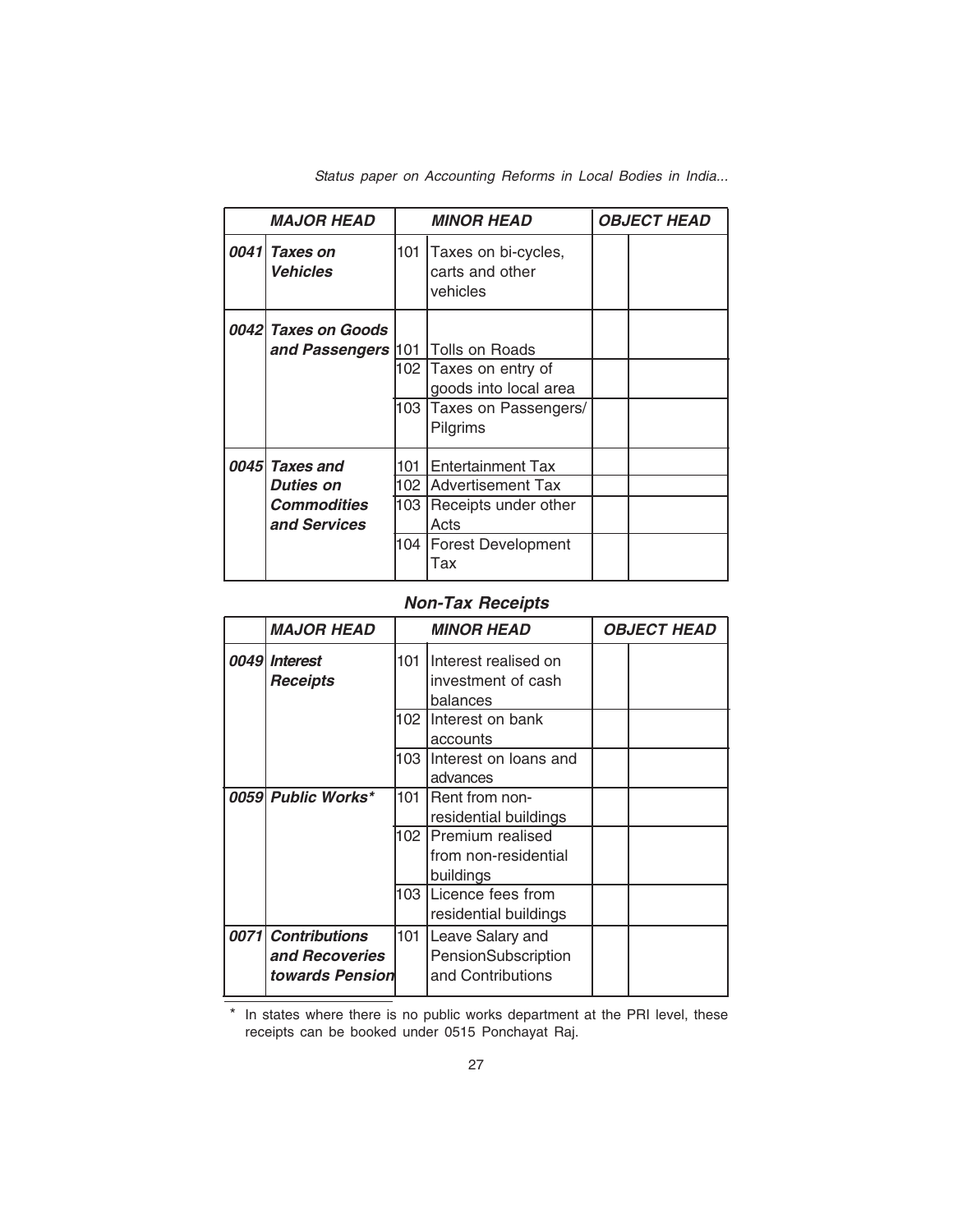|      | <b>MAJOR HEAD</b>                           |     | <b>MINOR HEAD</b>                        |    | <b>OBJECT HEAD</b>     |
|------|---------------------------------------------|-----|------------------------------------------|----|------------------------|
|      | and Other Re-<br>tirement<br><b>Benefit</b> |     |                                          |    |                        |
|      | 0202 Education,<br><b>Sports, Arts</b>      | 101 | Pre-primary, Primary<br>and Secondary    | 41 | Fees                   |
|      | and Culture                                 |     | Education                                | 42 | Fines                  |
|      |                                             | 102 | Sports and Youth<br><b>Services</b>      |    |                        |
|      |                                             | 103 | <b>Public Libraries</b>                  |    |                        |
| 0210 | <b>Medical and</b><br><b>Public Health</b>  | 101 | <b>Receipts from Patients</b>            | 51 | Accommod-<br>ation     |
|      |                                             |     |                                          | 52 | Supply of<br>Medicines |
|      |                                             |     |                                          | 53 | Cost of Tests          |
|      |                                             |     |                                          | 54 | Supply of<br>Blood     |
|      |                                             | 102 | Sale of Serum/Vaccine                    |    |                        |
|      |                                             | 103 | <b>Fees and Fines</b>                    |    |                        |
|      | 0211 Family Welfare                         | 101 | Sale of Contraceptives                   |    |                        |
|      | 0215 Water Supply                           | 101 | <b>Water Supply</b>                      | 41 | Fees                   |
|      | and                                         |     |                                          | 42 | Fines                  |
|      | <b>Sanitation</b>                           |     |                                          | 43 | Service fees           |
|      |                                             | 102 | Sewerage and<br>Sanitation               | 41 | Fees                   |
|      |                                             |     |                                          | 42 | Fines                  |
|      |                                             |     |                                          | 43 | Service fees           |
|      | 0216 Rural Housing                          | 112 | <b>Schemes XYZ</b>                       |    |                        |
|      | 0401 Crop                                   |     | 101 Sale of Seeds                        |    |                        |
|      | <b>Husbandry</b>                            | 102 | Receipts from                            |    |                        |
|      |                                             |     | Agricultural Farm                        |    |                        |
|      |                                             | 103 | Sale of Manures                          |    |                        |
|      |                                             |     | and Fertilizers                          |    |                        |
|      |                                             | 104 | Receipts from<br><b>Commercial Crops</b> |    |                        |
|      |                                             |     |                                          |    |                        |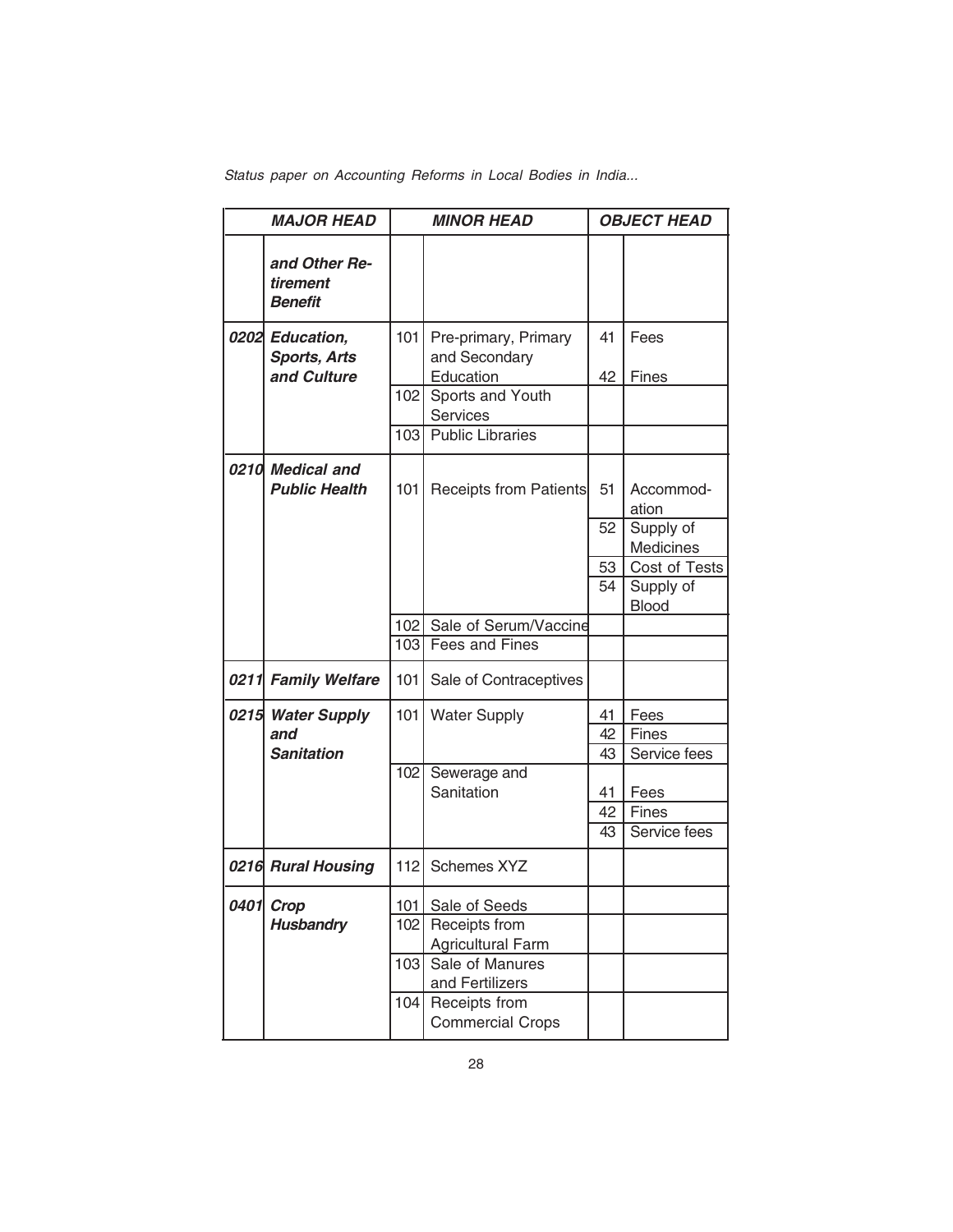| <b>MAJOR HEAD</b>                     |                  | <b>MINOR HEAD</b>                                    |    | <b>OBJECT HEAD</b> |
|---------------------------------------|------------------|------------------------------------------------------|----|--------------------|
| 0403 Animal<br><b>Husbandry</b>       | 101              | <b>Receipts from Cattle</b><br>& Buffalo Development | 45 | Sale of Milk       |
|                                       | 102              | <b>Receipts from Poultry</b><br>Development          | 46 | Sale of<br>Animals |
|                                       | 103              | <b>Receipts from Piggery</b><br>Development          |    |                    |
|                                       | 104              | Receipts from Fodder<br>& Feed Development           |    |                    |
| 0405 Fisheries                        | 101              | Licence fees, Fines<br>etc                           |    |                    |
|                                       |                  | 102 Sale of Fish, Fish<br>seeds etc                  |    |                    |
|                                       | 103 <sub>l</sub> | Service fees                                         |    |                    |
| 0406 Forestry and<br><b>Wild Life</b> | 101              | Sale of timber and<br>other forest produce           |    |                    |
|                                       | 102              | Receipts from forest<br>plantations                  |    |                    |
|                                       | 103              | Receipts from<br>firewood plantations                |    |                    |
|                                       | 104              | Sale of grazing rights                               |    |                    |
| 0515 Panchayat Raj                    |                  | 101 Licence fees                                     |    |                    |
|                                       |                  | 102 Fees for use of quarry                           |    |                    |
|                                       |                  | 103 Rent for use of land<br>vested in Zilla          |    |                    |
|                                       |                  | Parishad/Panchayat                                   |    |                    |
|                                       |                  | Samiti/Village                                       |    |                    |
|                                       |                  | Panchayat                                            |    |                    |
|                                       | 104              | Receipts from                                        |    |                    |
|                                       |                  | Community                                            |    |                    |
|                                       |                  | <b>Development Projects</b>                          |    |                    |
|                                       | 105              | Other Rates and<br>Fees*                             |    |                    |
|                                       | 106              | <b>Other Registration</b>                            |    |                    |
|                                       |                  | charges                                              |    |                    |
|                                       | 107              | Other Service Fees                                   |    |                    |
|                                       | 108              | <b>Other Fines</b>                                   |    |                    |

\* When rates are in the nature of tax, this is to be accounted for under the appropriate tax receipts heads.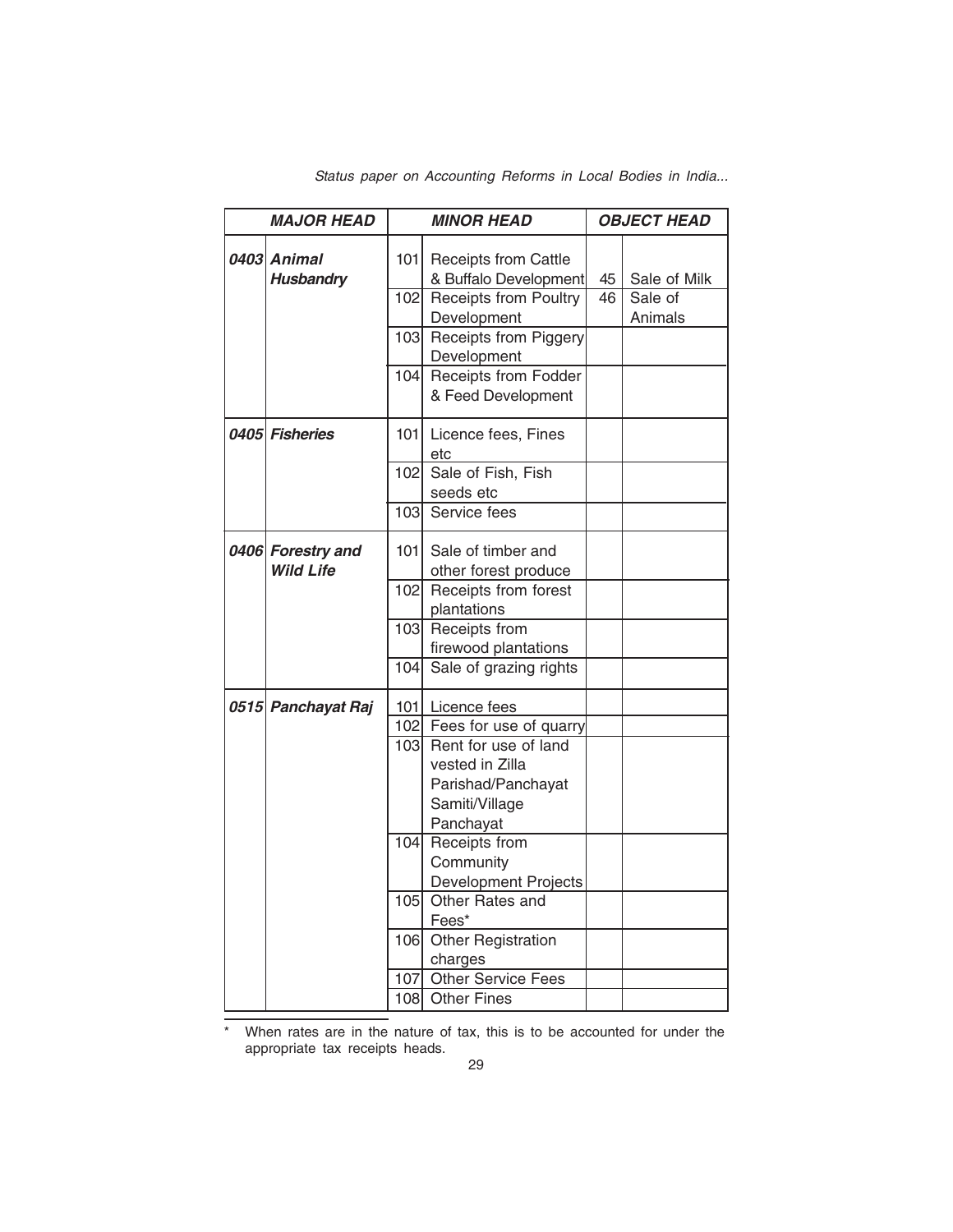| <b>MAJOR HEAD</b>                             | <b>MINOR HEAD</b>               | <b>OBJECT HEAD</b> |
|-----------------------------------------------|---------------------------------|--------------------|
| 0702 Minor Irrigation   101   Lift Irrigation | charges                         |                    |
|                                               | 102 Receipts from<br>tube-wells |                    |
| 0801   Power                                  | 101 Rural Electrification       |                    |

#### **Grants-in-Aid & Contribution**

|      | <b>MAJOR HEAD</b>                                                                              |                         | <b>MINOR HEAD</b>                                | <b>OBJECT HEAD</b> |                                                                                                                                                           |  |
|------|------------------------------------------------------------------------------------------------|-------------------------|--------------------------------------------------|--------------------|-----------------------------------------------------------------------------------------------------------------------------------------------------------|--|
|      | 1601 Grants-in-aid/<br><b>Assistance</b><br>from Central<br>Government                         | 101<br>102 <sub>l</sub> | Scheme XYZ<br>Scheme ABC                         |                    |                                                                                                                                                           |  |
|      | 1602 Grants-in-aid/<br><b>Assistance</b><br>from State<br>Government                           | 101<br>102              | Scheme MNO<br>Scheme JKL                         |                    |                                                                                                                                                           |  |
| 1604 | Compensation<br>and<br><b>Assignments</b><br>from State<br><b>Governemnt</b><br>and other PRIs | 101                     | Miscellaneous<br>Compensation<br>and Assignments | 61<br>62           | Share of Co-<br>mpensation<br>and<br>Assignment<br>from State<br>Government<br>Share of Co-<br>mpensation<br>and<br>Assignments<br>from Zilla<br>Parishad |  |
|      |                                                                                                |                         |                                                  | 63                 | Share of Co-<br>mpensation<br>and<br>Assignment<br>from<br>Panchayat<br>Samiti                                                                            |  |
| 1608 | <b>Contributions/</b><br><b>Donations from</b><br>private agencies                             |                         |                                                  |                    |                                                                                                                                                           |  |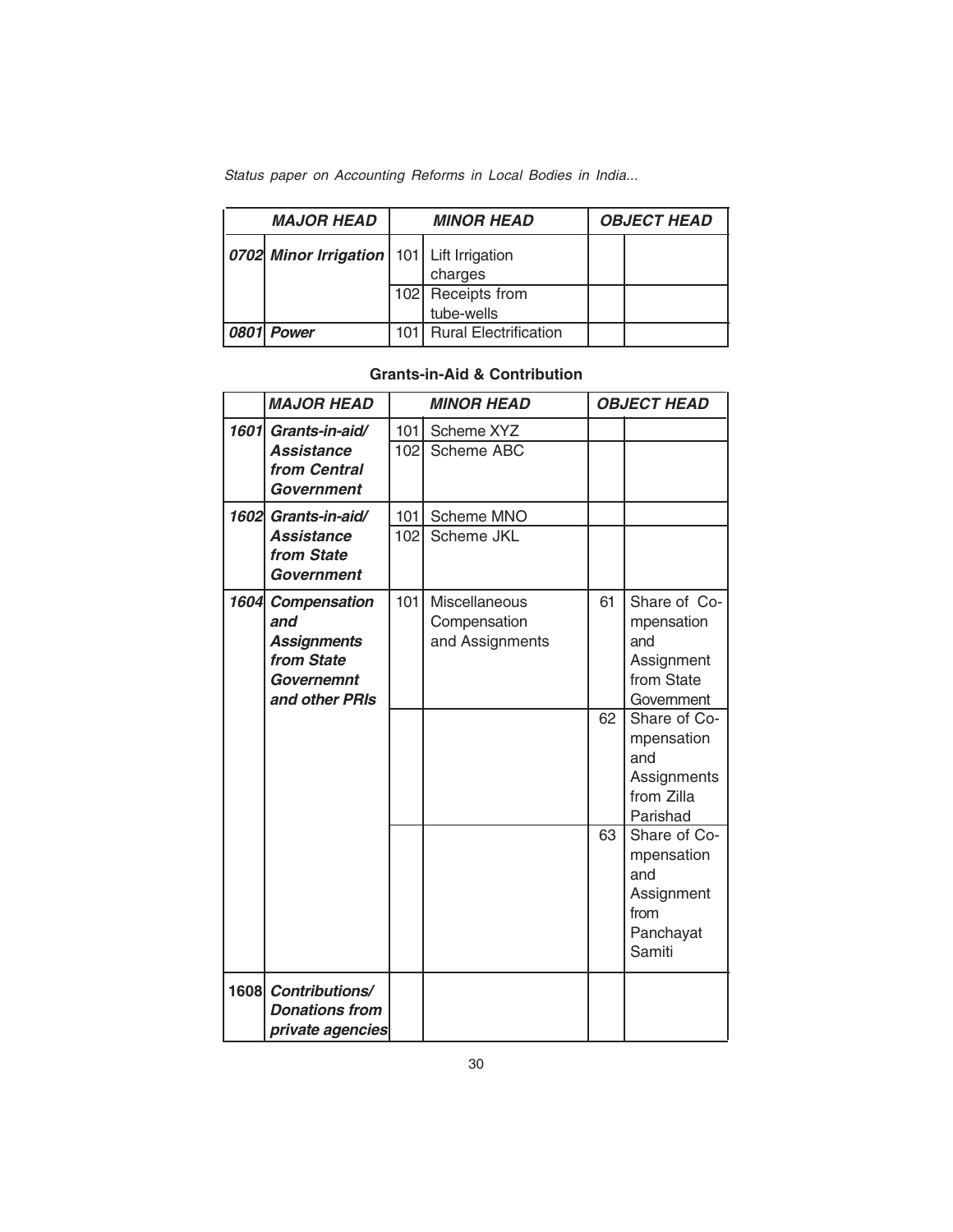|      | <b>MAJOR HEAD</b>                        | <b>MINOR HEAD</b> |                                                                               | <i><b>OBJECT HEAD</b></i> |                                              |  |
|------|------------------------------------------|-------------------|-------------------------------------------------------------------------------|---------------------------|----------------------------------------------|--|
| 2049 | <i><b>Interest</b></i><br><b>Payment</b> | 102               | Interest on loan from<br>Zilla Parishad                                       |                           |                                              |  |
|      |                                          | 103               | Interest on loans from<br>Panchayat Samiti                                    |                           |                                              |  |
|      |                                          | 104               | Interest on loans<br>from other organization/<br><b>Financial Institution</b> |                           |                                              |  |
|      |                                          | 105               | Interest on loans from<br>CentralGovernment                                   | 55                        | Details of the                               |  |
|      |                                          |                   |                                                                               | 56                        | loan<br>Details of the<br>loan               |  |
|      |                                          | 106               | Interest on loans from<br><b>State Government</b>                             | 55                        | Details of the<br>loan                       |  |
|      |                                          |                   |                                                                               | 56                        | Details of the<br>loan                       |  |
|      |                                          | 107               | Interest on Savings<br>Funds                                                  |                           |                                              |  |
| 2059 | <b>Public Works<sup>8</sup></b>          | 102               | <b>Office Buildings</b>                                                       | 65                        | Work charged<br>establishment<br>expenditure |  |
|      |                                          |                   |                                                                               | 66                        | Other<br>maintenance<br>expenditure          |  |
|      |                                          | 103               | <b>Other Buildings</b>                                                        |                           |                                              |  |
| 2071 | <b>Pension and</b>                       |                   | 102   Pensionary charges                                                      |                           |                                              |  |
|      | other retirement 103<br><b>benefits</b>  |                   | Contribution to<br>Pension and Gratuity                                       |                           |                                              |  |
|      |                                          | 104               | Contribution to<br><b>Provident Fund</b>                                      |                           |                                              |  |
| 2203 | <b>Technical</b><br><b>Education</b>     | 102               | <b>Technical Schools,</b><br>Craft Centres etc.                               |                           |                                              |  |
|      |                                          | 103               | Scholarship                                                                   |                           |                                              |  |

#### **EXPENDITURE**

**ð** This head may not be operated in states where constructions and maintenance expenditure is booked under the respective functional heads.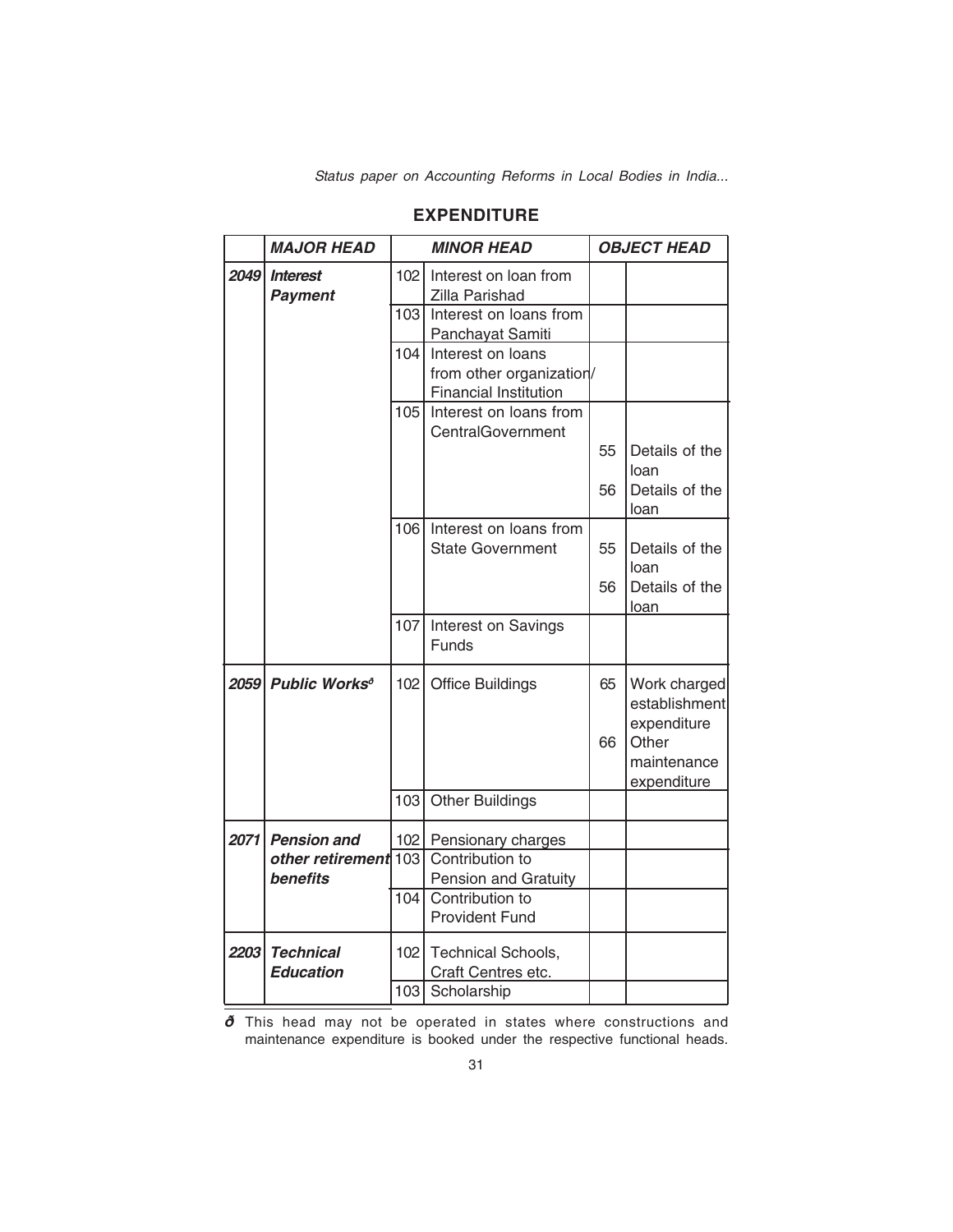| <b>MAJOR HEAD</b> |                                            |     | <b>MINOR HEAD</b>                                                                       | <b>OBJECT HEAD</b> |                                                                                                                       |  |  |
|-------------------|--------------------------------------------|-----|-----------------------------------------------------------------------------------------|--------------------|-----------------------------------------------------------------------------------------------------------------------|--|--|
| 2204              | <b>Sports and</b><br><b>Youth Services</b> | 102 | <b>Physical Education</b>                                                               | 71<br>72<br>73     | Assistance to<br>Primary<br>Schools<br>Assistance to<br>Secondary<br>Schools<br>Assistance to<br>Non-Govt.<br>Schools |  |  |
|                   |                                            |     | 103 Youth Camps                                                                         |                    |                                                                                                                       |  |  |
|                   |                                            |     | 104 Youth Hostels                                                                       |                    |                                                                                                                       |  |  |
|                   |                                            |     | 105 N.C.C.                                                                              |                    |                                                                                                                       |  |  |
|                   |                                            |     | 106 Sports and Games                                                                    |                    |                                                                                                                       |  |  |
|                   | 2205 Art and Culture                       |     | 102 Fine arts education<br>103 Promotion of Arts<br>and Culture<br>104 Public Libraries |                    |                                                                                                                       |  |  |
|                   |                                            |     |                                                                                         |                    |                                                                                                                       |  |  |
|                   | 2206 Pre-Primary<br><b>Education</b>       | 103 | 102 Mid-day meal<br>Scholarships                                                        |                    |                                                                                                                       |  |  |
|                   |                                            |     | and Incentives                                                                          |                    |                                                                                                                       |  |  |
|                   |                                            | 104 | Extra-curricular<br>Activities                                                          |                    |                                                                                                                       |  |  |
|                   |                                            | 106 | 105 Teachers' training<br>Supply of books<br>and study materials<br>to students         |                    |                                                                                                                       |  |  |
|                   |                                            | 107 | Other assistance<br>to students                                                         |                    |                                                                                                                       |  |  |
|                   |                                            | 120 | Assistance to<br>Voluntary<br>Organisations                                             |                    |                                                                                                                       |  |  |
|                   | 2207 Primary                               | 102 | Mid-day meal                                                                            |                    |                                                                                                                       |  |  |
|                   | <b>Education</b>                           | 103 | Scholarships and<br>Incentives                                                          |                    |                                                                                                                       |  |  |
|                   |                                            | 104 | Extra-curricular<br><b>Activities</b>                                                   |                    |                                                                                                                       |  |  |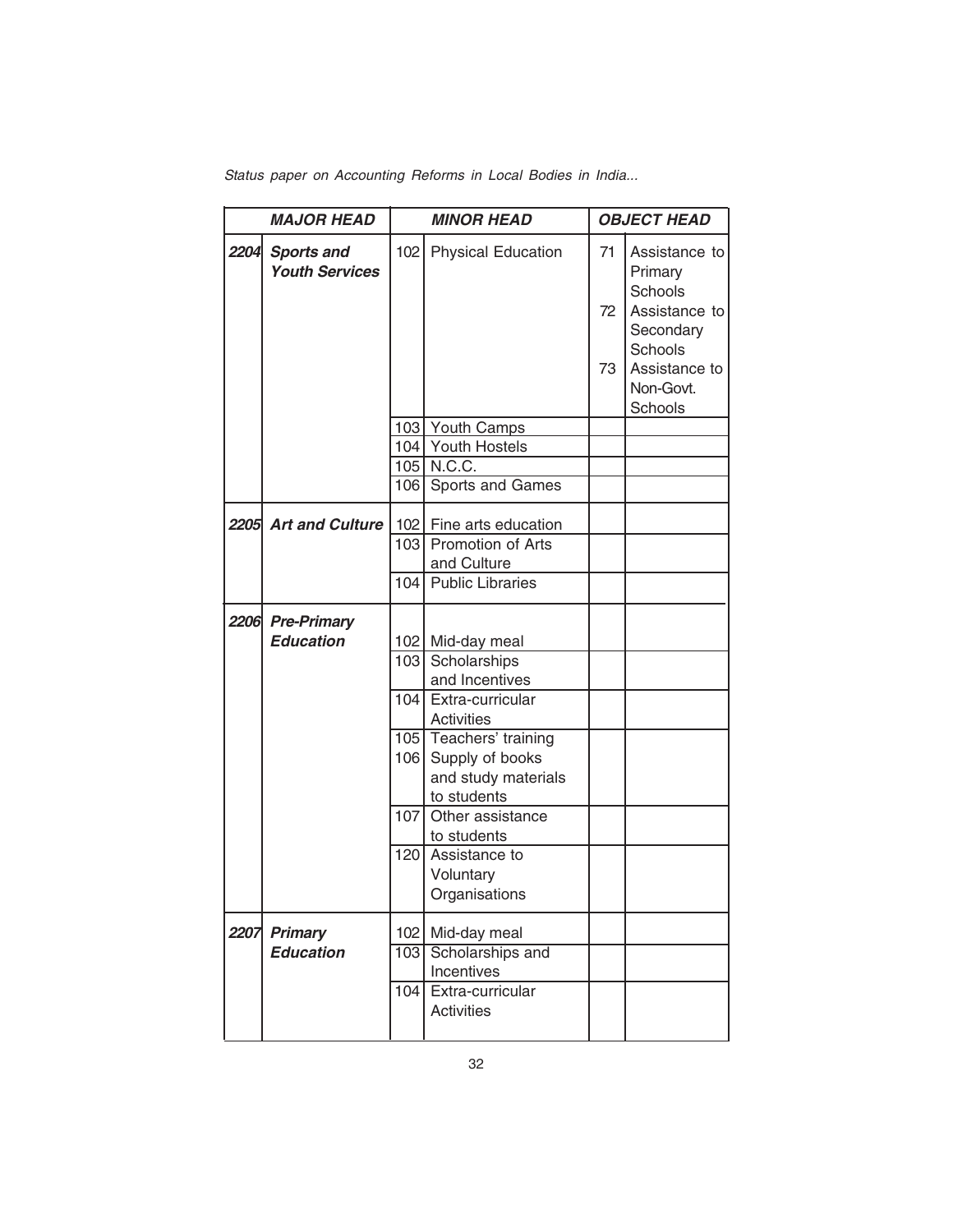| <b>MAJOR HEAD</b> |                                           |                  | <b>MINOR HEAD</b>               | <b>OBJECT HEAD</b> |  |  |  |
|-------------------|-------------------------------------------|------------------|---------------------------------|--------------------|--|--|--|
|                   |                                           |                  | 105   Teachers' training        |                    |  |  |  |
|                   |                                           |                  | 106 Supply of books             |                    |  |  |  |
|                   |                                           |                  | and study materials             |                    |  |  |  |
|                   |                                           |                  | to students                     |                    |  |  |  |
|                   |                                           | 107              | Other assistance to             |                    |  |  |  |
|                   |                                           |                  | students                        |                    |  |  |  |
|                   |                                           |                  | 120 Assistance to               |                    |  |  |  |
|                   |                                           |                  | Voluntary                       |                    |  |  |  |
|                   |                                           |                  | Organisations                   |                    |  |  |  |
| 2208              | <b>Secondary</b>                          | 103 <sub>l</sub> | Scholarships and                |                    |  |  |  |
|                   | <b>Education</b>                          |                  | Incentives                      |                    |  |  |  |
|                   |                                           |                  | 104 Extra-curricular Activities |                    |  |  |  |
|                   |                                           |                  | 105 Teachers' training          |                    |  |  |  |
|                   |                                           |                  | 106 Supply of books and         |                    |  |  |  |
|                   |                                           |                  | study materials to              |                    |  |  |  |
|                   |                                           |                  | students                        |                    |  |  |  |
|                   |                                           |                  | 107 Other assistance to         |                    |  |  |  |
|                   |                                           |                  | students                        |                    |  |  |  |
|                   |                                           |                  | 120 Assistance to               |                    |  |  |  |
|                   |                                           |                  | Voluntary                       |                    |  |  |  |
|                   |                                           |                  | Organisations                   |                    |  |  |  |
|                   | 2209 Adult Education 102 Rural Functional |                  |                                 |                    |  |  |  |
|                   |                                           |                  | Literacy Programme              |                    |  |  |  |
|                   |                                           | 112              | Scheme XYZ                      |                    |  |  |  |
|                   | 2210 Medical and                          |                  | 102 District Hospital           |                    |  |  |  |
|                   | <b>Public</b>                             |                  | 103 Community Health            |                    |  |  |  |
|                   |                                           |                  | Centre                          |                    |  |  |  |
|                   |                                           |                  | 104 Primary Health Centre       |                    |  |  |  |
|                   |                                           |                  | 105 Health Sub Centre           |                    |  |  |  |
|                   |                                           |                  | 106 Medical Relief Camps        |                    |  |  |  |
|                   |                                           |                  | 112 National Anti-Malarial      |                    |  |  |  |
|                   |                                           |                  | Programme                       |                    |  |  |  |
|                   |                                           | 113              | Trachoma & Blindness            |                    |  |  |  |
|                   |                                           |                  | <b>Control Programme</b>        |                    |  |  |  |
|                   |                                           | 114              | <b>National Aids Control</b>    |                    |  |  |  |
|                   |                                           |                  | Programme                       |                    |  |  |  |
|                   |                                           | 115              | Scheme XYZ                      |                    |  |  |  |
|                   |                                           |                  |                                 |                    |  |  |  |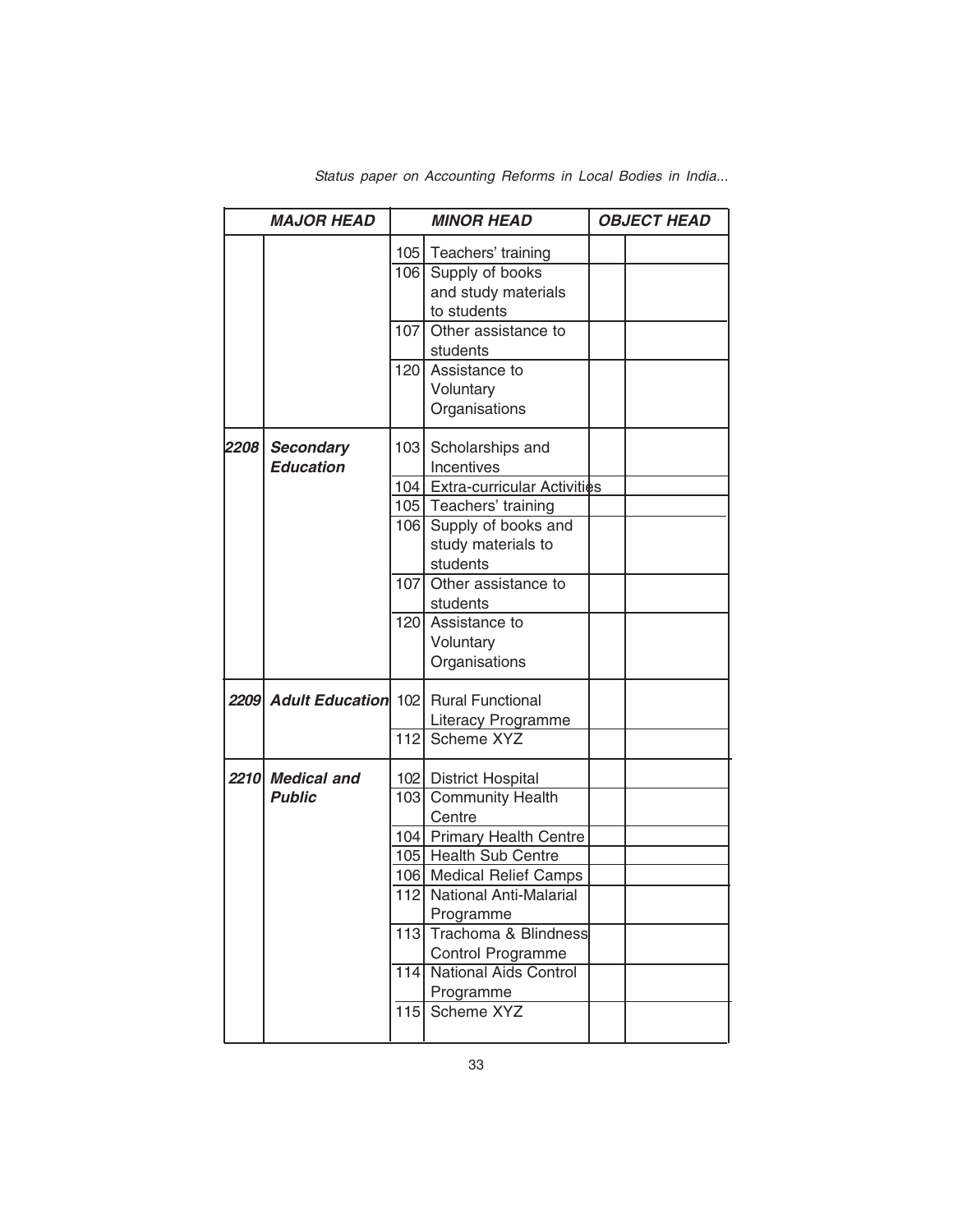| <b>MAJOR HEAD</b> |                     |     | <b>MINOR HEAD</b>          | <b>OBJECT HEAD</b> |
|-------------------|---------------------|-----|----------------------------|--------------------|
|                   | 2211 Family Welfare |     | 102 Family Welfare Camps   |                    |
|                   |                     |     | 103 Immunisation of        |                    |
|                   |                     |     | infants and pre-school     |                    |
|                   |                     |     | children                   |                    |
|                   |                     |     | 112 Scheme XYZ             |                    |
|                   | 2215 Water supply   |     | 102   Maintenance of water |                    |
|                   | and sanitation      |     | supply line, tube well etc |                    |
|                   |                     |     | 103 Sanitation             |                    |
|                   |                     |     | 112 Scheme XYZ             |                    |
|                   | 2216 Housing        |     | 102 Provision of House     |                    |
|                   |                     |     | Sites to the Landless      |                    |
|                   |                     |     | 112 Indira Awas Yojana     |                    |
|                   |                     | 113 | Scheme XYZ                 |                    |
|                   | 2225 Welfare of     |     | 102 Scholarships to        |                    |
|                   | <b>Scheduled</b>    |     | students in Primary        |                    |
|                   | <b>Castes</b>       |     | Schools                    |                    |
|                   |                     |     | 103 Scholarships to        |                    |
|                   |                     |     | students in Secondary      |                    |
|                   |                     |     | Schools                    |                    |
|                   |                     | 104 | Scholarships to            |                    |
|                   |                     |     | students in other          |                    |
|                   |                     |     | institutions               |                    |
|                   |                     | 105 | Maintenance of             |                    |
|                   |                     |     | Hostels for SC             |                    |
|                   |                     |     | students                   |                    |
|                   |                     |     | 106 Assistance for         |                    |
|                   |                     |     | self employment            |                    |
|                   |                     |     | 112 Scheme XYZ             |                    |
|                   |                     |     | 113 Scheme ABC             |                    |
|                   | 2226 Welfare of     |     | 102 Scholarships to        |                    |
|                   | <b>Scheduled</b>    |     | students in Primary        |                    |
|                   | <b>Tribes</b>       |     | Schools                    |                    |
|                   |                     | 103 | Scholarships to            |                    |
|                   |                     |     | students in Secondary      |                    |
|                   |                     |     | Schools                    |                    |
|                   |                     | 104 | Scholarships to            |                    |
|                   |                     |     |                            |                    |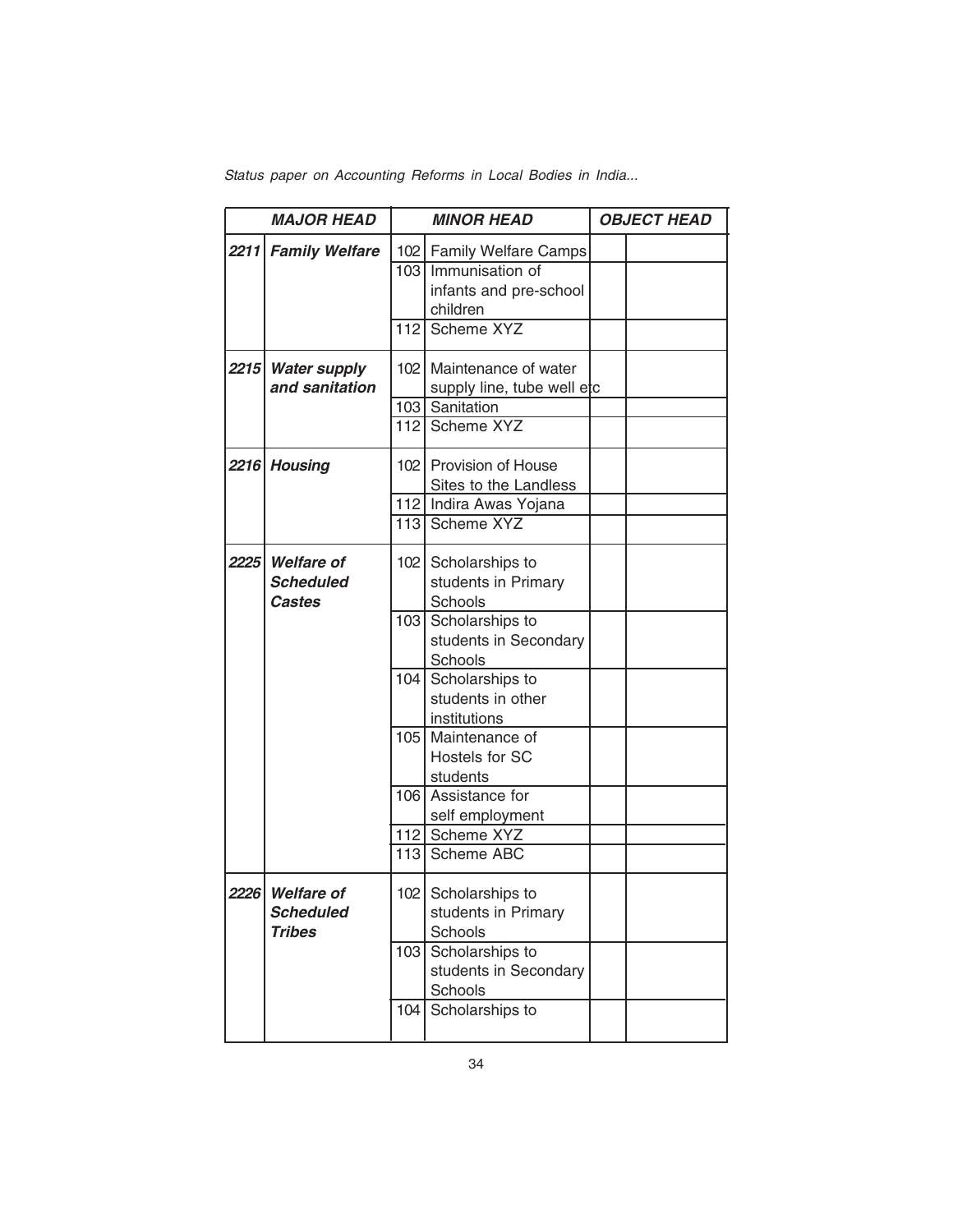| <b>MAJOR HEAD</b> |                                                              | <b>MINOR HEAD</b>                                            | <b>OBJECT HEAD</b> |  |  |
|-------------------|--------------------------------------------------------------|--------------------------------------------------------------|--------------------|--|--|
|                   |                                                              | students in other<br>institutions                            |                    |  |  |
|                   |                                                              | 105 Maintenance of<br>Hostels for ST                         |                    |  |  |
|                   |                                                              | students                                                     |                    |  |  |
|                   |                                                              | 106 Assistance for self<br>employment                        |                    |  |  |
|                   |                                                              | 112 Scheme XYZ                                               |                    |  |  |
|                   |                                                              | 113 Scheme ABC                                               |                    |  |  |
| 2227              | <b>Welfare of</b><br><b>Other Backward</b><br><b>Classes</b> | 102 Scholarships to<br>students in<br><b>Primary Schools</b> |                    |  |  |
|                   |                                                              | 103 Scholarships to<br>students in<br>Secondary Schools      |                    |  |  |
|                   |                                                              | 104 Scholarships to<br>students in other<br>institutions     |                    |  |  |
|                   |                                                              | 105 Maintenance of<br>Hostels for OBC<br>students            |                    |  |  |
|                   |                                                              | 106 Assistance for self-<br>employment                       |                    |  |  |
|                   |                                                              | 112 Scheme XYZ                                               |                    |  |  |
|                   |                                                              | 113 Scheme ABC                                               |                    |  |  |
| 2231              | <b>Welfare of</b>                                            | 112 Scheme XYZ                                               |                    |  |  |
|                   | Handicapped                                                  | 113 Scheme ABC                                               |                    |  |  |
|                   | 2232 Child Welfare                                           | 112 Scheme XYZ<br>113 Scheme ABC                             |                    |  |  |
|                   | 2233 Women's                                                 | 112 Scheme XYZ                                               |                    |  |  |
|                   | Welfare                                                      | 113 Scheme ABC                                               |                    |  |  |
| 2234              | <b>Welfare of</b>                                            | 112 Scheme XYZ                                               |                    |  |  |
|                   | <b>Aged, Infirm</b><br>and Destitute                         | 113 Scheme ABC                                               |                    |  |  |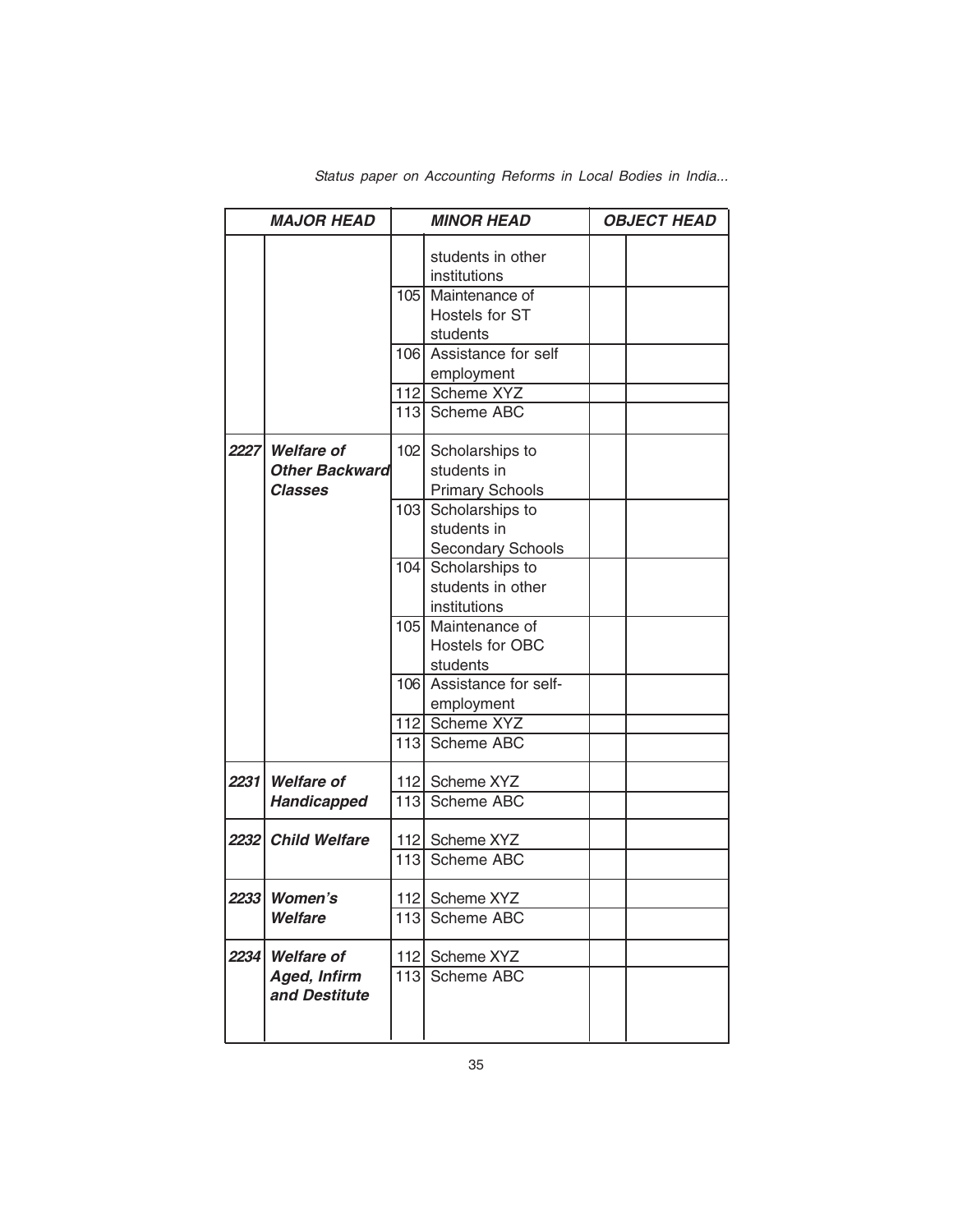|      | <b>MAJOR HEAD</b>                            |     | <b>MINOR HEAD</b>                                                                             | <b>OBJECT HEAD</b> |  |  |
|------|----------------------------------------------|-----|-----------------------------------------------------------------------------------------------|--------------------|--|--|
|      | 2235 Social Security<br><b>Pensions</b>      |     | 112 Scheme XYZ<br>113 Scheme ABC                                                              |                    |  |  |
|      | 2236 Nutrition                               |     | 102 Distribution of                                                                           |                    |  |  |
|      |                                              |     | nutritious food to<br>children                                                                |                    |  |  |
|      |                                              |     | 103 Distribution of nutritious<br>food to expectant /<br>lactating mothers                    |                    |  |  |
| 2401 | Crop<br><b>Husbandry</b>                     |     | 102 Extension and<br>Farmers' Training                                                        |                    |  |  |
|      |                                              |     | 103 Crop insurance<br>104 Scheme for Small/<br>Marginal farmers and<br>agricultural labourers |                    |  |  |
|      |                                              |     | 105 Horticulture and<br>vegetable crops                                                       |                    |  |  |
|      |                                              |     | 106 Assistance to<br>farming cooperation                                                      |                    |  |  |
| 2402 | <b>Soil and Water</b><br><b>Conservation</b> |     | 102 Reclamation of<br>Ravines                                                                 |                    |  |  |
|      |                                              |     | 103 Water conservation                                                                        |                    |  |  |
|      | 2403 Animal<br><b>Husbandry</b>              |     | 102 Prevention and Control<br>of animal diseases                                              |                    |  |  |
|      |                                              |     | 103 Cattle and Buffalo<br>Development                                                         |                    |  |  |
|      |                                              | 104 | <b>Other Domestic</b><br>Animals                                                              |                    |  |  |
|      |                                              |     | 105 Poultry Development<br>106 Fodder and feed<br>development                                 |                    |  |  |
|      |                                              | 107 | Insurance of livestock<br>and poultry                                                         |                    |  |  |
|      | 2405 Fisheries                               |     | 112 Scheme XYZ<br>113 Scheme ABC                                                              |                    |  |  |
|      |                                              |     |                                                                                               |                    |  |  |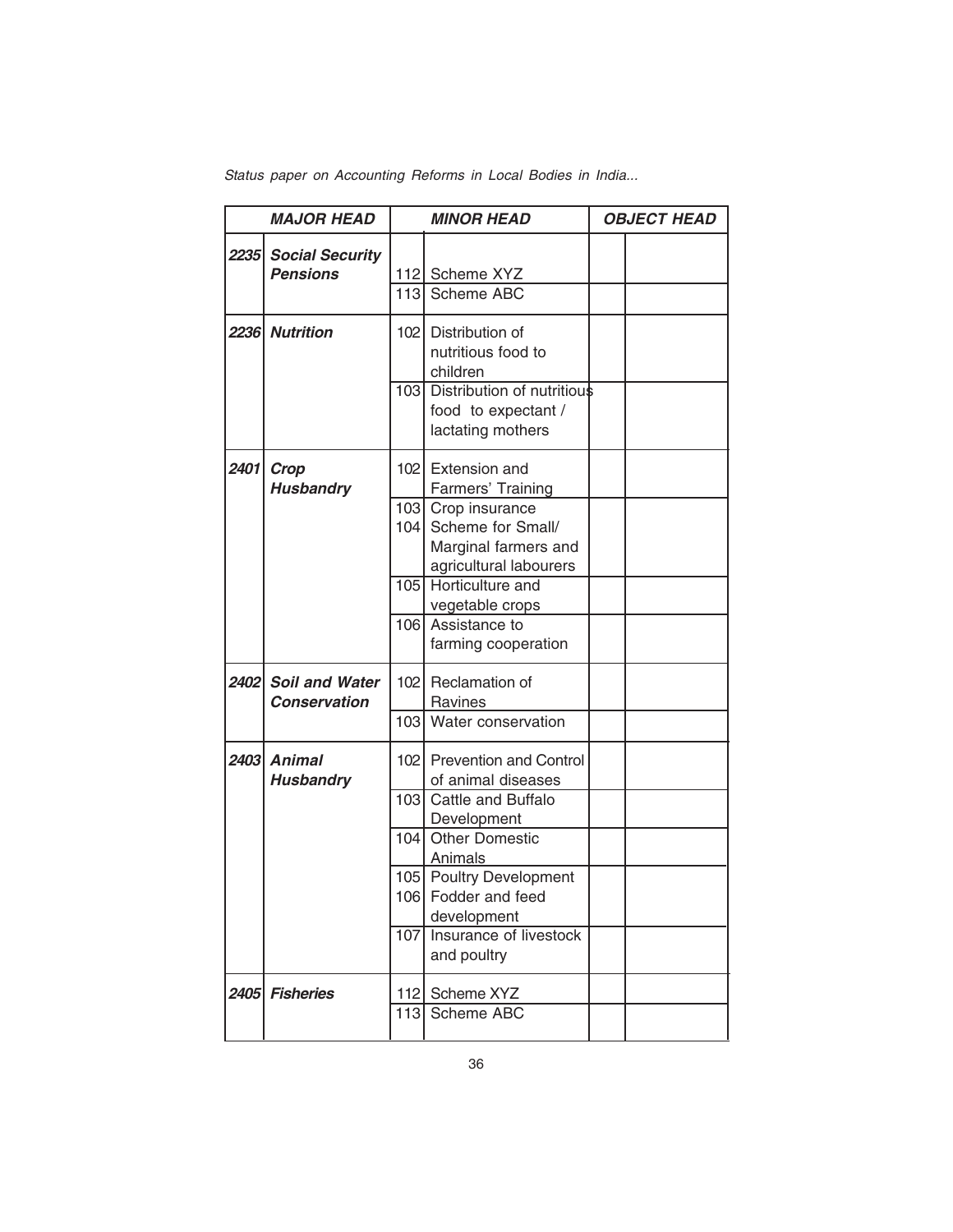| <b>MAJOR HEAD</b> |                                                                        | <b>MINOR HEAD</b>                      |                                                                                                                                                                                                   | <b>OBJECT HEAD</b>      |                                                                                                                              |  |  |
|-------------------|------------------------------------------------------------------------|----------------------------------------|---------------------------------------------------------------------------------------------------------------------------------------------------------------------------------------------------|-------------------------|------------------------------------------------------------------------------------------------------------------------------|--|--|
|                   | 2406 Forestry and<br><b>Wild Life</b>                                  | 102 <sub>l</sub>                       | <b>Rural Forestry</b>                                                                                                                                                                             |                         |                                                                                                                              |  |  |
| 2408              | <b>Food, Storage</b><br>and Ware<br>housing                            | 103<br>104                             | 102 Public Distribution<br>System<br><b>Fair Price Shops</b><br><b>Co-operative Societies</b>                                                                                                     |                         |                                                                                                                              |  |  |
| 2501              | <b>Special</b><br><b>Programmes</b><br>for Rural<br><b>Development</b> | 112<br>113<br>114<br>115<br>116<br>117 | Swarnajayanti Gram<br>Samridhi Yojana<br><b>TRYSEM</b><br>Drought prone<br>Areas Development<br>Programme<br><b>Desert Development</b><br>Programme<br>Self-employment<br>Programme<br>Scheme XYZ |                         |                                                                                                                              |  |  |
| 2505              | <b>Rural</b><br><b>Employment</b>                                      | 112I                                   | <b>NREG Scheme</b>                                                                                                                                                                                | XX<br>YY l<br><b>ZZ</b> | Water con-<br>servation,<br>drought<br>proofing, flood<br>control works<br>Afforestation<br>Minor<br>Irrigation <sup>p</sup> |  |  |
| 2515              | <b>Panchayat Raj</b>                                                   | 102                                    | Allowances and<br>honorarium of<br>Chairman/Vice<br>Chairman/Councillors/<br>Members<br>103 Panchayat<br>Establishment                                                                            | 17                      | Professional<br>Services<br>(Fees for<br>preparation of                                                                      |  |  |
|                   |                                                                        |                                        |                                                                                                                                                                                                   |                         | Annual<br>Accounts)                                                                                                          |  |  |

❒ This is only on illustrative list of works. State may operate as per local requirements.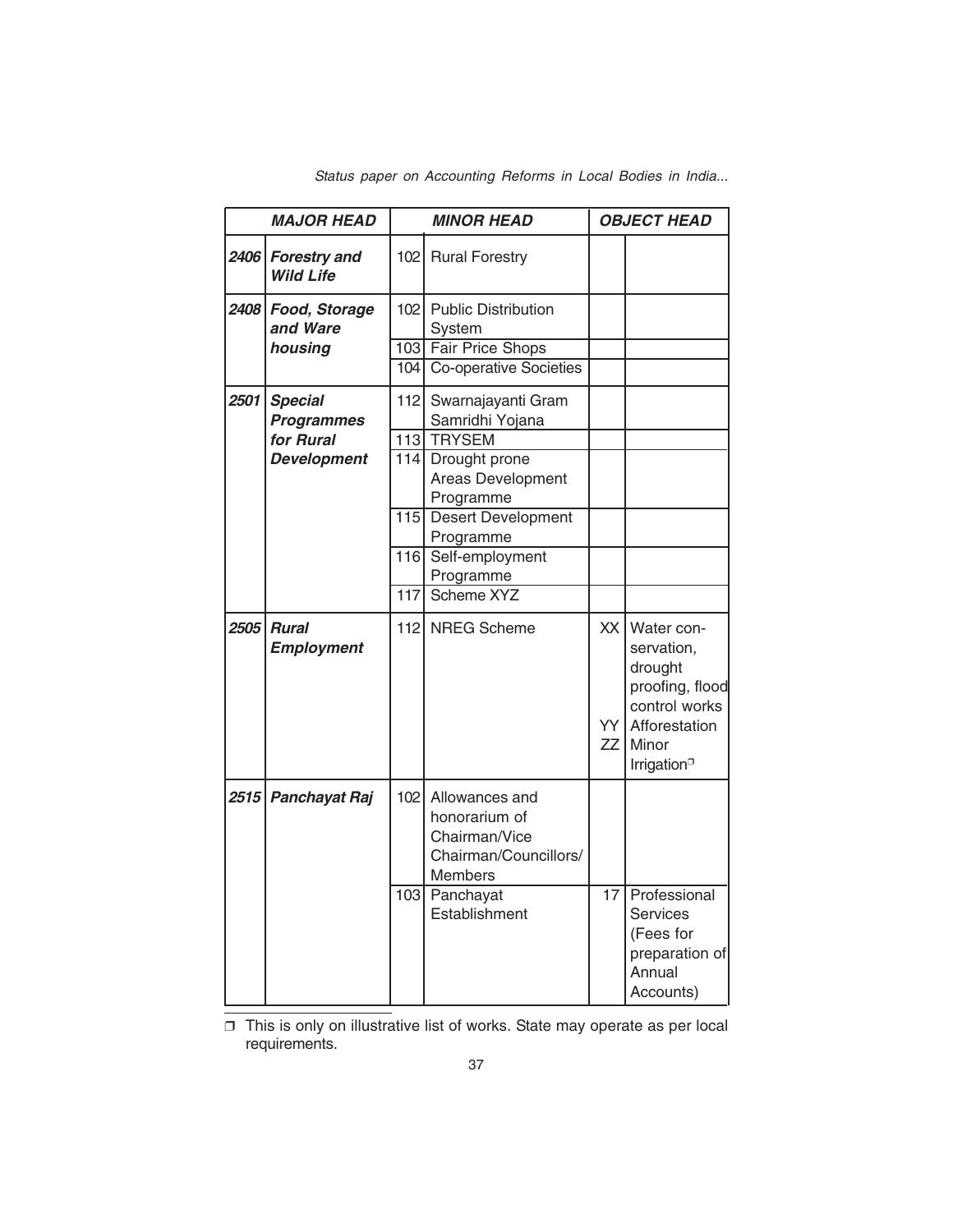|  |  |  | Status paper on Accounting Reforms in Local Bodies in India |  |  |  |  |  |  |
|--|--|--|-------------------------------------------------------------|--|--|--|--|--|--|
|--|--|--|-------------------------------------------------------------|--|--|--|--|--|--|

|                                              |                                |                                                                                                                                                                                                                            | 80<br>13 | Other<br>expenses                                                                                                                                                                             |
|----------------------------------------------|--------------------------------|----------------------------------------------------------------------------------------------------------------------------------------------------------------------------------------------------------------------------|----------|-----------------------------------------------------------------------------------------------------------------------------------------------------------------------------------------------|
|                                              |                                |                                                                                                                                                                                                                            | 15<br>16 | Supplies and<br><b>Materials</b><br>Advertising<br>and Publicity<br>(Public TV,<br>Radio)<br>Minor Works<br>(Maintenance<br>of Burial<br>Grounds,<br>Akharas,<br><b>Markets</b><br>and Fairs) |
| 2702                                         | <b>Minor Irrigation</b><br>102 | Maintenance and<br>repairs of water tanks/<br>ponds                                                                                                                                                                        |          |                                                                                                                                                                                               |
|                                              | 103 <sub>1</sub>               | Maintenance and<br>repairs of tube wells                                                                                                                                                                                   |          |                                                                                                                                                                                               |
|                                              | 104                            | Maintenance and<br>repairs of canals                                                                                                                                                                                       |          |                                                                                                                                                                                               |
| 2801<br><b>Power</b>                         | 102                            | Maintenance of street<br>lights                                                                                                                                                                                            |          |                                                                                                                                                                                               |
| 2810<br><b>Non-Convent-</b><br>ional sources | 102                            | Maintenance of<br>Bio-gas Plants                                                                                                                                                                                           |          |                                                                                                                                                                                               |
| of energy                                    | 103 <sub>l</sub>               | Maintenance of solar<br>lights, cookers etc.                                                                                                                                                                               |          |                                                                                                                                                                                               |
| 2851<br><b>Village and</b>                   | 105<br>106<br>107<br>108       | 102 Small Scale Industries<br>small Industries 103 Handloom Industries<br>104 Handicraft Industries<br>Khadi and Village<br>Industries<br>Coir Industries<br>Sericulture Industries<br>Employment scheme<br>for unemployed |          |                                                                                                                                                                                               |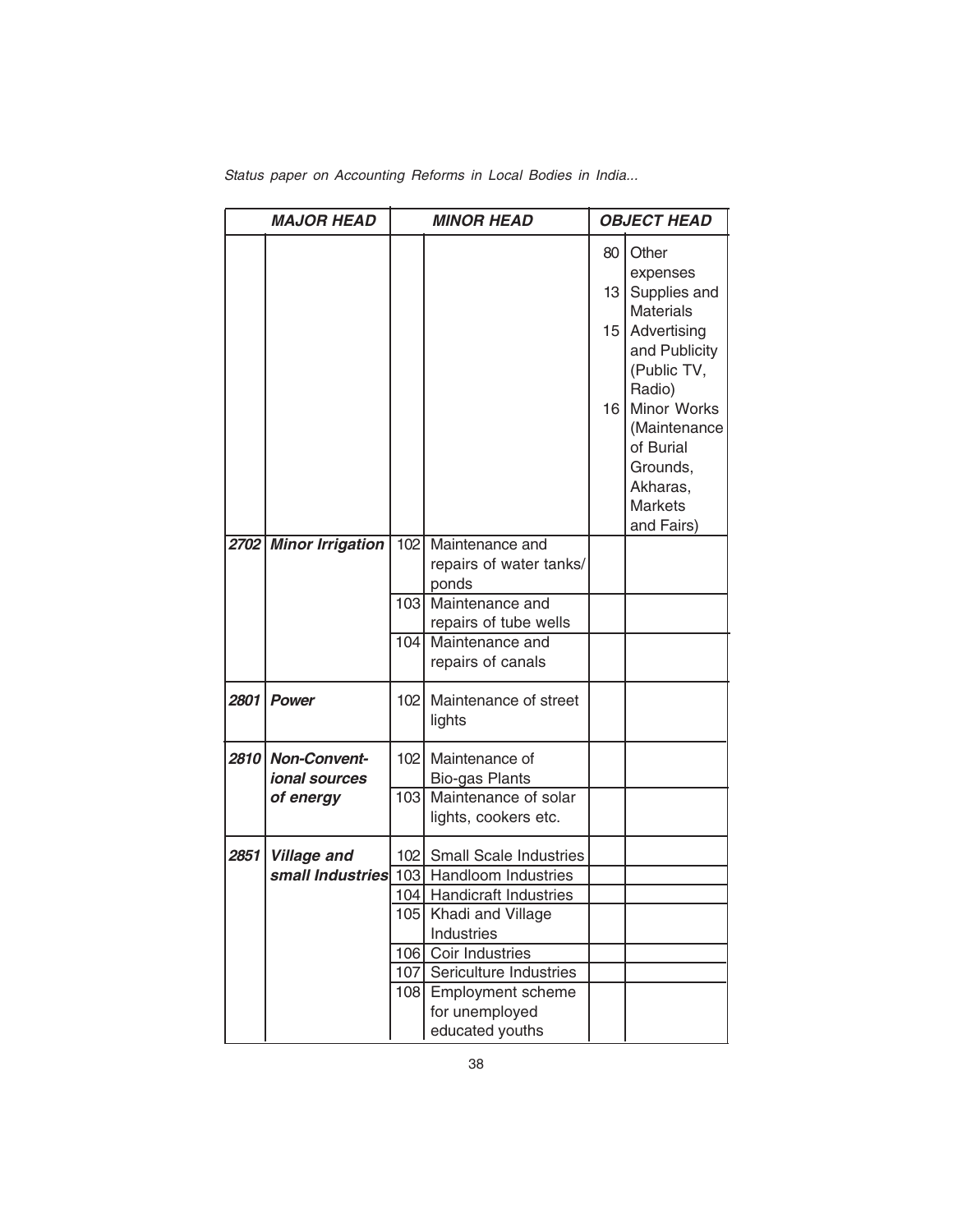| <b>MAJOR HEAD</b>                  | <b>MINOR HEAD</b>                          | <b>OBJECT HEAD</b> |
|------------------------------------|--------------------------------------------|--------------------|
|                                    | 109   Food Processing<br><b>Industries</b> |                    |
| $3054$ Roads and<br><b>Bridges</b> | 102 Maintenance and<br>Repairs             |                    |

### **Capital Section**

#### **RECEIPTS**

|  | <i><b>MAJOR HEAD</b></i>      | <b>MINOR HEAD</b> | <b>OBJECT HEAD</b> |
|--|-------------------------------|-------------------|--------------------|
|  | $ 4000 $ Capital Receipts $ $ |                   |                    |

#### **EXPENDITURE**

| <b>MAJOR HEAD</b> |                       |                  | <i><b>MINOR HEAD</b></i>     | <b>OBJECT HEAD</b> |
|-------------------|-----------------------|------------------|------------------------------|--------------------|
|                   | 4059 Capital Outlay   |                  | 102 Construction of          |                    |
|                   | on Public             |                  | <b>Office Buildings</b>      |                    |
|                   | Works <sup>ð</sup>    | 103 <sub>l</sub> | Construction of              |                    |
|                   |                       |                  | <b>Other Buildings</b>       |                    |
|                   |                       | 104              | Acquisition of Land          |                    |
| 4202              | <b>Capital Outlay</b> | 102 <sub>l</sub> | Construction of              |                    |
|                   | on Education,         |                  | Primary Schools,             |                    |
|                   | Sports, Art and       |                  | Pathshalas etc               |                    |
|                   | <b>Culture</b>        | 103 <sub>l</sub> | <b>Construction of Youth</b> |                    |
|                   |                       |                  | <b>Hostels</b>               |                    |
|                   |                       | 104              | Construction of Sports       |                    |
|                   |                       |                  | Stadium                      |                    |
|                   |                       | 105              | Construction of Block/       |                    |
|                   |                       |                  | <b>Village Library</b>       |                    |
|                   | 4210 Capital Outlay   | 102              | <b>District Hospital</b>     |                    |
|                   | on Medical and        | 103              | <b>Community Health</b>      |                    |
|                   | <b>Public Health</b>  |                  | Centre                       |                    |
|                   |                       | 104              | <b>Primary Health Centre</b> |                    |
|                   |                       |                  | 105 Health Sub Centre        |                    |
|                   |                       |                  | 106 Medical Relief Camps     |                    |
|                   |                       | 112              | National Anti-Malaria        |                    |
|                   |                       |                  | Programme                    |                    |

**ð** This head may not be operated in states where construction and maintenance expenditure is booked under the respective functional heads.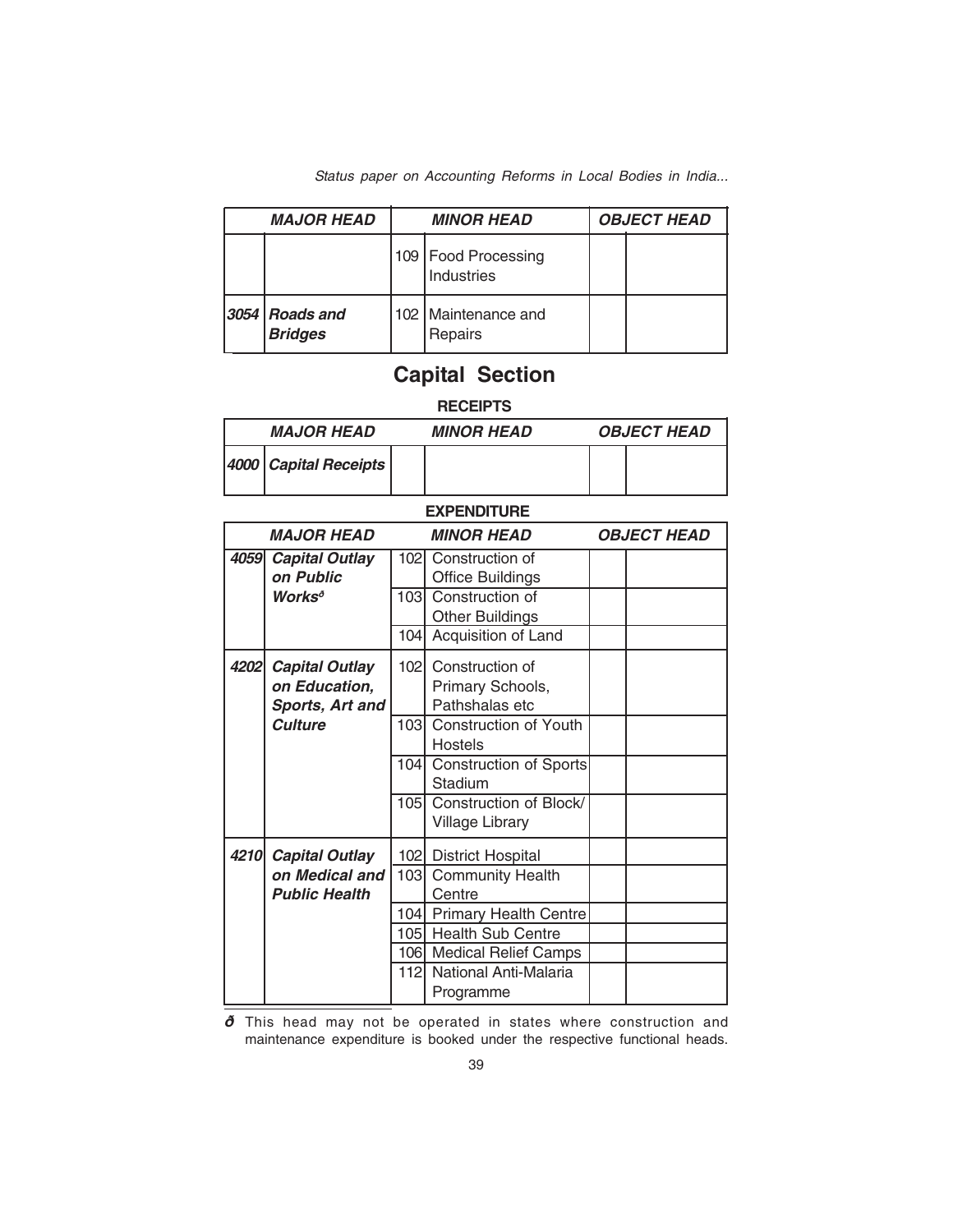|      | <b>MAJOR HEAD</b>                                        |     | <b>MINOR HEAD</b>                                                               | <b>OBJECT HEAD</b> |
|------|----------------------------------------------------------|-----|---------------------------------------------------------------------------------|--------------------|
|      |                                                          |     | 113 Trachoma & Blindness<br>Control Programme                                   |                    |
|      |                                                          | 114 | <b>National Aids Control</b><br>Programme                                       |                    |
|      |                                                          |     | 115 Scheme XYZ                                                                  |                    |
|      | 4211 Capital Outlay<br>on Family<br><b>Welfare</b>       |     | 102 Construction of<br>Maternity and<br><b>Child Welfare Centres</b>            |                    |
|      | 4215 Capital Outlay<br>on Water Supply                   |     | 102 Laying of water<br>supply scheme                                            |                    |
|      | and Sanitation                                           | 103 | Drilling of tube wells /<br>wells                                               |                    |
|      | 4225 Capital Outlay                                      |     | 112 Scheme XYZ                                                                  |                    |
|      | on Welfare of<br><b>Scheduled</b><br><b>Castes</b>       |     | 113 Scheme ABC                                                                  |                    |
|      | 4226 Capital Outlay                                      |     | 112 Scheme XYZ                                                                  |                    |
|      | on Schedule<br><b>Tribes</b>                             |     | 113 Scheme ABC                                                                  |                    |
|      | 4227 Capital Outlay                                      |     | 112 Scheme XYZ                                                                  |                    |
|      | on Welfare of<br><b>Other Backward</b><br><b>Classes</b> |     | 113 Scheme ABC                                                                  |                    |
|      | 4231 Capital Outlay<br>on Welfare of<br>Handicapped      |     | 102 Construction of<br><b>Training Centres for</b><br>Welfare of<br>Handicapped |                    |
| 4232 | <b>Capital Outlay</b><br>on Child<br><b>Welfare</b>      | 102 | Construction of<br>Anganwadi Centres<br>and storage shed                        |                    |
| 4233 | <b>Capital Outlay</b><br>on Women's<br>Welfare           | 102 | Construction of<br><b>Training Centres for</b><br>Welfare of Women              |                    |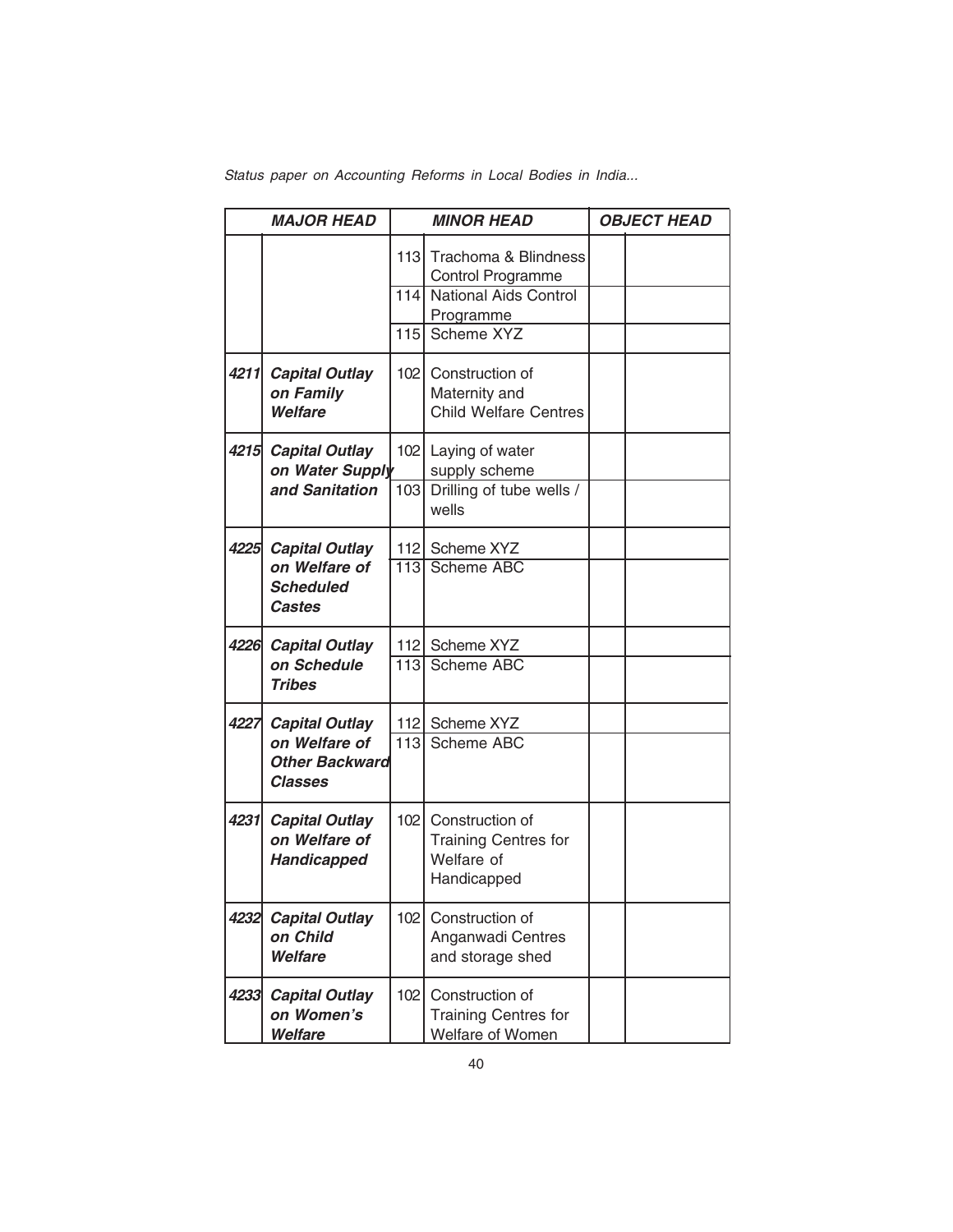|      | <b>MAJOR HEAD</b>                                                              |     | <b>MINOR HEAD</b>                                                                                                  | <b>OBJECT HEAD</b> |
|------|--------------------------------------------------------------------------------|-----|--------------------------------------------------------------------------------------------------------------------|--------------------|
| 4234 | <b>Capital Outlay</b><br>on Welfare of<br><b>Aged, Infirm</b><br>and Destitute |     | 102 Construction of<br><b>Rehabilitation Centres</b><br>for Welfare of the<br>Aged, Infirm and<br><b>Destitute</b> |                    |
| 4405 | <b>Capital Outlay</b><br>on Fisheries                                          | 102 | <b>Construction of Fish</b><br>Ponds                                                                               |                    |
| 4406 | <b>Capital Outlay</b><br>on Forestry and<br><b>Wild Life</b>                   |     | 102 Development of<br>plantations and waste<br>land development<br>103 Development of                              |                    |
|      |                                                                                | 104 | <b>Grazing Lands</b><br>Development of<br><b>Firewood Plantations</b>                                              |                    |
| 4408 | <b>Capital Outlay</b><br>on Food<br><b>Storage and</b>                         |     | 102 Development of<br><b>Rural Godowns</b><br>103 Construction of                                                  |                    |
|      | <b>Warehousing</b>                                                             |     | <b>Rural Godowns</b><br>104 Development of<br>Mandies, Warehouses                                                  |                    |
| 4515 | <b>Capital Outlay</b><br>on Panchayat<br>Raj                                   | 102 | Panchayat office<br>buildings                                                                                      |                    |
|      | 4702 Capital Outlay<br>on Minor                                                | 102 | Capital Outlay on<br>Canals                                                                                        |                    |
|      | <b>Irrigation</b>                                                              |     | 103 Capital Outlay on<br><b>Tube Wells</b>                                                                         |                    |
|      |                                                                                |     | 104 Capital Outlay on<br><b>Tanks</b>                                                                              |                    |
|      |                                                                                |     | 105 Machinery and<br>Equipment                                                                                     |                    |
| 4801 | <b>Capital Outlay</b><br>on Power<br><b>Projects</b>                           |     | 102 Installation of Street<br>Lights                                                                               |                    |
| 4810 | <b>Capital Outlay</b><br>on Non-                                               | 102 | Construction of<br><b>Bio-Gas Plants</b>                                                                           |                    |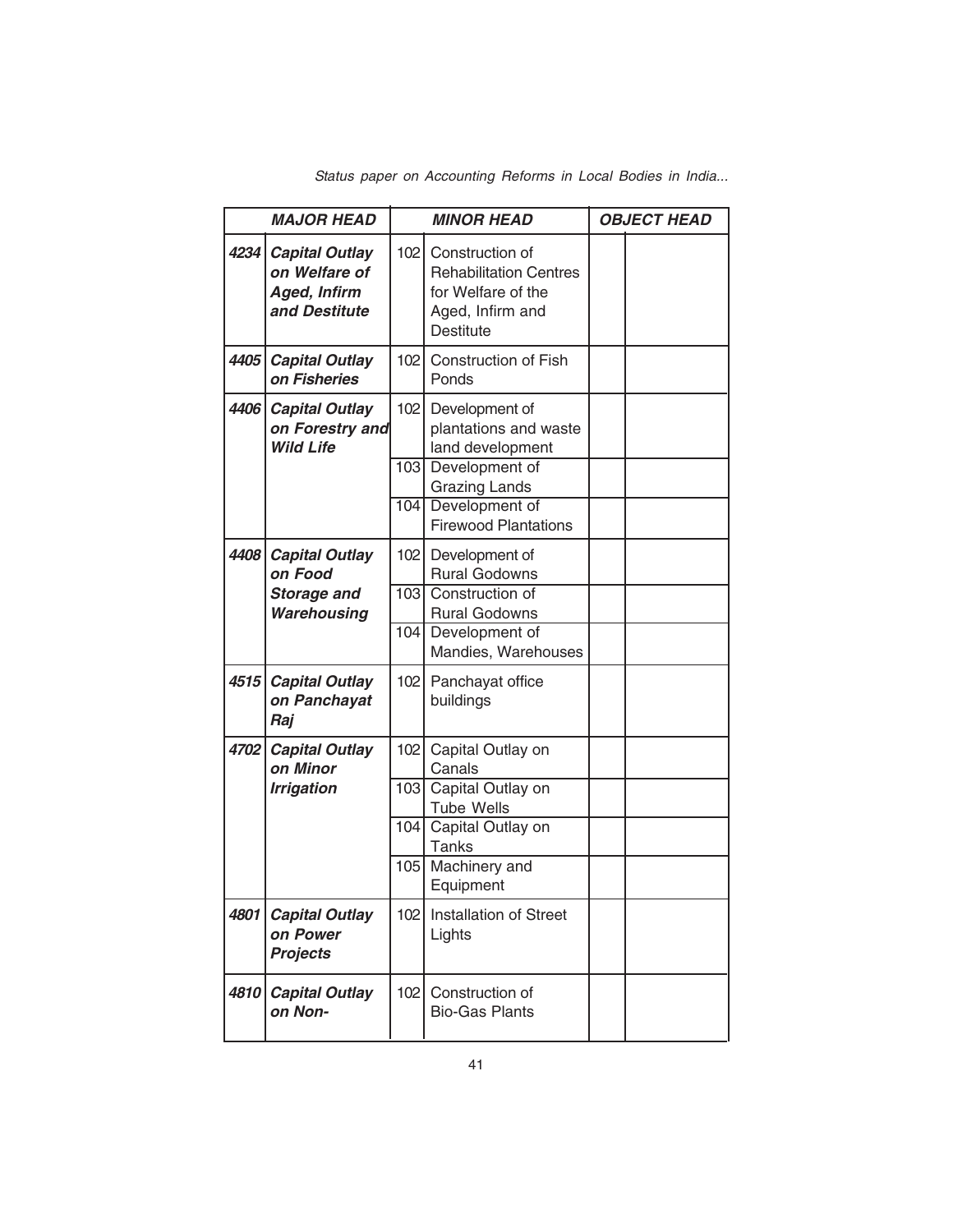|      | <b>MAJOR HEAD</b>                                         |                  | <b>MINOR HEAD</b>                                                       |    | <b>OBJECT HEAD</b>        |  |  |  |
|------|-----------------------------------------------------------|------------------|-------------------------------------------------------------------------|----|---------------------------|--|--|--|
|      | <b>Conventional</b><br><b>Sources of</b><br><b>Energy</b> | 103 <sup>1</sup> | Construction of<br><b>Solar Energy Projects</b>                         |    |                           |  |  |  |
| 5054 | <b>Capital Outlay</b><br>on Roads and                     | 102              | <b>Construction of Village</b><br>/District Roads                       |    |                           |  |  |  |
|      | <b>Bridges</b>                                            |                  | 103 Acquisition of land for<br>construction of Roads<br>and Bridges     |    |                           |  |  |  |
|      |                                                           | 112              | <b>PMGSY</b>                                                            |    |                           |  |  |  |
|      | Borrowing Section <sup>D</sup><br><b>RECEIPTS</b>         |                  |                                                                         |    |                           |  |  |  |
|      | <b>MAJOR HEAD</b>                                         |                  | <b>MINOR HEAD</b>                                                       |    | <b>OBJECT HEAD</b>        |  |  |  |
| 6003 | <b>Loans from</b><br><b>Non-Govern-</b>                   | 101 <sup>1</sup> | Loans from Zilla<br>Parishad                                            |    |                           |  |  |  |
|      | ment sources                                              |                  | 102 Loans from Panchayat<br>Samiti                                      |    |                           |  |  |  |
|      |                                                           |                  | 103 Loans from other<br>organizations/<br><b>Financial Institutions</b> |    |                           |  |  |  |
| 6004 | <b>Loans from</b><br>Government                           | 101              | Loans from Central<br>Govt                                              | 01 | Details of the<br>loan    |  |  |  |
|      | <b>sources</b>                                            |                  |                                                                         |    | 02 Details of the<br>loan |  |  |  |
|      |                                                           | 102              | Loans from State Govt                                                   | 01 | Details of the<br>loan    |  |  |  |
|      |                                                           |                  |                                                                         |    | 02 Details of the<br>loan |  |  |  |

 $\overline{\sigma}$ This represents borrowings by PRls.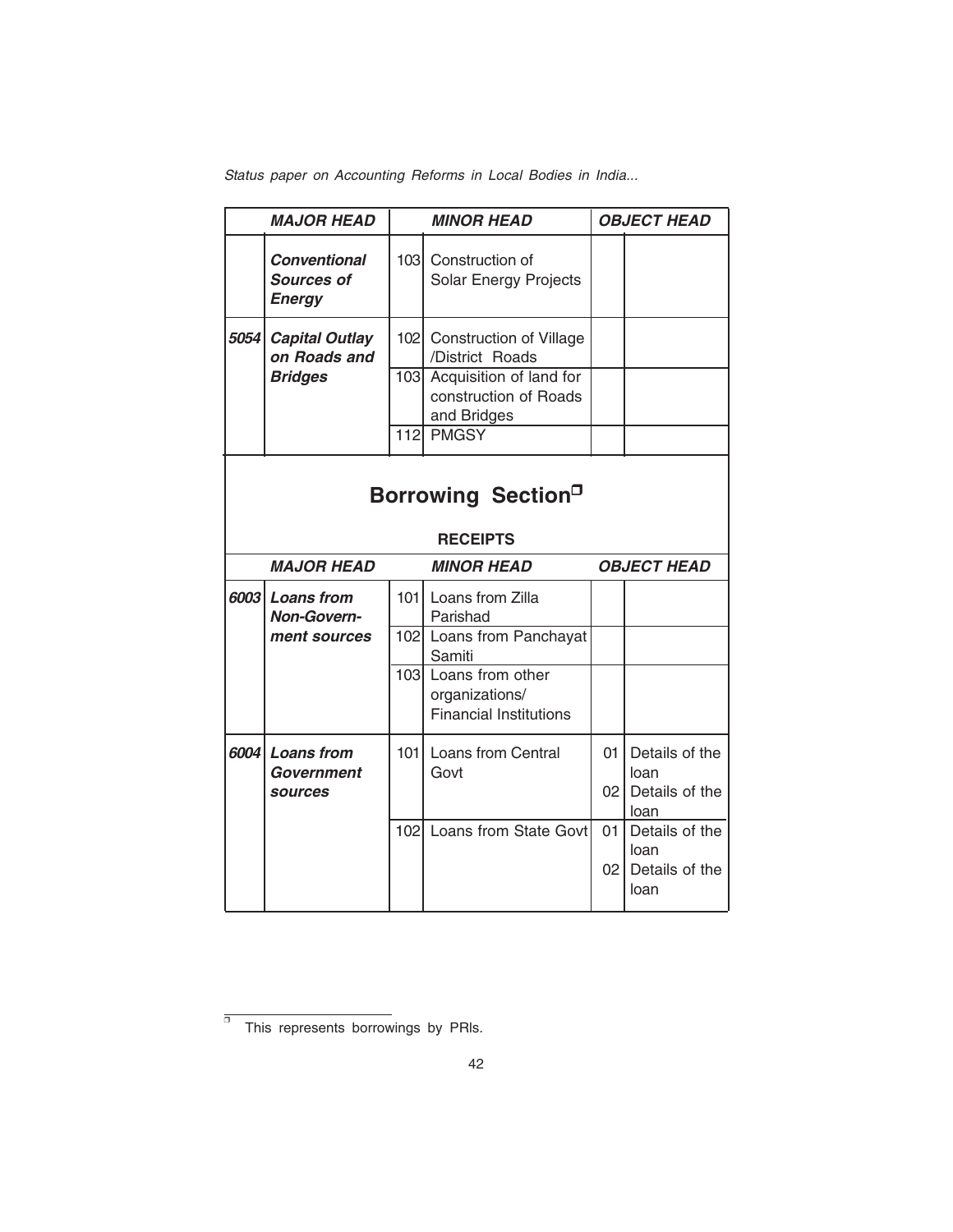#### **EXPENDITURE**

|      | <i><b>MAJOR HEAD</b></i>                   |     | <b>MINOR HEAD</b>                                                           | <i><b>OBJECT HEAD</b></i> |                                                     |
|------|--------------------------------------------|-----|-----------------------------------------------------------------------------|---------------------------|-----------------------------------------------------|
| 6003 | <b>Loans from Non-101</b><br>Government    |     | Repayment of Loans<br>from Zilla Parishad                                   |                           |                                                     |
|      | <b>sources</b>                             | 102 | <b>Repayment of Loans</b><br>from Panchayat Samiti                          |                           |                                                     |
|      |                                            | 103 | Repayment of<br>Loans from other<br>organizations/Financial<br>Institutions |                           |                                                     |
| 6004 | <b>Loans from</b><br>Government<br>sources | 101 | Repayment of Loans<br>from Central Govt                                     | 01<br>02                  | Details of the<br>loan<br>Details of the<br>loan    |
|      |                                            | 102 | Repayment of Loans<br>from State Govt                                       | 01                        | Details of the<br>loan<br>02 Details of the<br>loan |

# **Lending Section\***

#### **EXPENDITURE**

| <b>MAJOR HEAD</b>                                                 |     | <b>MINOR HEAD</b>                         | <b>OBJECT HEAD</b>            |                                                                                      |
|-------------------------------------------------------------------|-----|-------------------------------------------|-------------------------------|--------------------------------------------------------------------------------------|
| 6202 Loans for<br>Education,<br>Sports, Art and<br><b>Culture</b> | 101 | Payment of loans for<br>education purpose |                               |                                                                                      |
| 6401   Loans for Crop<br><b>Husbandry</b>                         | 101 | Payment of loans<br>to cultivators        |                               |                                                                                      |
| 7610 Loans to<br><b>Panchayat</b><br><b>Employees etc</b>         | 101 | Payment of loans to<br>employees          | 01 I<br>02 <sub>1</sub><br>03 | House Build-<br>ing Advance<br>Motor Convey-<br>ance Advancel<br>Bi-cycle<br>Advance |

✼ This represents lending by PRIs.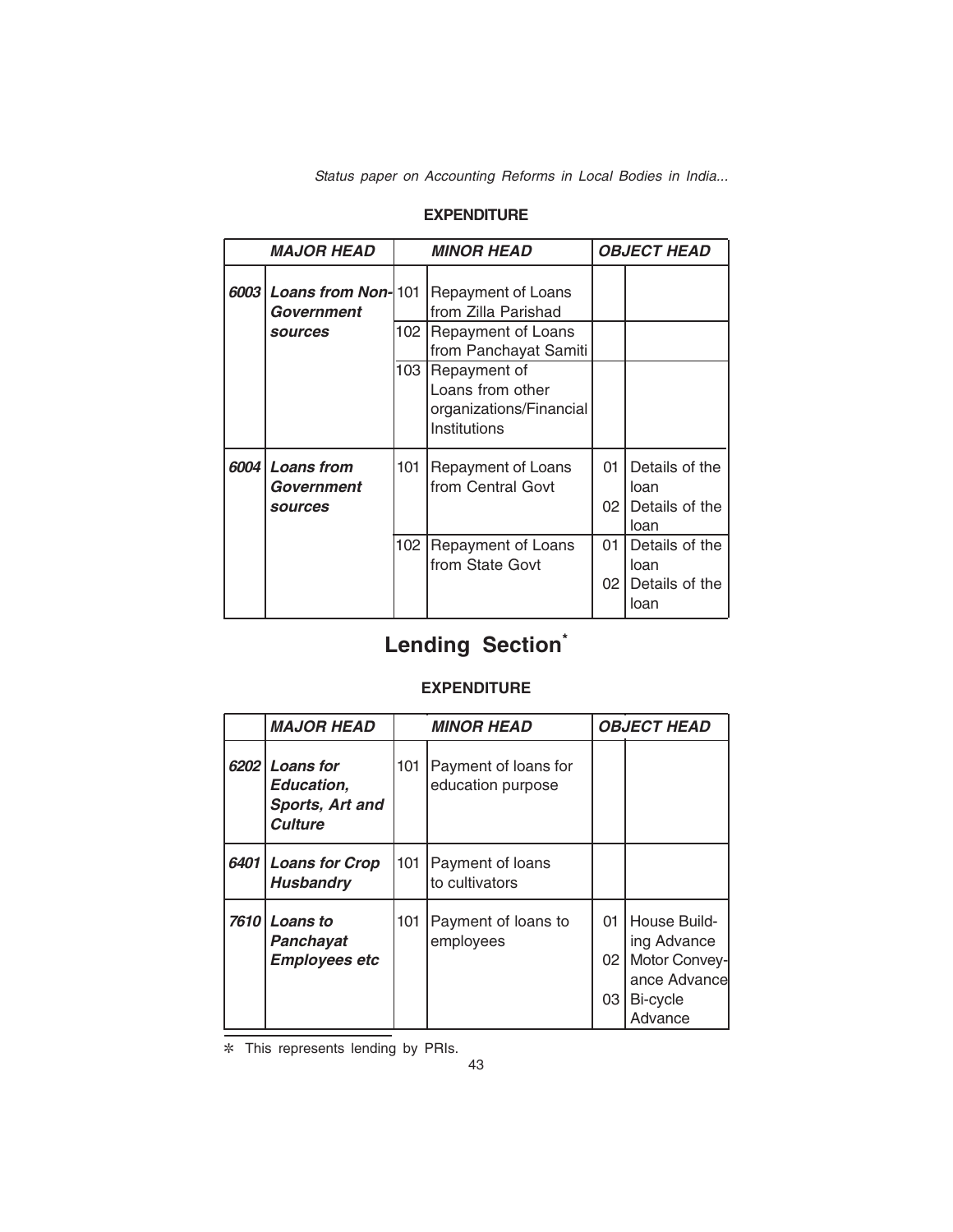#### **RECEIPTS**

|      | <b>MAJOR HEAD</b>                                                   |       | <b>MINOR HEAD</b>                         | <b>OBJECT HEAD</b> |                                     |
|------|---------------------------------------------------------------------|-------|-------------------------------------------|--------------------|-------------------------------------|
| 6202 | <b>Loans</b> for<br>Education,<br><b>Sports, Art</b><br>and Culture | 101   | Payment of loans<br>for education purpose |                    |                                     |
| 6401 | <b>Loans for Crop</b><br>Husbandry                                  | 101 l | Payment of loans<br>to cultivators        |                    |                                     |
| 7610 | Loans to<br>Panchayat<br><b>Employees etc</b>                       | 101   | Payment of loans<br>to employees          | 01                 | House<br><b>Building</b><br>Advance |
|      |                                                                     |       |                                           | 02 <sub>2</sub>    | Motor<br>Conveyance<br>Advance      |
|      |                                                                     |       |                                           | 03                 | Bi-cycle<br>Advance                 |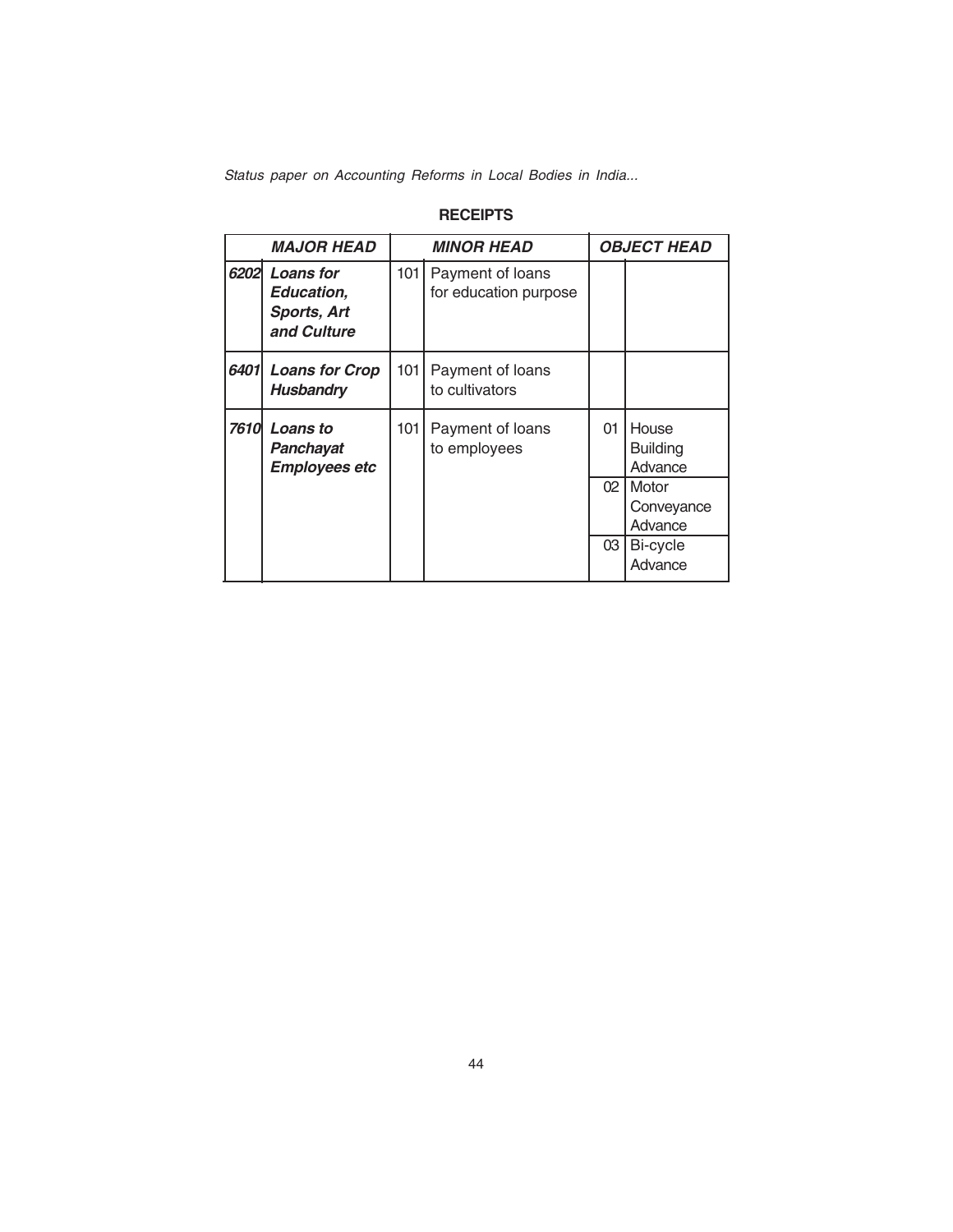### **PART II EXTRAORDINARY FUND**

# **Savings Fund Section**

#### **RECEIPTS**

| <b>MAJOR HEAD</b> |                                                                                  | <b>MINOR HEAD</b> |                                                                                    | <b>OBJECT HEAD</b> |  |
|-------------------|----------------------------------------------------------------------------------|-------------------|------------------------------------------------------------------------------------|--------------------|--|
|                   | <b>8009 Provident Funds</b> 101 General Provident<br>and Small<br><b>Savings</b> |                   | Fund<br>102 Panchayat Employees<br><b>Provident Fund</b>                           |                    |  |
|                   | 8011 Insurance and<br><b>Pension Funds</b>                                       |                   | 101 Employees Group<br>Insurance Scheme<br>102 Panchayat Employees<br>Pension Fund |                    |  |

#### **EXPENDITURE**

| <b>MAJOR HEAD</b>                                                                | <b>MINOR HEAD</b> |                                         | <b>OBJECT HEAD</b> |  |
|----------------------------------------------------------------------------------|-------------------|-----------------------------------------|--------------------|--|
| <b>8009 Provident Funds</b> 101 General Provident<br>and Small<br><b>Savings</b> |                   | Fund<br>102 Panchayat Employees<br>PF   |                    |  |
| 8011 Insurance and<br><b>Pension Funds</b>                                       |                   | 101 Employees Group<br>Insurance Scheme |                    |  |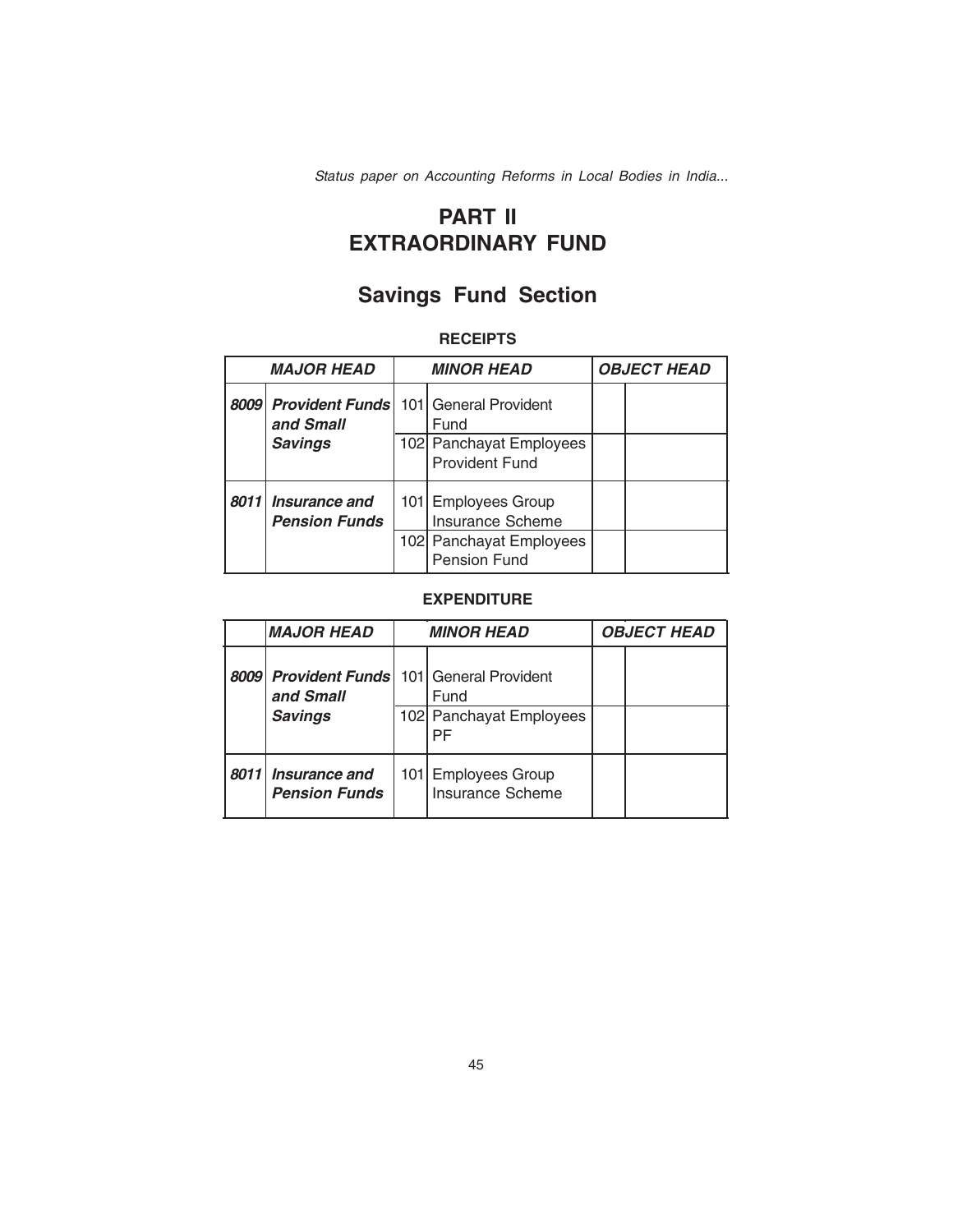# **Deposit and Advance Section**

#### **RECEIPTS**

|      | <i><b>MAJOR HEAD</b></i> |                  | <b>MINOR HEAD</b>         |    | <b>OBJECT HEAD</b>  |  |
|------|--------------------------|------------------|---------------------------|----|---------------------|--|
| 8443 | <b>Deposits</b>          |                  | 101 PRI Deposits          | 01 | Security<br>Deposit |  |
|      |                          |                  | 102 Public Works Deposits | 01 | Deposits by         |  |
|      |                          |                  |                           |    | Contractors         |  |
|      |                          |                  |                           | 02 | Deposits of         |  |
|      |                          |                  |                           |    | earnest             |  |
|      |                          |                  |                           |    | money by            |  |
|      |                          |                  |                           |    | successful          |  |
|      |                          |                  |                           |    | tenderers           |  |
| 8550 | <b>PRI Advances</b>      |                  | 101 Advances to PRI       |    |                     |  |
|      |                          |                  | functionaries for works   |    |                     |  |
|      |                          |                  | and supplies              |    |                     |  |
|      |                          | 102 <sub>l</sub> | Advances to               |    |                     |  |
|      |                          |                  | agencies for works        |    |                     |  |
|      |                          |                  | and supplies              |    |                     |  |

#### **EXPENDITURE**

|      | <b>MAJOR HEAD</b> | <b>MINOR HEAD</b> |                                                            |    | <b>OBJECT HEAD</b>                                            |  |  |
|------|-------------------|-------------------|------------------------------------------------------------|----|---------------------------------------------------------------|--|--|
| 8443 | <b>Deposits</b>   |                   | 101 PRI Deposits                                           | 01 | Security<br>Deposit                                           |  |  |
|      |                   |                   | 102 Public Works Deposits                                  | 01 | Deposits by<br>Contractors                                    |  |  |
|      |                   |                   |                                                            | 02 | Deposits of<br>earnest<br>money by<br>successful<br>tenderers |  |  |
|      | 8550 PRI Advances | 1011              | Advances to PRI<br>functionaries for works<br>and supplies |    |                                                               |  |  |
|      |                   | 102l              | Advances to<br>agencies for works<br>and supplies          |    |                                                               |  |  |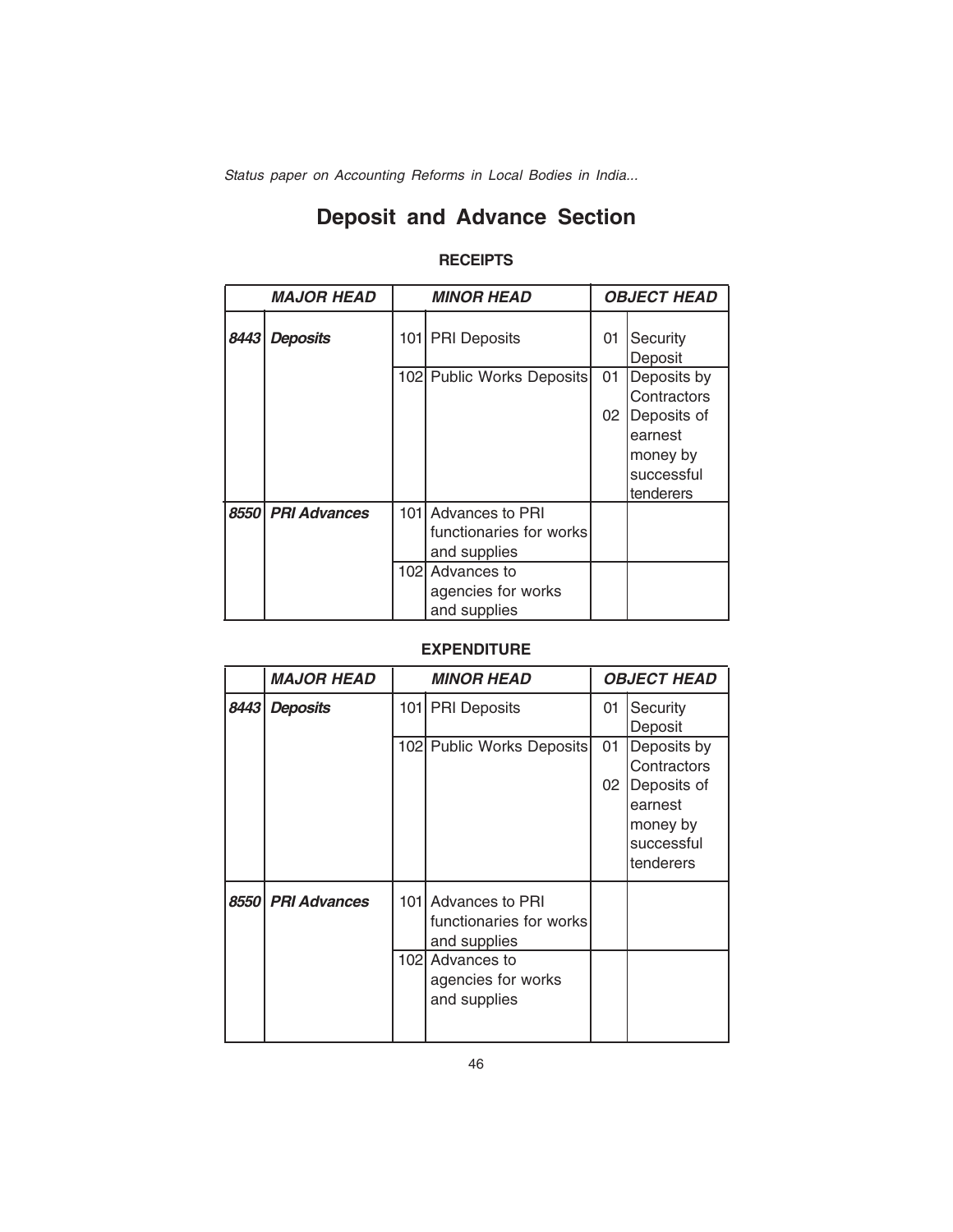# **Suspense and Remittance Section**

#### **RECEIPTS**

| <b>MAJOR HEAD</b><br><b>MINOR HEAD</b>                | <b>OBJECT HEAD</b> |  |
|-------------------------------------------------------|--------------------|--|
| 8650 Material<br>101 Cement                           |                    |  |
| 102 Bitumen<br><b>Suspense</b>                        |                    |  |
| <b>Account</b><br>$103$ Rods                          |                    |  |
| 104 Stone chips                                       |                    |  |
| 105 Pipes                                             |                    |  |
| 106 Bricks                                            |                    |  |
| 800 Other materials                                   |                    |  |
| 8658<br><b>Other Suspense</b><br>101 Tax deducted at  |                    |  |
| <b>Accounts</b><br>01   Income Tax<br>source suspense |                    |  |
| 02 Sales Tax                                          |                    |  |
| Profession<br>03                                      |                    |  |
| Tax                                                   |                    |  |
| 102 Housing Loan                                      |                    |  |
| Suspense                                              |                    |  |
| 103 Insurance Premium                                 |                    |  |
| Suspense<br>120 Unclassified                          |                    |  |
| transaction                                           |                    |  |
|                                                       |                    |  |
| 8673<br>102 Purchase of bond/<br><b>Cash Balance</b>  |                    |  |
| debenture<br><i><b>Investment</b></i>                 |                    |  |
| 103 Purchase of FDC<br>Account                        |                    |  |
| 800 Other forms of cash                               |                    |  |
| balance investment                                    |                    |  |
| 8782<br>101 Remittances between<br>Cash               |                    |  |
| <b>Remittances</b><br>Zilla Parishad and              |                    |  |
| between PRIs<br>Panchayat Samiti                      |                    |  |
| 102 Remittances between                               |                    |  |
| Zilla Parishad and                                    |                    |  |
| Village Panchayat                                     |                    |  |
| 103 Remittances between                               |                    |  |
| Panchayat Samiti &                                    |                    |  |
| Village Panchayat                                     |                    |  |
|                                                       |                    |  |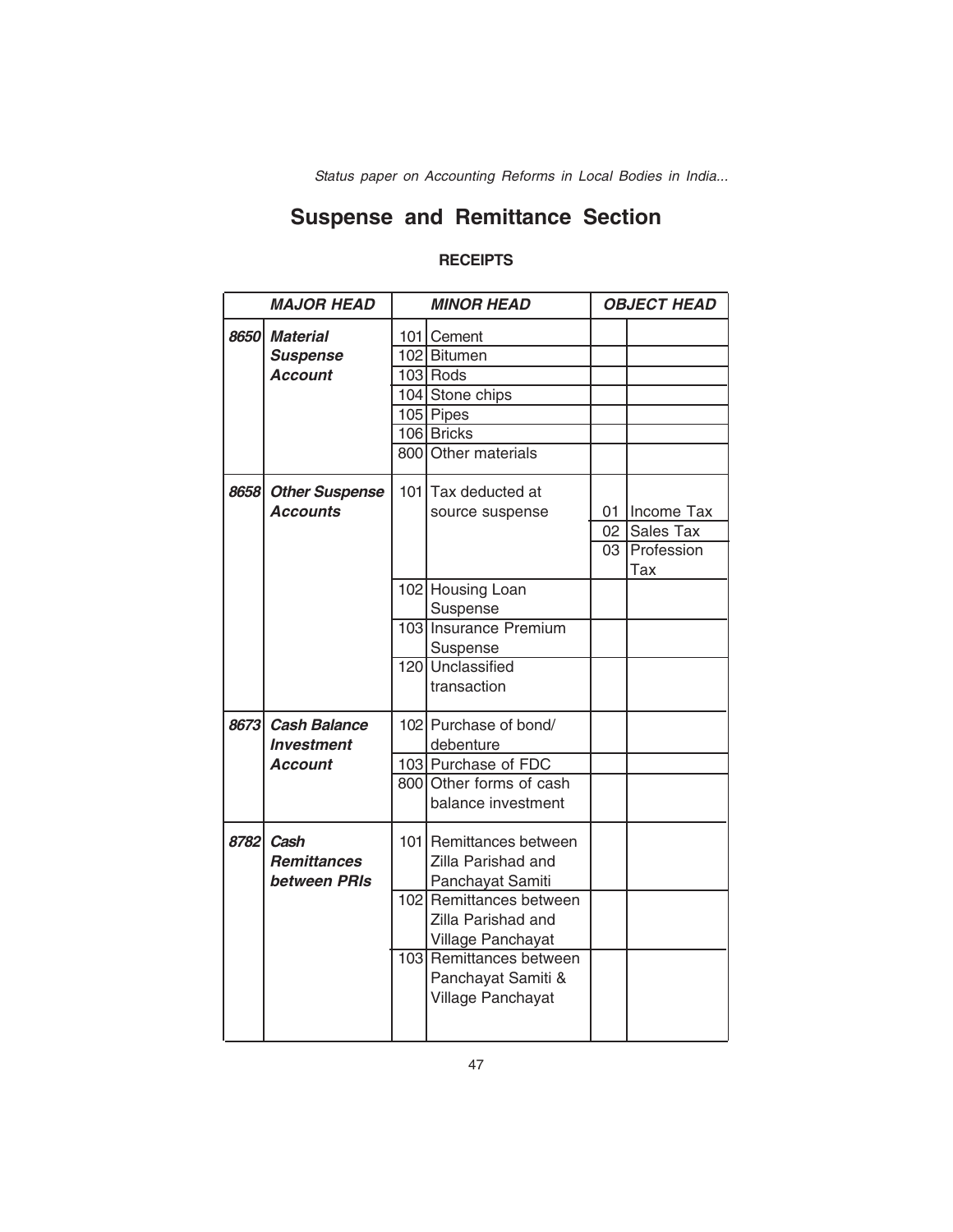#### **EXPENDITURE**

| <b>MAJOR HEAD</b> |                    | <b>MINOR HEAD</b> |                         | <b>OBJECT HEAD</b> |              |
|-------------------|--------------------|-------------------|-------------------------|--------------------|--------------|
|                   | 8650 Material      |                   | 101 Cement              |                    |              |
|                   | <b>Suspense</b>    |                   | 102 Bitumen             |                    |              |
|                   | <b>Account</b>     |                   | 103 Rods                |                    |              |
|                   |                    |                   | 104 Stone chips         |                    |              |
|                   |                    |                   | 105 Pipes               |                    |              |
|                   |                    |                   | 106 Bricks              |                    |              |
|                   |                    |                   | 800 Other materials     |                    |              |
| 8658              | <b>Other</b>       |                   | 101 Tax deducted at     | 01                 | Income Tax   |
|                   | <b>Suspense</b>    |                   | source suspense         |                    | 02 Sales Tax |
|                   | <b>Accounts</b>    |                   |                         | 03                 | Profession   |
|                   |                    |                   |                         |                    | Tax          |
|                   |                    |                   | 102 Housing Loan        |                    |              |
|                   |                    |                   | Suspense                |                    |              |
|                   |                    |                   | 103 Insurance Premium   |                    |              |
|                   |                    |                   | Suspense                |                    |              |
|                   |                    |                   | 120 Unclassified        |                    |              |
|                   |                    |                   | transaction             |                    |              |
|                   | 8673 Cash Balance  |                   | 101 Purchase of bond/   |                    |              |
|                   | <b>Investment</b>  |                   | debenture               |                    |              |
|                   | <b>Account</b>     |                   | 102 Purchase of FDC     |                    |              |
|                   |                    |                   | 800 Other forms of cash |                    |              |
|                   |                    |                   | balance investment      |                    |              |
| 8782              | Cash               |                   | 101 Remittances between |                    |              |
|                   | <b>Remittances</b> |                   | Zilla Parishad and      |                    |              |
|                   | between PRIs       |                   | Panchayat Samiti        |                    |              |
|                   |                    |                   | 102 Remittances between |                    |              |
|                   |                    |                   | Zilla Parishad and      |                    |              |
|                   |                    |                   | Village Panchayat       |                    |              |
|                   |                    |                   | 103 Remittances between |                    |              |
|                   |                    |                   | Panchayat Samiti &      |                    |              |
|                   |                    |                   | Village Panchayat       |                    |              |